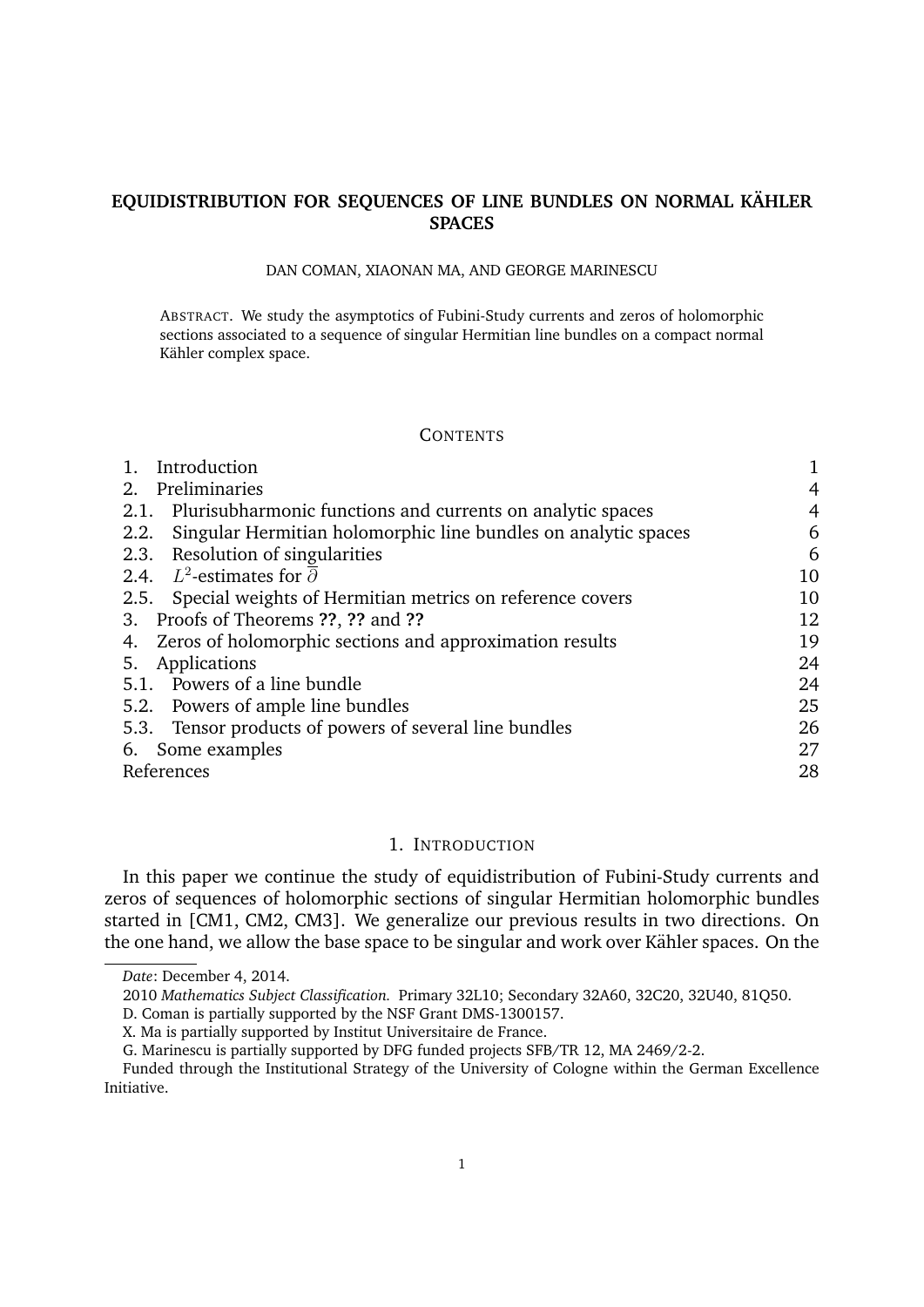other hand, we consider sequences  $(L_p, h_p)$ ,  $p \geq 1$ , of singular Hermitian holomorphic line bundles whose Chern curvature satisfy a natural growth condition, instead of sequences of powers  $(L^p, h^p)$  of a fixed line bundle  $(L, h)$ .

Recall that by results of [T, SZ1, DS1] (see also [MM2, Section 5.3]), if  $(X, \omega)$  is a compact Kähler manifold whose Kähler form is integral, i.e.  $[\omega] \in H^2(X, \mathbb{Z})$ , and  $(L, h)$ is a prequantum line bundle (i.e. the Chern curvature form  $c_1(L, h)$  equals  $\omega$ ), then the normalized Fubini-Study currents  $\frac{1}{p}\gamma_p$  associated to  $H^0(X,L^p)$  converge in the  $\mathscr{C}^{\infty}$  topology to  $\omega$  and for almost all sequences  $\{\sigma_p \in H^0(X, L^p)\}_{p \geq 1}$  the normalized zero-currents 1  $\frac{1}{p}[\sigma_p=0]$  converge weakly to  $\omega$  on  $X.$  This means that the Kähler form  $\omega$  can be approximated by various algebraic/analytic objects in the semiclassical limit  $p \to \infty$ . Equidistribution results [NV, SZ1, SZ2, DS1, DMS] influenced by [FS].

In [CM1, CM2, CM3] we relaxed the smoothness condition on  $\omega$  and assumed that  $\omega$ is merely an integral Kähler current. Then there exists a holomorphic line bundle  $(L, h)$ endowed with a singular Hermitian metric such that  $c_1(L, h)$  equals  $\omega$  as currents. We established the above approximation results in the sense of currents by working with the spaces of square integrable holomorphic sections  $H^0_{(2)}(X,L^p)$ . The setting in [CM1, CM2, CM3] allows to deal with several singular Kähler metrics such as singular metrics on big line bundles, metrics with Poincaré growth, Kähler-Einstein metrics singular along a divisor (e. g. good metrics in the sense of Mumford on toroidal compactifications of arithmetic quotiens) or metrics on orbifold line bundles.

We consider in this paper the following setting:

(A)  $(X, \omega)$  is a compact (reduced) normal Kähler space of pure dimension n,  $X_{req}$ denotes the set of regular points of  $X$ , and  $X_{sing}$  denotes the set of singular points of  $X$ .

(B)  $(L_p, h_p)$ ,  $p \geq 1$ , is a sequence of holomorphic line bundles on X with singular Hermitian metrics  $h_p$  whose curvature currents verify

(1) 
$$
c_1(L_p, h_p) \ge a_p \omega \text{ on } X, \text{ where } a_p > 0 \text{ and } \lim_{p \to \infty} a_p = \infty.
$$

Let  $A_p = \int_X c_1(L_p,h_p) \wedge \omega^{n-1}.$  If  $X_{sing} \neq \emptyset$  we assume moreover that

(2) 
$$
\exists T_0 \in \mathcal{F}(X) \text{ such that } c_1(L_p, h_p) \leq A_p T_0, \ \forall p \geq 1.
$$

Here we consider currents on the analytic space X in the sense of [D3], and  $\mathcal{T}(X)$ denotes the set of positive closed currents of bidegree  $(1, 1)$  on X which have a local plurisubharmonic (psh) potential in the neighborhood of each point of  $X$  (see Section 2).

We let  $H^0_{(2)}(X,L_p)$  be the Bergman space of  $L^2\text{-holomorphic sections of }L_p$  relative to the metric  $h_p$  and the volume form  $\omega^n$  of  $X$ ,

(3) 
$$
H^0_{(2)}(X,L_p) = \left\{ S \in H^0(X,L_p) : ||S||_p^2 := \int_{X_{reg}} |S|_{h_p}^2 \omega^n < \infty \right\},
$$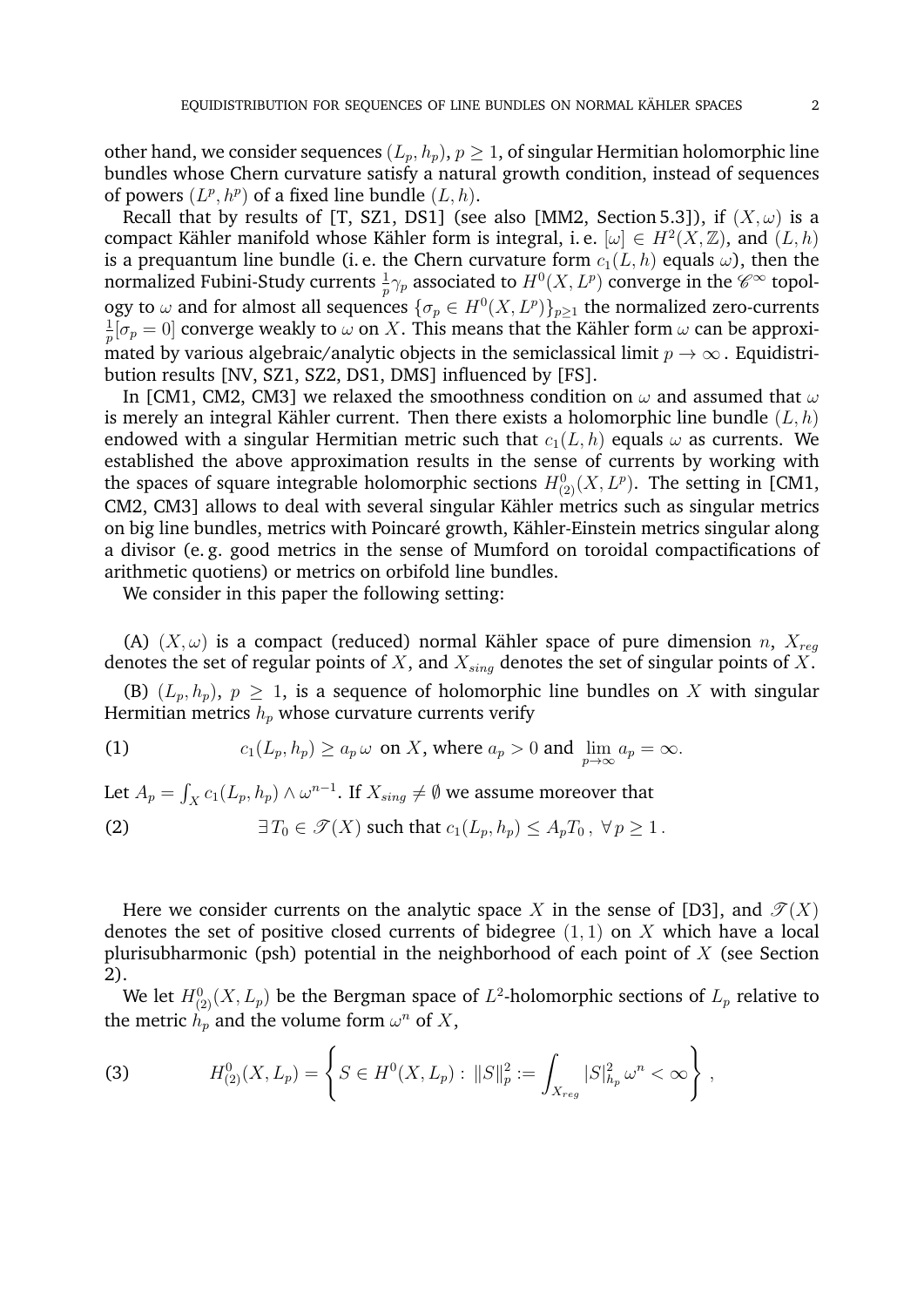endowed with the obvious inner product. Furthermore, we denote by  $P_p$ , resp.  $\gamma_p$ , the Bergman kernel function, resp. the Fubini-Study current, of the space  $H^0_{(2)}(X, L_p)$ , which are defined as follows. For a (fixed)  $p \geq 1$ , let  $S_1^p$  $S_1^p, \ldots, S_{d_p}^p$  be an orthonormal basis of  $H^0_{(2)}(X,L_p)$ . If  $x \in X$  and  $e_p$  is a local holomorphic frame of  $L_p$  in a neighborhood  $U_p$  of  $x$  we write  $S_j^p = s_j^p$  $j^p e_p$ , where  $s_j^p \in \mathcal{O}_X(U_p)$ . Then

(4) 
$$
P_p(x) = \sum_{j=1}^{d_p} |S_j^p(x)|_{h_p}^2, \quad \gamma_p|_{U_p} = \frac{1}{2} \, dd^c \log \left( \sum_{j=1}^{d_p} |s_j^p|^2 \right),
$$

where  $d^c = \frac{1}{2\pi i} (\partial - \overline{\partial})$ . Note that  $P_p$ ,  $\gamma_p$  are independent of the choice of basis. Our main results are the following theorems:

**Theorem 1.1.** *If*  $(X, \omega)$ *,*  $(L_p, h_p)$ *,*  $p \geq 1$ *, verify assumptions (A)-(B), then:* (i)  $\frac{1}{A_p} \log P_p \to 0$  as  $p \to \infty$ , in  $L^1(X, \omega^n)$ . (*ii*)  $\frac{1}{A_p}(\gamma_p - c_1(L_p,h_p)) \to 0$  as  $p \to \infty$ , *in the weak sense of currents on X*.

Moreover, if  $\frac{1}{A_p}$   $c_1(L_p,h_p)\rightarrow T$  for some positive closed current  $T$  of bidegree  $(1,1)$  on  $X$ , then  $\frac{1}{A_p} \gamma_p \to T$  as  $p \to \infty$ , in the weak sense of currents on  $X.$ 

When  $X$  is smooth we obtain:

**Theorem 1.2.** Let  $(X, \omega)$  be a compact Kähler manifold of dimension *n* and  $(L_p, h_p)$ ,  $p \ge 1$ , *be a sequence of singular Hermitian holomorphic line bundles on* X *which satisfy*  $c_1(L_p, h_p) \geq$  $a_p\,\omega$ , where  $a_p>0$  and  $\lim_{p\to\infty}a_p=\infty$  . If  $A_p=\int_Xc_1(L_p,h_p)\wedge\omega^{n-1}$  then  $\frac{1}{A_p}\,\log P_p\to 0$  in  $L^1(X,\omega^n)$  and  $\frac{1}{A_p}\left(\gamma_p - c_1(L_p,h_p)\right) \to 0$  weakly on  $X$ , as  $p \to \infty$  .

If  $(L_p, h_p) = (L^p, h^p)$ , where  $(L, h)$  is a fixed singular Hermitian line bundle, we obtain analogues of the equidistributions results from [SZ1, DS1, CM1, CM2, CM3] for compact Kähler spaces. Note that in this case hypothesis (2) is automatically verified as  $c_1(L^p, h^p) = p c_1(L, h)$ , so  $A_p = p$  and we can take  $T_0 = c_1(L, h)$ .

Theorem 1.1 gives semiclassical approximation results for integral Kähler currents. In order to deal with non-integral Kähler currents we consider those Kähler currents which can be approximated by the curvatures of a sequence  $(L_p, h_p)$ ,  $p \geq 1$ , of singular Hermitian line bundles. Such a sequence can be thought as a "prequantization" of the nonintegral Kähler current  $\omega$ . The asymptotics in Theorems 1.1-1.2 and their consequences are a manifestation of the quantum ergodicity in this context.

An interesting situation is when  $L_p$  equals a product of tensor powers of several holomorphic bundles  $L_p = F_1^{m_{1,p}} \otimes \ldots \otimes F_k^{m_{k,p}^*}$  $\lambda_{k}^{m\overline{k},p}$ , where  $\{m_{j,p}\}_{p}$  ,  $1\leq j\leq k$ , are sequences in  $\mathbb N$ such that

$$
m_{j,p} = r_j p + o(p), \ 1 \le j \le k, \quad \text{as } p \to \infty,
$$

where  $r_j > 0$ ,  $1 \leq j \leq k$ , are given. This means that  $(m_{1,p}, \ldots, m_{k,p}) \in \mathbb{N}^k$  approximate the semiclassical ray  $\mathbb{R}_{>0} \cdot (r_1, \ldots, r_k) \in \mathbb{R}_{>0}^k$  with a remainder  $o(p)$ , as  $p \to \infty$ . Assume that  $(F_j, h^{F_j})$  are singular Hermitian holomorphic line bundles with  $c_1(F_j, h^{F_j}) \geq 0$  for  $1 \leq j \leq k$  and one of them is strictly positive, say,  $c_1(F_1, h^{F_1}) \geq \varepsilon \omega$ , for some  $\varepsilon > 0$ . Let  $P_p$  and  $\gamma_p$  be the Bergman kernel function and Fubini-Study currents associated to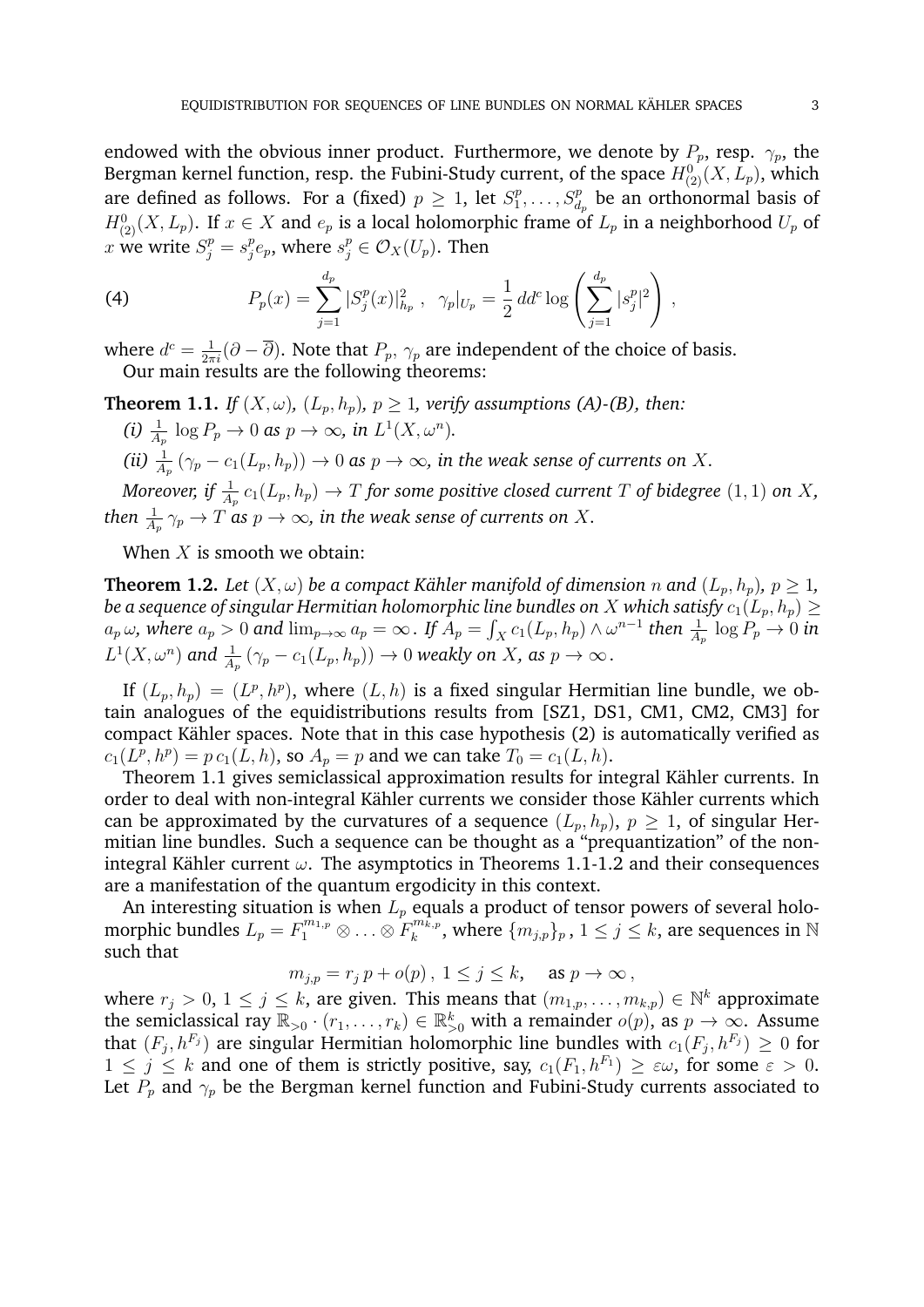$H^0_{(2)}(X,L_p)$ , where  $L_p:=F_1^{m_{1,p}}\otimes\ldots\otimes F_k^{m_{k,p}}$  $\mathbf{k}^{m k, p}_{k}$ . Then we have in the weak sense of currents on  $X$ ,

$$
\frac{1}{p}\log P_p\to 0\,,\quad \frac{1}{p}\gamma_p\to T:=\sum_{j=1}^k r_j\,c_1(F_j,h^{F_j})\,,\quad \text{as }p\to\infty\,,
$$

and for almost all sequences  $\sigma_p\in\mathcal{S}^p\subset H^0_{(2)}(X,L^p),\,p\geq 1,$  where  $\mathcal{S}^p$  is the unit sphere of  $H^0_{(2)}(X,L^p),$  the normalized zero-currents  $\frac{1}{p}[\sigma_p=0]$  converge weakly to  $T$  on  $X.$  For details see Corollary 5.4.

We consider further the situation when the metrics  $h_p$  on the bundles  $L_p$  are smooth. In [Be, Sect. 2] Berndtsson gave a simple proof for the first order asymptotics of the Bergman kernel function in the case of powers of an ample line bundle. Adapting his methods to our situation we prove the following:

**Theorem 1.3.** Let  $(X, \omega)$  be a compact Kähler manifold of dimension *n*. Let  $(L_n, h_n)$ ,  $p \geq 1$ , be a sequence of holomorphic line bundles on  $X$  with Hermitian metrics  $h_p$  of class  $\mathscr C^3$  whose *curvature forms verify* (1) *and such that*

(5) 
$$
\varepsilon_p := ||h_p||_3^{1/3} a_p^{-1/2} \to 0 \text{ as } p \to \infty.
$$

*Then there exist a constant*  $C > 0$  *depending only on*  $(X, \omega)$  *and*  $p_0 \in \mathbb{N}$  *such that* 

(6) 
$$
\left| P_p(x) \frac{\omega_x^n}{c_1(L_p, h_p)_x^n} - \frac{1}{n!} \right| \leq C \varepsilon_p^{2/3}
$$

*holds for every*  $x \in X$  *and*  $p > p_0$ *.* 

Here  $\|h_p\|_3$  denotes the sup-norm of the third order derivatives of  $h_p$  with respect to a reference cover of  $X$  as defined in Section 2.5. Theorem 1.3 is a generalization of the first order asymptotic expansion of the Bergman kernel [Be, Ca, DLM1, MM2, MM3, R, T, Z] for  $(L_p, h_p) = (L^p, h^p)$ , where  $(L, h)$  is a positive line bundle with smooth metric h (see Remark 3.3).

The organization of this paper is as follows. In Section 2 we collect the necessary technical facts about complex spaces, plurisubharmonic functions, currents and singular Hermitian metrics on holomorphic line bundles. Section 3 is devoted to the proofs of Theorems 1.1-1.2. In Section 4 we give some applications of these theorems to the equidistribution of zeros of random sequences of holomorphic sections and to the approximation of certain positive closed currents on  $X$  by currents of integration along zeros of holomorphic sections.

Let us close the introduction by noting that statistics of zeros of sections and hypersurfaces have been studied also in the context of real manifolds and real vector bundles, see e.g. [GW, NS].

## 2. PRELIMINARIES

We recall here a few notions and results that will be needed throughout the paper.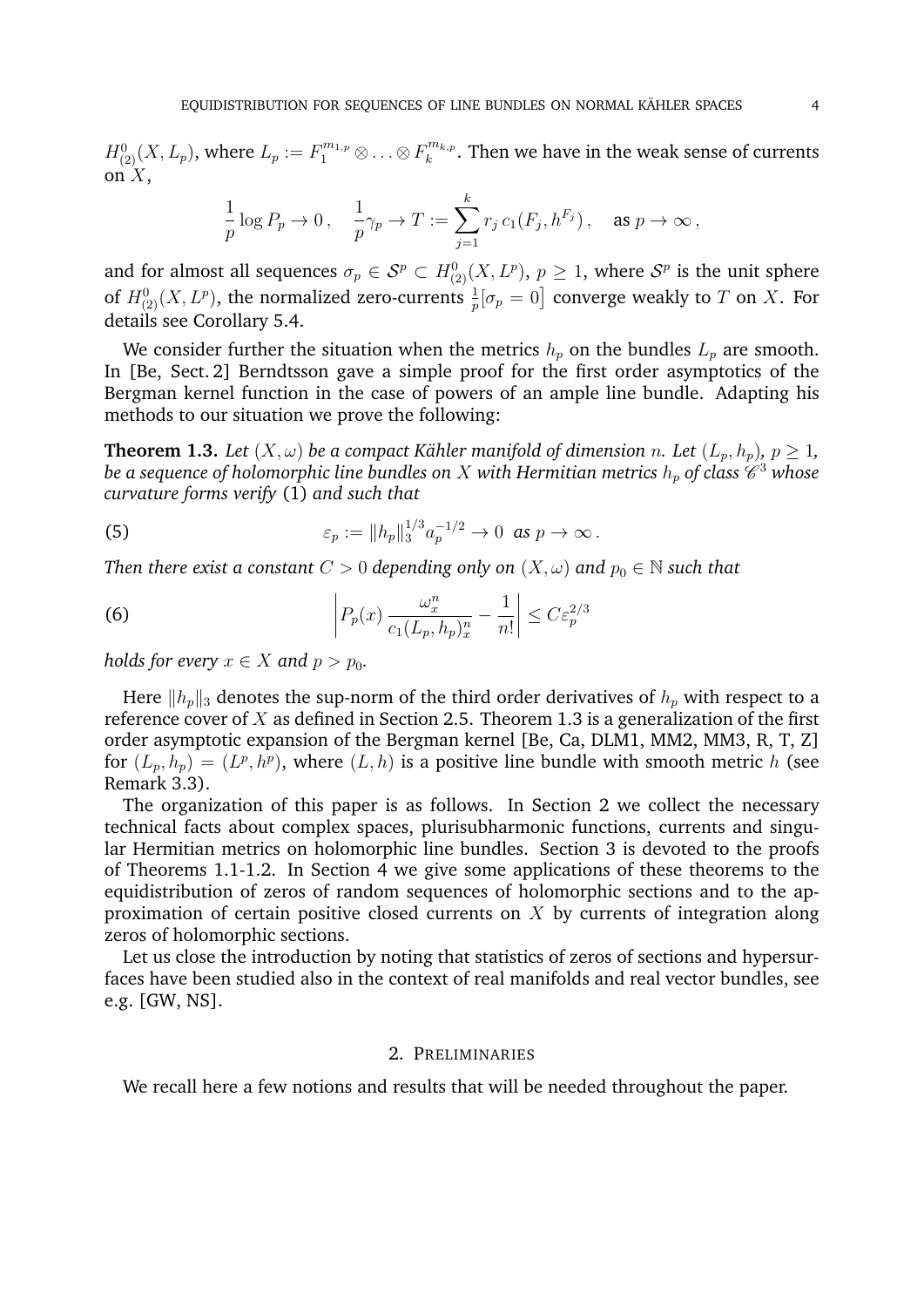2.1. **Plurisubharmonic functions and currents on analytic spaces.** Let X be a complex space. A chart  $(U, \tau, V)$  on X is a triple consisting of an open set  $U \subset X$ , a closed complex space  $V \subset G \subset \mathbb{C}^N$  in an open set  $G$  of  $\mathbb{C}^N$  and a biholomorphic map  $\tau : U \to V$ (in the category of complex spaces). The map  $\tau: U \to G \subset \mathbb{C}^N$  is called a local embedding of the complex space  $X$ . We write

$$
X = X_{reg} \cup X_{sing},
$$

where  $X_{req}$  (resp.  $X_{sino}$ ) is the set of regular (resp. singular) points of X. Recall that a reduced complex space  $(X, \mathcal{O})$  is called normal if for every  $x \in X$  the local ring  $\mathcal{O}_x$  is integrally closed in its quotient field  $\mathcal{M}_x$ . Every normal complex space is locally irreducible and locally pure dimensional, cf. [GR2, p. 125],  $X_{sing}$  is a closed complex subspace of X with codim  $X_{sing} \geq 2$ . Moreover, Riemann's second extension theorem holds on normal complex spaces [GR2, p. 143]. In particular, every holomorphic function on  $X_{rea}$  extends uniquely to a holomorphic function on  $X$ .

Let X be a complex space. A continuous (resp. smooth) function on  $X$  is a function  $\varphi: X \to \mathbb{C}$  such that for every  $x \in X$  there exists a local embedding  $\tau: U \to G \subset \mathbb{C}^N$ with  $x \in U$  and a continuous (resp. smooth) function  $\tilde{\varphi}: G \to \mathbb{C}$  such that  $\varphi|_U = \tilde{\varphi} \circ \tau$ .

A *(strictly) plurisubharmonic (psh)* function on X is a function  $\varphi : X \to [-\infty, \infty)$  such that for every  $x \in X$  there exists a local embedding  $\tau : U \to G \subset \mathbb{C}^N$  with  $x \in U$  and a (strictly) psh function  $\tilde{\varphi}: G \to [-\infty, \infty)$  such that  $\varphi|_U = \tilde{\varphi} \circ \tau$ . If  $\tilde{\varphi}$  can be chosen continuous (resp. smooth), then  $\varphi$  is called a continuous (resp. smooth) psh function. The definition is independent of the chart, as is seen from [N, Lemma 4]. It is clear that a continuous psh function is continuous; by a theorem of Richberg [R] the converse also holds true, i.e. a continuous function which is (strictly) psh is also continuous (strictly) psh. The analogue of Riemann's second extension theorem for psh functions holds on normal complex spaces [GR1, Satz 4]. In particular, every psh function on  $X_{req}$  extends uniquely to a psh function on X. We let  $PSH(X)$  denote the set of psh functions on X, and refer to [GR1], [N], [FN], [D3] for the properties of psh functions on  $X$ . We recall here that psh functions on  $X$  are locally integrable with respect to the area measure on X given by any local embedding  $\tau: U \to G \subset \mathbb{C}^N$  [D3, Proposition 1.8].

Let X be a complex space of pure dimension n. We consider currents on X as defined in [D3]. The sheaf of smooth  $(p, q)$ -forms on X is defined at first locally. Let  $\tau : U \rightarrow$  $G \subset \mathbb{C}^N$  be a local embedding. We define  $\Omega^{p,q}(U)$  to be the image of the morphism  $\tau^*:\Omega^{p,q}(G)\to \Omega^{p,q}(U_{reg})$ . It can be easily seen that there exists a sheaf  $\Omega^{p,q}$  on X whose space of sections on any domain U of local embedding is  $\Omega^{p,q}(U)$ . Let  $\mathcal{D}^{p,q}(X) \subset \Omega^{p,q}(X)$ be the space of forms with compact support, endowed with the inductive limit topology. The dual  $\mathcal{D}'_{p,q}(X)$  of  $\mathcal{D}_{p,q}(X)$  is the space of currents of bidimension  $(p,q)$ , or bidegree  $(n-p, n-q)$ , on X. In particular, if  $v \in PSH(X)$  then  $dd^c v \in \mathcal{D}'_{n-1,n-1}(X)$  is positive and closed.

Let  $\mathcal{T}(X)$  be the space of positive closed currents of bidegree (1, 1) on X which have local psh potentials:  $T \in \mathcal{T}(X)$  if every  $x \in X$  has a neighborhood U (depending on T) such that there exists a psh function v on U with  $T = dd^c v$  on  $U \cap X_{reg}$ . Most of the currents considered here, like the curvature currents  $c_1(L_p, h_p)$  and the Fubini-Study currents  $\gamma_p$  from Theorem 1.1, belong to  $\mathcal{T}(X)$ . Suppose now that Y is a normal analytic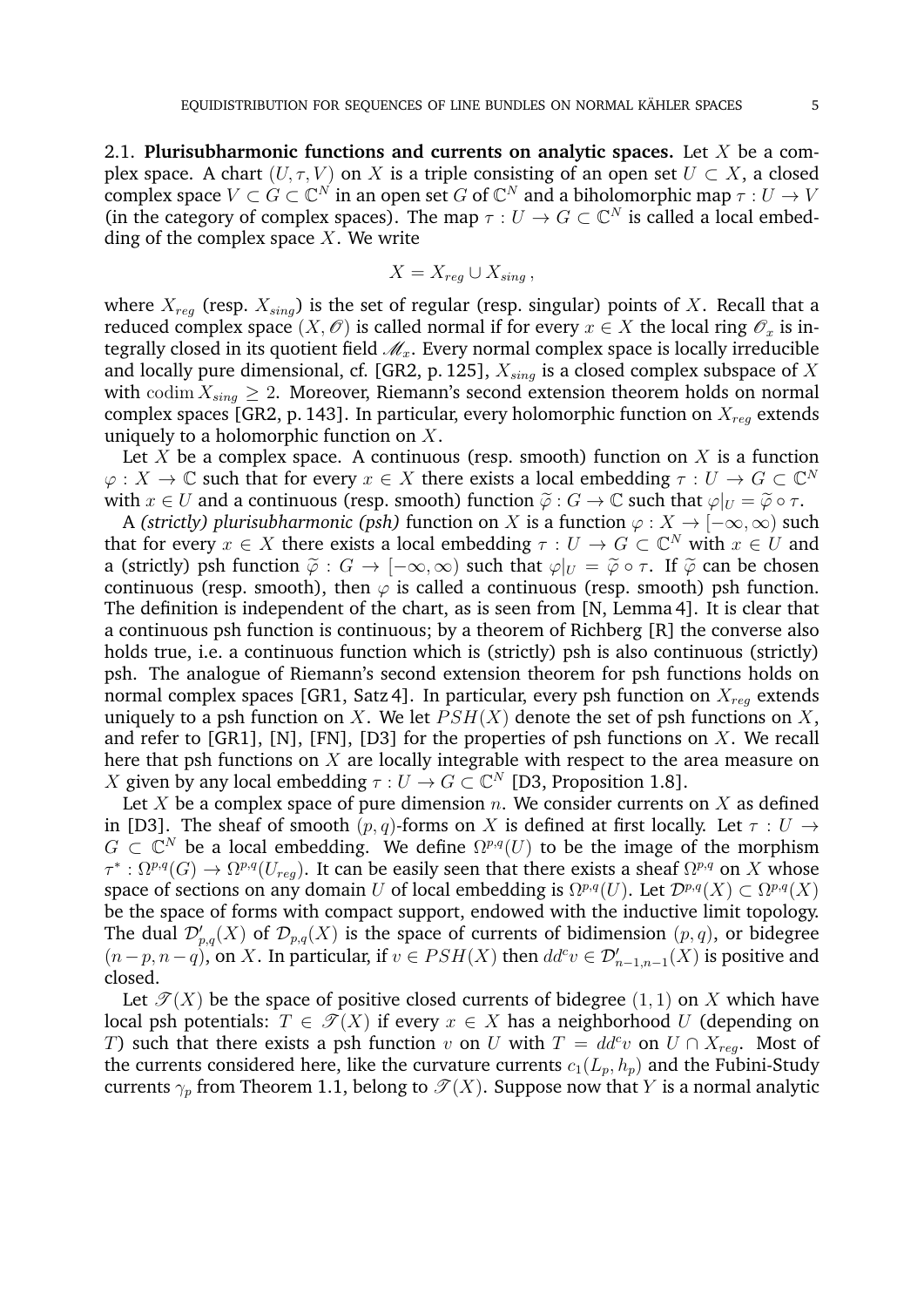space,  $f: Y \longrightarrow X$  is a holomorphic map, and  $T \in \mathcal{T}(X)$  is such that if v is a local psh potential of T then  $v \circ f$  is not identically  $-\infty$  on an open set of Y. Then the pullback  $f^{\star}T \in \mathscr{T}(Y)$  is a well-defined current whose local psh potentials are  $v \circ f$ . Some interesting open questions that we will not pursue here are the following: Does every positive closed current of bidegree (1, 1) on X belong to  $\mathcal{T}(X)$ ? Is  $\mathcal{T}(X)$  closed in the weak\* topology on currents? If  $T_k, T \in \mathscr{T}(X)$  and  $T_k \to T$  weakly on X, does  $\{f^{\star}T_k\}$ converge to  $f^{\star}T$  weakly on Y?

A Kähler form on X is a current  $\omega \in \mathcal{T}(X)$  whose local potentials extend to smooth strictly psh functions in local embeddings of  $X$  to Euclidean spaces. We call  $X$  a Kähler space if X admits a Kähler form (see also [Gr, p. 346], [O], [EGZ, Sec. 5]). A Kähler form is a particular case of a Hermitian form on a complex space. Recall that a Hermitian form on a complex manifold is a smooth positive  $(1, 1)$ -form and can be identified to a Hermitian metric. Now, a Hermitian form on a complex space  $X$  is defined as a smooth (1, 1)-form  $\omega$  on X such that for every point  $x \in X$  there exists a local embedding  $\tau$ :  $U \to G \subset \mathbb{C}^N$  with  $x \in U$  and a Hermitian form  $\tilde{\omega}$  on G with  $\omega = \tau^* \tilde{\omega}$  on  $U \cap X_{reg}$ . A Hermitian form on a paracompact complex space space X is constructed as usual by a Hermitian form on a paracompact complex space space X is constructed as usual by a partition of unity argument. A Hermitian form  $\omega$  on X clearly induces a Hermitian form in the usual sense (and thus a Hermitian metric) on  $X_{reg}$  . Note that  $\omega^n$  gives locally an area measure on X.

2.2. **Singular Hermitian holomorphic line bundles on analytic spaces.** Let L be a holomorphic line bundle on a normal Kähler space  $(X, \omega)$ . The notion of singular Hermitian metric  $h$  on  $L$  is defined exactly as in the smooth case (see [D4], [MM2, p. 97])): if  $e_\alpha$  is a holomorphic frame of L over an open set  $U_\alpha \subset X$  then  $|e_\alpha|^2_h = e^{-2\varphi_\alpha}$  where  $\varphi_\alpha\in L^1_{loc}(U_\alpha,\omega^n).$  If  $g_{\alpha\beta}=e_\beta/e_\alpha\in\mathcal{O}_X^\star(U_\alpha\cap U_\beta)$  are the transition functions of  $L$  then  $\varphi_{\alpha} = \varphi_{\beta} + \log |g_{\alpha\beta}|$ . The curvature current  $c_1(L, h) \in \mathcal{D}'_{n-1,n-1}(X)$  of h is defined by  $c_1(L, h) = dd^c \varphi_\alpha$  on  $U_\alpha \cap X_{reg}$ . We will denote by  $h^p$  the singular Hermitian metric induced by h on  $L^p:=L^{\otimes p}.$  If  $c_1(L, h)\geq 0$  then the weight  $\varphi_\alpha$  is psh on  $U_\alpha\cap X_{reg}$  and since X is normal it extends to a psh function on  $U_{\alpha}$  [GR1, Satz 4], hence  $c_1(L, h) \in \mathcal{T}(X)$ .

Let L be a holomorphic line bundle on a compact normal Kähler space  $(X, \omega)$ . Then the space  $H^0(X, L)$  of holomorphic sections of L is finite dimensional. This is a special case of the Cartan-Serre finiteness theorem; an elementary proof using the Schwarz lemma can be found in [A, Théorème 1, p.27]. The space  $H^0_{(2)}(X,L)$  defined as in (3) is therefore also finite dimensional.

If  $P_p$  and  $\gamma_p$  are the Bergman kernel functions, resp. the Fubini-Study currents, of the spaces  $H^0_{(2)}(X,L_p)$  from Theorem 1.1, it follows from (4) that  $\log P_p \in L^1(X,\omega^n)$  and

(7) 
$$
\gamma_p - c_1(L_p, h_p) = \frac{1}{2} \, dd^c \log P_p \, .
$$

Moreover, as in [CM1, CM2], one has for all  $x \in X$  that

$$
P_p(x) = \max\left\{ |S(x)|_{h_p}^2 : S \in H_{(2)}^0(X, L_p), ||S||_p = 1 \right\}.
$$

2.3. **Resolution of singularities.** Bierstone and Milman constructed a resolution of singularities of a compact analytic space  $X, \pi : \widetilde{X} \longrightarrow X$ , by a finite sequence of blow-ups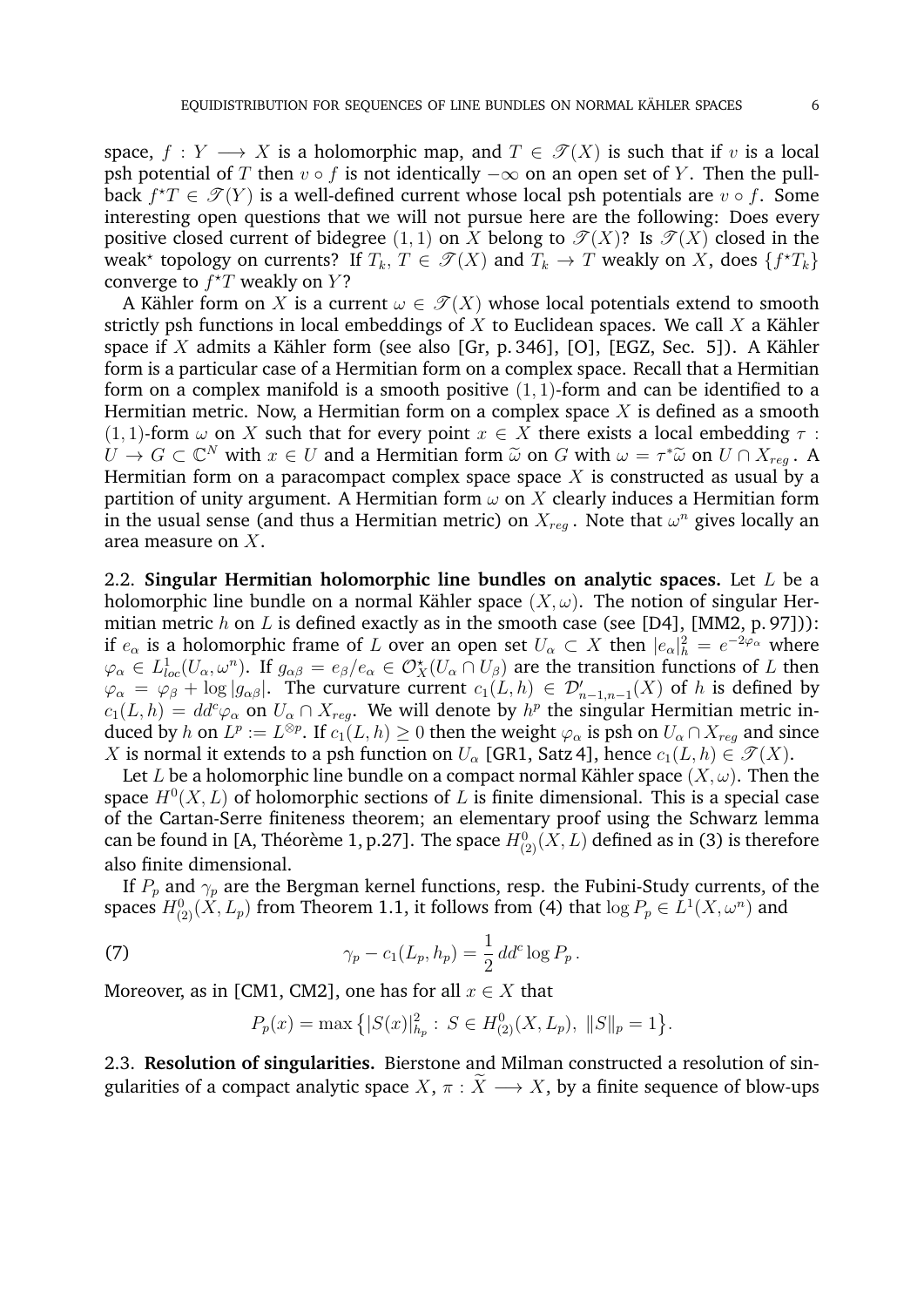with smooth center  $\sigma_j: X_{j+1} \longrightarrow X_j, X_0 = X,$  with the property that for any local embedding  $X|_U \hookrightarrow \mathbb{C}^N$  this sequence of blow-ups is induced by the embedded desingularization of  $X|_U$  [BM, Theorem 13.2]. In [GM, sec. 6] it is shown that the embedded desingularization of  $X|_U \hookrightarrow \mathbb{C}^N$  by a finite sequence of blow-ups with smooth center is equivalent to a single blow-up along a coherent sheaf of ideals  $\overline{\mathcal{I}}$  whose support is  $X_{sing}|_U$ . It follows that every point  $x \in X$  has a neighborhood  $U \subset X$  for which there exists an ideal  $\mathcal{I}_U$ generated by finitely many holomorphic functions on U such that  $\pi : \pi^{-1}(U) \longrightarrow U$  is equivalent to the blow-up of  $X|_U$  along  $\mathcal{I}_U$ .

We fix throughout the paper a resolution of singularities  $\pi : \widetilde{X} \longrightarrow X$  of our compact normal space  $X$  as described above, and we denote by  $\Sigma = \pi^{-1}(X_{sing})$  the exceptional divisor. Note that  $\pi : \tilde{X} \setminus \Sigma \longrightarrow X_{reg}$  is a biholomorphism. We will need to consider the singular Hermitian holomorphic line bundles  $(\pi^{\star} L_p, \pi^{\star} h_p)$  obtained by pulling back  $(L_p, h_p)$  to  $\tilde{X}$  by the map  $\pi$ , and their spaces of  $L^2$ -holomorphic sections

$$
H^0_{(2)}(\widetilde{X}, \pi^{\star}L_p) = \left\{ \widetilde{S} \in H^0(\widetilde{X}, \pi^{\star}L_p) : \int_{\widetilde{X}} |\widetilde{S}|^2_{\pi^{\star}h_p} \pi^{\star}\omega^n < \infty \right\}.
$$

**Lemma 2.1.** *The map*  $\pi^\star : H^0_{(2)}(X, L_p) \longrightarrow H^0_{(2)}(\tilde X, \pi^\star L_p)$  *is an isometry and the Bergman kernel function of*  $H^0_{(2)}(\tilde{X}, \pi^*L_p)$  *is*  $P_p = P_p \circ \pi$ *.* 

*Proof.* Let  $S_1^p$  $\tilde{S}_j^p$ ,...,  $S_{d_p}^p$  be an orthonormal basis of  $H^0_{(2)}(X, L_p)$  and  $\tilde{S}_j^p = \pi^{\star} S_j^p$  be the induced sections of  $\pi^{\star} L^p$ . Then  $|\widetilde{S}^p_j|_{\pi^{\star} h_p} = |S^p_j|$  $\int\limits_{j}^p \lvert h_p \circ \pi$  and

$$
\int_{\widetilde{X}} |\widetilde{S}_j^p|_{\pi^{\star}h_p}^2 \pi^{\star} \omega^n = \int_{\widetilde{X} \backslash \Sigma} |\widetilde{S}_j^p|_{\pi^{\star}h_p}^2 \pi^{\star} \omega^n = \int_{X_{reg}} |S_j^p|_{h_p}^2 \omega^n = 1.
$$

Suppose now that  $\widetilde{S} \in H^0_{(2)}(\widetilde{X}, \pi^* L_p)$  is orthogonal to all  $\widetilde{S}_j^p$  and let S be the induced section on  $X_{reg}$ . Then, since  $X$  is normal, Riemann's second extension theorem [GR2, p. 143] shows that S extends to a section  $S \in H^0(X, L_p)$ . By the preceding argument,  $S \in H_{(2)}^{0}(X, L_{p})$  is orthogonal to all  $S_{j}^{p}$  $j^p_j$ , hence  $S=0$  and  $\widetilde{S}=0$ . It follows that  $\{\widetilde{S}^p_j\}$  is an orthonormal basis of  $H^0_{(2)}(\tilde{X},\pi^{\star}L_p)$  and

$$
\widetilde{P}_p = \sum_{j=1}^{d_p} |\widetilde{S}_j^p|_{\pi^* h_p}^2 = \sum_{j=1}^{d_p} |S_j^p|_{h_p}^2 \circ \pi = P_p \circ \pi.
$$

Adapting the proof of Lemma 1 in [Moi] to our situation we obtain the following lemma, whose proof is included for the convenience of the reader.

**Lemma 2.2.** *Let*  $(X, \omega)$  *be a compact (reduced) Hermitian space and*  $\pi : \tilde{X} \longrightarrow X$  *be a resolution of singularities as described above, with exceptional divisor* Σ. Then there *exists a smooth Hermitian metric*  $\theta$  *on*  $F = \mathcal{O}_{\widetilde{X}}(-\Sigma)$  *and a constant*  $C > 0$  *such that*  $\Omega\,=\,C\pi^{\star}\omega+c_{1}(F,\theta)$  is a Hermitian form on  $\bar{X}$  and  $\Omega\,\geq\,\pi^{\star}\omega.$  If  $\omega$  is Kähler, then  $\Omega$  is *Kahler, too. ¨*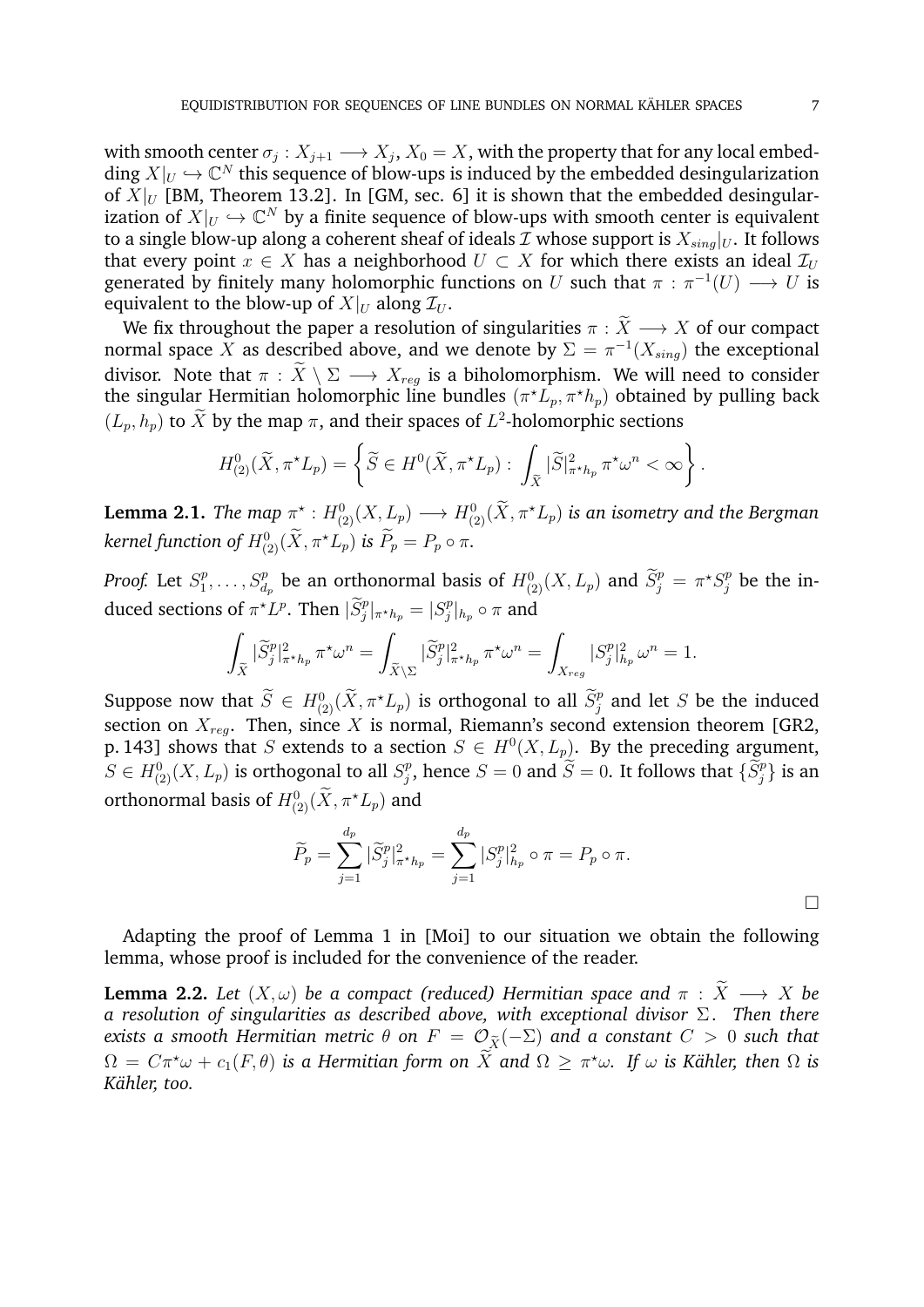*Proof.* As in the proof of [Moi, Lemma 1], we can find an open cover  $X = \bigcup_{k=1}^N U_k$  with the following properties:

(i) There exist a local embedding  $\tau_k : U_k \to B_k$  into a ball  $B_k \subset \mathbb{C}^{l_k}$  and a smooth Hermitian form  $\omega_k$  on  $B_k$  such that  $\omega = \tau_k^* \omega_k$  on  $U_k \cap X_{reg}$ . Hence we may assume that  $U_k \subset B_k$  and  $\omega$  is the restriction of  $\omega_k$  to  $U_k \cap X_{reg}$ . Choose a strictly psh function  $\eta_k$  on  $B_k$  such that  $\omega_k \ge dd^c \eta_k$  on  $B_k$ . If  $\omega$  is Kähler, we choose  $\eta_k$  such that  $\omega_k = dd^c \eta_k$  on  $B_k$ , hence  $\omega = dd^c \eta_k$  on  $U_k \cap X_{reg}$ .

(ii) There exist finitely many holomorphic functions  $f_{0k}, \ldots, f_{N_k k} \in \mathcal{O}_X(U_k)$  such that over  $U_k$  the map  $\pi : \pi^{-1}(U_k) \longrightarrow U_k$  and the line bundle  $\mathcal{O}_{\tilde{X}}(\Sigma)|_{\pi^{-1}(U_k)}$  are described as follows. If  $\Gamma_k\subset U_k\times\mathbb P^{N_k}$  is the graph of the meromorphic map  $x\mapsto [f_{0k}(x):\ldots:f_{N_kk}(x)]$ with canonical projections  $\pi_{1k} : \Gamma_k \longrightarrow U_k$  and  $\pi_{2k} : \Gamma_k \longrightarrow \mathbb{P}^{N_k}$  then  $\pi : \pi^{-1}(U_k) \longrightarrow U_k$ coincides with  $\pi_{1k}: \Gamma_k \longrightarrow U_k$  and  $\mathcal{O}_{\widetilde{X}}(\Sigma)|_{\pi^{-1}(U_k)}$  can be identified with the line bundle  $\pi_{2k}^{\star}\mathcal{O}_{\mathbb{P}^{N_k}}(-1)$  on  $\Gamma_k$ .

Let  $[y_{0k}:\ldots:y_{N_kk}]$  denote the homogeneous coordinates on  $\mathbb{P}^{N_k},$   $G_{ik}=\{y_{ik}\neq 0\}\subset$  $\mathbb{P}^{N_k},\ \widetilde{G}_{ik}=\pi_{2k}^{-1}$  $C_{2k}^{-1}(G_{ik})\subset \Gamma_k=\pi^{-1}(U_k).$  The transition functions of  $\mathcal{O}_{\mathbb{P}^{N_k}}(-1)$  are  $y_{ik}/y_{jk}$ and we endow  $\mathcal{O}_{\mathbb{P}^{N_k}}(-1)$  with a smooth Hermitian metric with weights  $\psi'_{ik}$  on  $G_{ik}$  such that  $-\psi'_{ik}$  is strictly psh. The corresponding transition functions of  $\mathcal{O}_{\tilde{X}}(\Sigma)|_{\pi^{-1}(U_k)}$  are  $\widetilde{g}_{ijk} = (f_{ik} \circ \pi_{1k})/(f_{jk} \circ \pi_{1k})$  on  $\widetilde{G}_{ik} \cap \widetilde{G}_{jk}$ , and we denote by  $\psi_{ik}$  the weights of the induced Hermitian metric. Then  $-\psi_{ik}$  is a smooth psh function on  $\tilde{G}_{ik}$  and  $\psi_{ik} = \psi_{ik} + \log |\tilde{g}_{i,k}|$ on  $G_{ik} \cap G_{ik}$ .

Consider the open cover  $\{\tilde{G}_{ik} : 1 \leq k \leq N, 0 \leq i \leq N_k\}$  of X. Note that  $\pi^{-1}(U_k) =$  $\bigcup_{i=0}^{N_k} \widetilde{G}_{ik}$  and that  $\mathcal{O}_{\widetilde{X}}(\Sigma)$  is trivial on  $\widetilde{G}_{ik}$ . We denote the transition functions of  $\mathcal{O}_{\widetilde{X}}(\Sigma)$ by  $g_{i_1k_1,i_2k_2}\in\mathcal{O}(G_{i_1k_1}\cap G_{i_2k_2}).$  Hence

$$
\psi_{i_1k} = \psi_{i_2k} + \log |g_{i_1k, i_2k}| , g_{i_1k, i_2k} = \widetilde{g}_{i_1i_2,k}.
$$

We now construct a smooth Hermitian metric on  $\mathcal{O}_{\widetilde{X}}(\Sigma)$  with weights  $s_{ik}$  on  $\widetilde{G}_{ik}$ . Let  $\{\rho_k\}_{1\leq k\leq N}$  be a smooth partition of unity on X so that supp  $\rho_k \subset U_k$ . For a fixed  $k_1 \in$  $\{1,\ldots,N\}$  let  $\varphi_{k_1}^{ik}$  be a function defined on  $\pi^{-1}(U_{k_1})\cap \tilde{G}_{ik}$  as follows: if  $x\in \tilde{G}_{i_1k_1}$  then

$$
\varphi_{k_1}^{ik}(x) = \psi_{i_1k_1}(x) + \log |g_{ik,i_1k_1}(x)|.
$$

Note that  $\varphi_{k_1}^{ik}$  is well defined and smooth on  $\pi^{-1}(U_{k_1})\cap \hat{G}_{ik}.$  Indeed, if  $x\in \hat{G}_{i_1k_1}\cap \hat{G}_{i'_1k_1}\cap \hat{G}_{ik}$ then  $g_{i_1'k_1,i_1k_1} \cdot g_{i_1k_1,ik} \cdot g_{ik,i_1'k_1} = 1$  so

$$
\psi_{i'_1k_1}(x) + \log|g_{ik,i'_1k_1}(x)| = \psi_{i_1k_1}(x) + \log|g_{i'_1k_1,i_1k_1}(x)| + \log|g_{ik,i'_1k_1}(x)|
$$
  
=  $\psi_{i_1k_1}(x) + \log|g_{ik,i_1k_1}(x)|$ .

Next we define

$$
s_{ik} = \sum_{k_1=1}^N (\rho_{k_1} \circ \pi) \varphi_{k_1}^{ik} \text{ on } \widetilde{G}_{ik}.
$$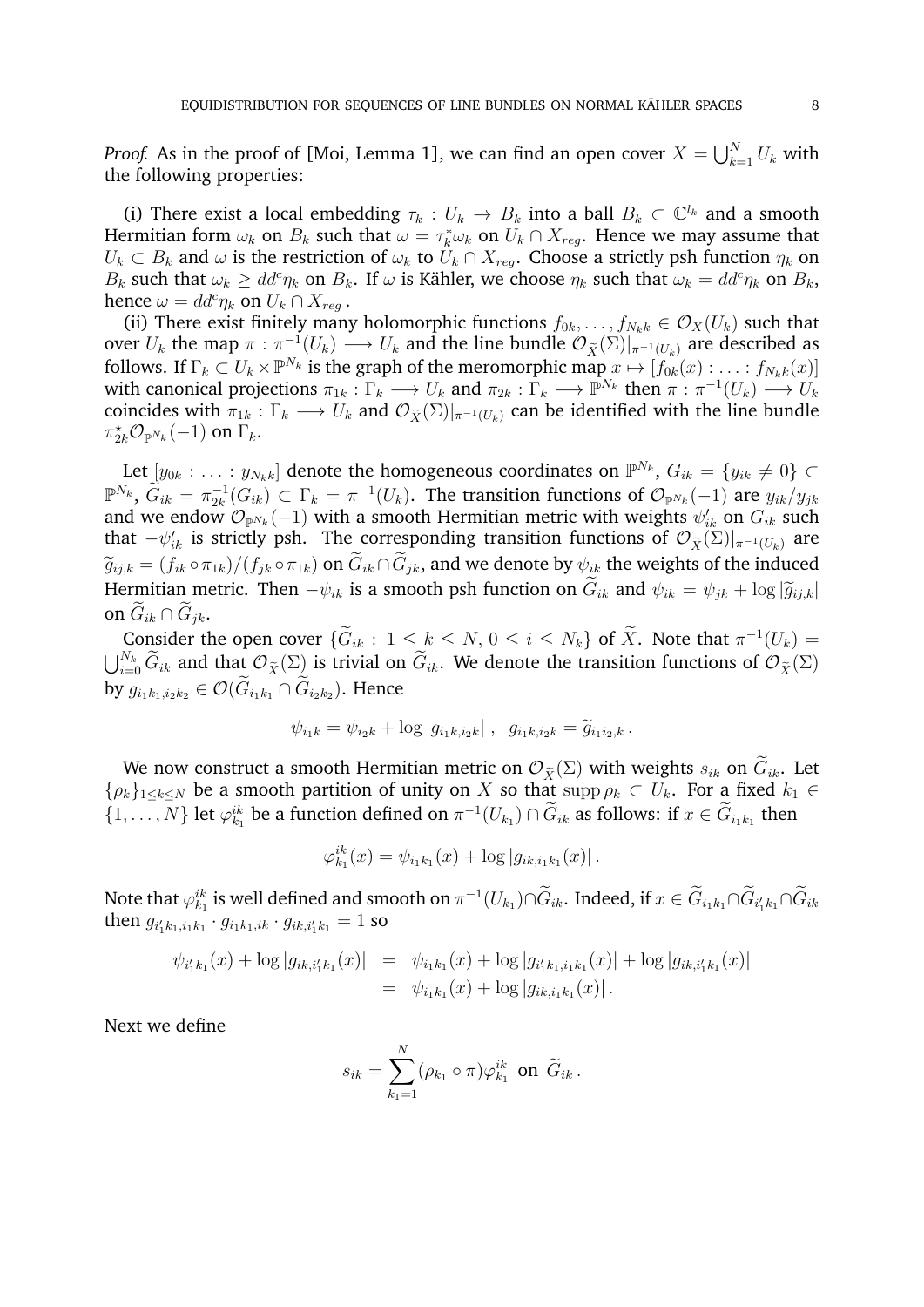We claim that  $s_{ik} = s_{i'k'} + \log |g_{ik,i'k'}|$  on  $G_{ik} \cap G_{i'k'}$ , so  $\{s_{ik}\}$  defines a smooth Hermitian metric on  $\mathcal{O}_{\tilde{X}}(\Sigma)$ . For this we show that if  $k_1 \in \{1, \ldots, N\}$  then

$$
(\rho_{k_1} \circ \pi) \varphi_{k_1}^{ik} = (\rho_{k_1} \circ \pi) (\varphi_{k_1}^{i'k'} + \log |g_{ik,i'k'}|).
$$

Let  $x \in \pi^{-1}(U_{k_1})$  and assume  $x \in \hat{G}_{i_1k_1} \cap \hat{G}_{ik} \cap \hat{G}_{i'k'}$ . Since  $g_{i'k',i_1k_1} \cdot g_{i_1k_1,ik} \cdot g_{ik,i'k'} = 1$  we obtain

$$
\varphi_{k_1}^{ik}(x) = \psi_{i_1k_1}(x) + \log|g_{ik,i_1k_1}(x)| = \psi_{i_1k_1}(x) + \log|g_{i'k',i_1k_1}(x)| + \log|g_{ik,i'k'}(x)|
$$
  
=  $\varphi_{k_1}^{i'k'}(x) + \log|g_{ik,i'k'}(x)|$ ,

which proves our claim.

We finally show that the desired metric  $\theta$  on F is the metric defined by the weights  ${-s_{ik}}$ . By a standard compactness argument it suffices to prove that for every  $x \in G_{ik}$ there exists a constant  $C_x > 0$  such that for  $C > C_x$  the function  $C_{\eta_k} \circ \pi - s_{ik}$  is strictly psh at x. We write  $T_x\tilde{X} = E_x \oplus F_x$ , where  $E_x = \ker d\pi(x)$ . Note that the Levi form

$$
\mathcal{L}(\eta_k \circ \pi)(x)(t,t') = \mathcal{L}\eta_k(\pi(x))(d\pi(x)(t),d\pi(x)(t'))\,,
$$

so

(8) 
$$
\mathcal{L}(\eta_k \circ \pi)(x)(t,t') = 0, \ \forall \, t \in T_x \widetilde{X}, t' \in E_x.
$$

Moreover, since  $\eta_k$  is strictly psh at  $\pi(x) \in B_k$  and  $d\pi(x)$  is injective on  $F_x$  we deduce that  $(1-\lambda)^{n+1}$  + 0 + +  $\epsilon$   $F \setminus 0$ .

(9) 
$$
\mathcal{L}(\eta_k \circ \pi)(x)(t,t) > 0, \quad \forall \, t \in F_x \setminus \{0\}
$$

The formula of  $s_{ik}$  implies that for each  $t \in E_x$ 

$$
-\mathcal{L}s_{ik}(x)(t,t) = -\sum_{k_1=1}^N \rho_{k_1}(\pi(x))\mathcal{L}\psi_{i_1k_1}(x)(t,t) \geq 0,
$$

since each function  $-\psi_{i_1k_1}$  is psh on  $G_{i_1k_1}$ . If  $\rho_{k_1}(\pi(x)) > 0$  we may assume that  $x \in \widetilde{\mathbb{R}}$  $\widetilde{G}_{i_1k_1} \cap \widetilde{G}_{ik}$  and we will show that  $-\mathcal{L}\psi_{i_1k_1}(x)(t,t) > 0$  for all  $t \in E_x \setminus \{0\}$ . As  $\pi^{-1}(U_{k_1}) =$  $\Gamma_{k_1}\subset U_{k_1}\times \mathbb P^{N_{k_1}}\subset B_{k_1}\times \mathbb P^{N_{k_1}},$   $x$  has a neighborhood  $\widetilde U\subset \widetilde X$  such that  $\widetilde U\subset B_{k_1}\times G_{i_1k_1}.$ Recall that on  $\tilde{U}$ ,  $\psi_{i_1k_1} = \psi'_{i_1k_1} \circ \pi_{2k_1}$  and  $\pi = \pi_{1k_1}$ . We consider  $\pi_{1k_1}$ ,  $\pi_{2k_1}$  as restrictions of the canonical projections  $\pi_{1k_1}:B_{k_1}\times G_{i_1k_1}\longrightarrow B_{k_1},\,\pi_{2k_1}:B_{k_1}\times G_{i_1k_1}\longrightarrow G_{i_1k_1}.$  Since  $t\in E_x\subset \ker d\pi_{1k_1}(x)$  and  $t\neq 0$  it follows that  $d\pi_{2k_1}(x)(t)\neq 0.$  Therefore

$$
-\mathcal{L}\psi_{i_1k_1}(x)(t,t)=-\mathcal{L}\psi'_{i_1k_1}(\pi_{2k_1}(x))(d\pi_{2k_1}(x)(t),d\pi_{2k_1}(x)(t))>0,
$$

as  $-\psi'_{i_1k_1}$  is strictly psh on  $G_{i_1k_1}$ . This yields

(10) 
$$
-\mathcal{L}s_{ik}(x)(t,t) > 0, \quad \forall t \in E_x \setminus \{0\}.
$$

By (8), (9) and (10) we conclude that there exists a constant  $C_x > 0$  such that if  $C > C_x$ then  $\mathcal{L}(C\eta_k \circ \pi - s_{ik})(x)(t, t) > 0$  for all  $t \in T_x\widetilde{X} \setminus \{0\}$ . This finishes the proof.

We look now at the nature of the base space  $X$  as implied by the hypotheses made on the curvature of the bundles involved in our results. Recall that a compact irreducible complex space X of dimension n is called Moishezon if X possesses n algebraically independent meromorphic functions, i. e. if the transcendence degree of the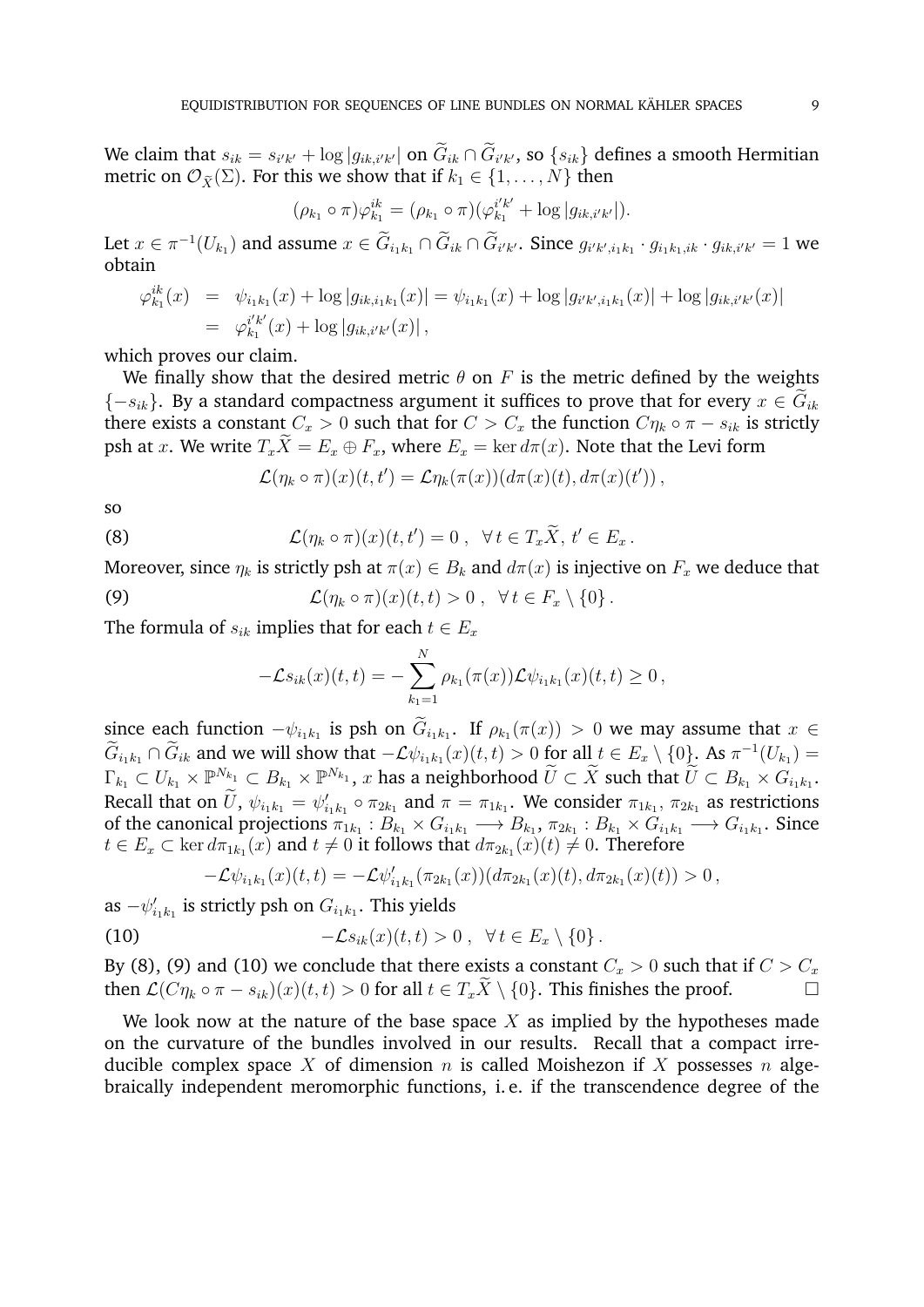field of meromorphic functions on X equals the complex dimension of X. Let  $X'$  and X be compact irreducible spaces and  $h: X' \to X$  be a proper modification. Then h induces an isomorphism of the fields of meromorphic functions on  $X'$  and X, respectively, [MM2, Theorem 2.1.18], hence  $X'$  is Moishezon if and only if  $X$  is Moishezon. Moishezon [Moi] showed that if  $X$  is a Moishezon space, then there exists a proper modification  $h: X' \to X$ , obtained by a finite number of blow-ups with smooth centers, such that X' is a projective algebraic manifold (for a proof see also [MM2, Theorem 2.2.16]).

Lemma 2.2 yields in particular the following:

**Proposition 2.3.** *If*  $(X, \omega)$  *is a compact (reduced) Hermitian space endowed with a singular Hermitian holomorphic line bundle*  $(L, h)$  *such that*  $c_1(L, h) \geq \varepsilon \omega$  *for some constant*  $\varepsilon > 0$ *then* X *is Moishezon.*

*Proof.* Let  $\pi : \widetilde{X} \longrightarrow X$  be a resolution of singularities as in Lemma 2.2, with exceptional divisor  $\Sigma$  and with Hermitian form  $\Omega = C\pi^* \omega + c_1(F, \theta)$ , where  $F = \mathcal{O}_{\tilde{Y}}(-\Sigma)$ . Consider the line bundles  $E_p=\pi^{\star}L^p\otimes F$  with singular Hermitian metrics  $\theta_p=\pi^{\star}\bar{h}^p\otimes\theta.$  Then

$$
c_1(E_p, \theta_p) = p\pi^{\star}c_1(L, h) + c_1(F, \theta) \geq p\varepsilon\pi^{\star}\omega + c_1(F, \theta) \geq \Omega,
$$

provided that  $p\epsilon \geq C$ . Hence  $\widetilde{X}$  carries a singular Hermitian holomorphic line bundle with strictly positive curvature in the sense of currents. By [JS] (see also [MM2, Theorem 2.3.8]) it follows that  $\widetilde{X}$  is Moishezon and hence X, too. If  $(X, \omega)$  is Kähler, then  $\widetilde{X}$  is already projective. Indeed,  $(\widetilde{X}, \Omega)$  is Kähler and Moishezon, so by a theorem of Moishezon is projective (see e. g. [MM2, Theorem 2.2.26]).

The paper [M] (see also Theorems 3.4.10 and 3.4.14 of [MM2]) gives an integral criterion for a complex space with isolated singularities to be Moishezon, generalizing the criterion of Siu and Demailly from the smooth case.

We recall next the following projectivity criterion.

**Proposition 2.4** (Grauert). *If*  $(X, \omega)$  *is a compact (reduced) Hermitian space endowed with*  $a \ \mathscr{C}^2$  Hermitian holomorphic line bundle  $(L,h)$  such that  $c_1(L,h) \geq \varepsilon \omega$  for some constant  $\varepsilon > 0$ , then L is ample and X is projective.

This follows from [Gr, Satz 2, p.343], see also [Gr, Satz 3, p.346]. If  $X$  is normal, Grauert shows actually more: if  $\Omega$  is a continuous Kähler metric whose de Rham cohomology class is integral, then there exists a Hermitian holomorphic line bundle  $(L, h)$ with  $\mathscr{C}^2$  Hermitian metric and  $c_1(L, h) = \Omega$ ; hence L is ample and X is projective.

2.4. *L*2-**estimates for** ∂ි. The following version of Demailly's estimates for the ∂ operator [D2, Théorème 5.1] will be needed in our proofs.

**Theorem 2.5** ([D2]). *Let Y*, dim  $Y = n$ , be a complete Kähler manifold and let  $\Omega$  be a *Kähler form on Y* (not necessarily complete) such that its Ricci form  $\text{Ric}_{\Omega} \ge -2\pi B\Omega$  on *Y*, *for some constant*  $B > 0$ . Let  $(L_p, h_p)$  *be singular Hermitian holomorphic line bundles on* Y *such that*  $c_1(L_p, h_p) \ge 2a_p\Omega$ , where  $a_p \to \infty$  *as*  $p \to \infty$ , and fix  $p_0$  *such that*  $a_p \ge B$  *for all*  $p>p_0.$  If  $p>p_0$  and  $g\in L^2_{0,1}(Y, L_p, loc)$  verifies  $\overline{\partial} g=0$  and  $\int_Y|g|^2_{h_p}\Omega^n<\infty$  then there exists  $u\in L^2_{0,0}(Y, L_p, loc)$  such that  $\overline{\partial} u = g$  and  $\int_Y |u|^2_{h_p} \Omega^n \leq \frac{1}{a_q}$  $\frac{1}{a_p} \int_Y |g|^2_{h_p} \Omega^n.$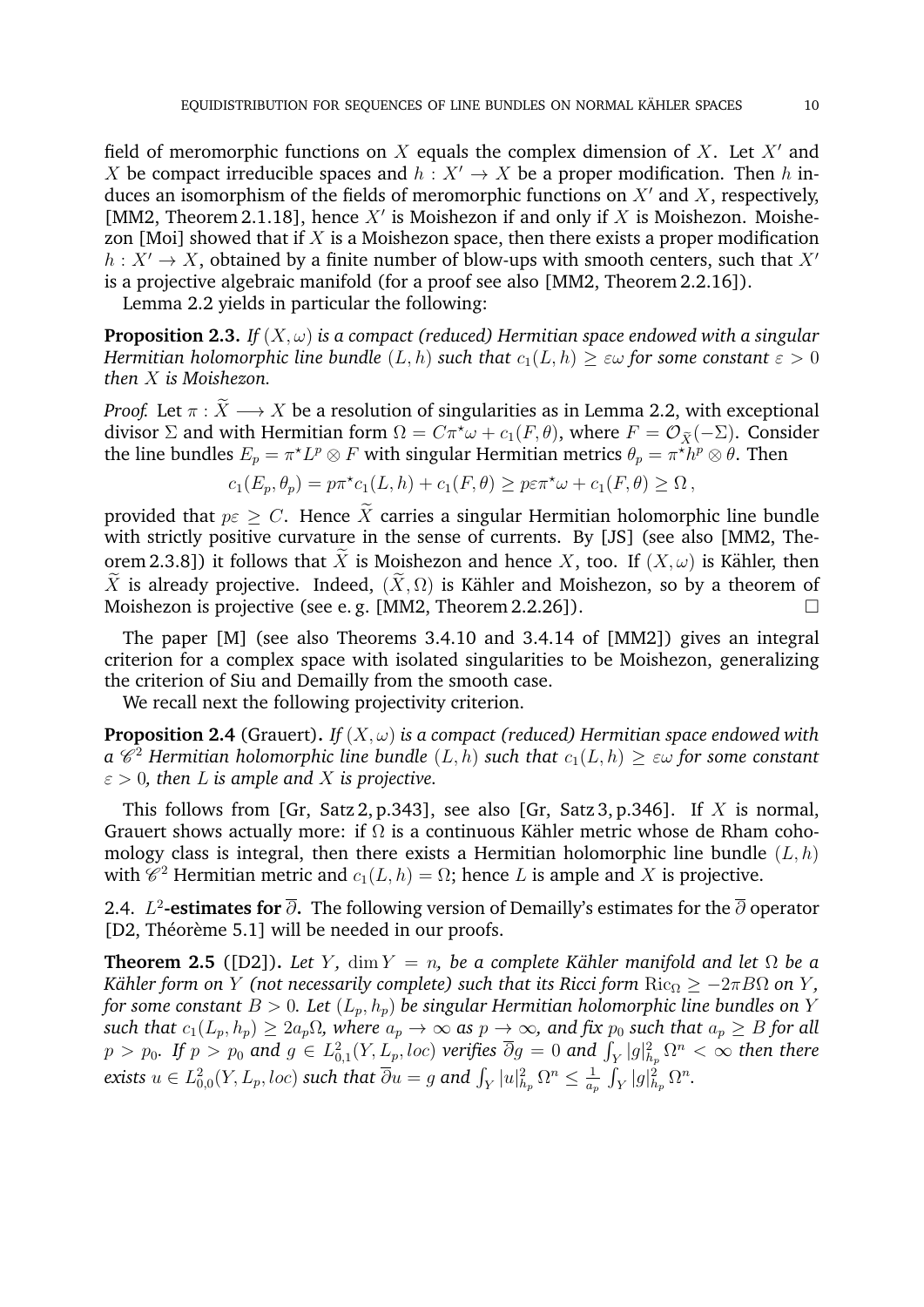*Proof.* We write  $L_p = F_p \otimes K_Y$ , where  $F_p = L_p \otimes K_Y^{-1}$ , and  $K_Y$  is endowed with the metric  $h^{K_Y}$  induced by Ω. If  $\theta_p = h_p \otimes h^{K_Y^{-1}}$  is the metric induced on  $F_p$  then

$$
c_1(F_p, \theta_p) = c_1(L_p, h_p) - c_1(K_Y, h^{K_Y}) = c_1(L_p, h_p) + \frac{1}{2\pi} \text{ Ric}_{\Omega} \ge (2a_p - B)\Omega \ge a_p \Omega
$$

for  $p > p_0$ . The theorem follows by using the isometries  $L^2_{0,j}(Y, L_p, loc) \cong L^2_{n,j}(Y, F_p, loc)$ ,  $j = 0, 1$ , and applying [D2, Théorème 5.1] (see also [CM2, Corollaries 4.5 and 4.6]).  $\Box$ 

2.5. **Special weights of Hermitian metrics on reference covers.** Let  $(X, \omega)$  be a compact Kähler manifold of dimension *n*. Let  $(U, z)$ ,  $z = (z_1, \ldots, z_n)$ , be local coordinates centered at a point  $x \in X$ . For  $r > 0$  and  $y \in U$  we denote by

$$
\Delta^{n}(y,r) = \{ z \in U : |z_j - y_j| \le r, \ j = 1, \dots, n \}
$$

the (closed) polydisk of polyradius  $(r, \ldots, r)$  centered at y. The coordinates  $(U, z)$  are called Kähler at  $y \in U$  if

(11) 
$$
\omega_z = \frac{i}{2} \sum_{j=1}^n dz_j \wedge d\overline{z}_j + O(|z-y|^2) \text{ on } U.
$$

**Definition 2.6.** A *reference cover* of X consists of the following data: for  $j = 1, \ldots, N$ , a set of points  $x_i \in X$  and

- (1) Stein open simply connected coordinate neighborhoods  $(U_j, w^{(j)})$  centered at  $x_i \equiv 0$ ,
- (2)  $R_j > 0$  such that  $\Delta^n(x_j, 2R_j) \in U_j$  and for every  $y \in \Delta^n(x_j, 2R_j)$  there exist coordinates on  $U_i$  which are Kähler at  $y$ ,

(3) 
$$
X = \bigcup_{j=1}^{N} \Delta^n(x_j, R_j).
$$

Given the reference cover as above we set  $R = \min R_j$ .

We can construct a reference cover as follows: For  $x \in X$  fix a Stein open simply connected neighborhood  $U$  of  $x\equiv 0\in\mathbb{C}^n$  and fix  $R>0$  such that the polydis $\tilde{\mathbf{k}}\,\Delta^n(x,2R)\Subset U$ and for every  $y \in \Delta^n(x, 2R)$  there exist coordinates  $(U, z)$  which are Kähler at y. By compactness there exist  $x_1, \ldots, x_N \in X$  such that the above conditions are fulfilled.

On  $U_j$  we consider the differential operators  $D_w^{\alpha}$ ,  $\alpha \in \mathbb{N}^{2n}$ , corresponding to the real coordinates associated to  $w=w^{(j)}.$  For a function  $\varphi\in\mathscr{C}^k(U_j)$  we set

(12) 
$$
\|\varphi\|_{k} = \|\varphi\|_{k,w} = \sup \{|D_{w}^{\alpha}\varphi(w)| : w \in \Delta^{n}(x_{j}, 2R_{j}), |\alpha| = k\}.
$$

Let  $(L, h)$  be a Hermitian holomorphic line bundle on X, where the metric h is of class  $\mathcal{C}^{\ell}.$  Note that  $L|_{U_j}$  is trivial. For  $k \leq \ell$  set

(13) 
$$
||h||_{k,U_j} = \inf \{ ||\varphi_j||_k : \varphi_j \in C^{\ell}(U_j) \text{ is a weight of } h \text{ on } U_j \},
$$

$$
||h||_k = \max \{ 1, ||h||_{k,U_j} : 1 \le j \le N \}.
$$

Recall that  $\varphi_j$  is a weight of  $h$  on  $U_j$  if there exists a holomorphic frame  $e_j$  of  $L$  on  $U_j$ such that  $|e_j|_h = e^{-\varphi_j}$ .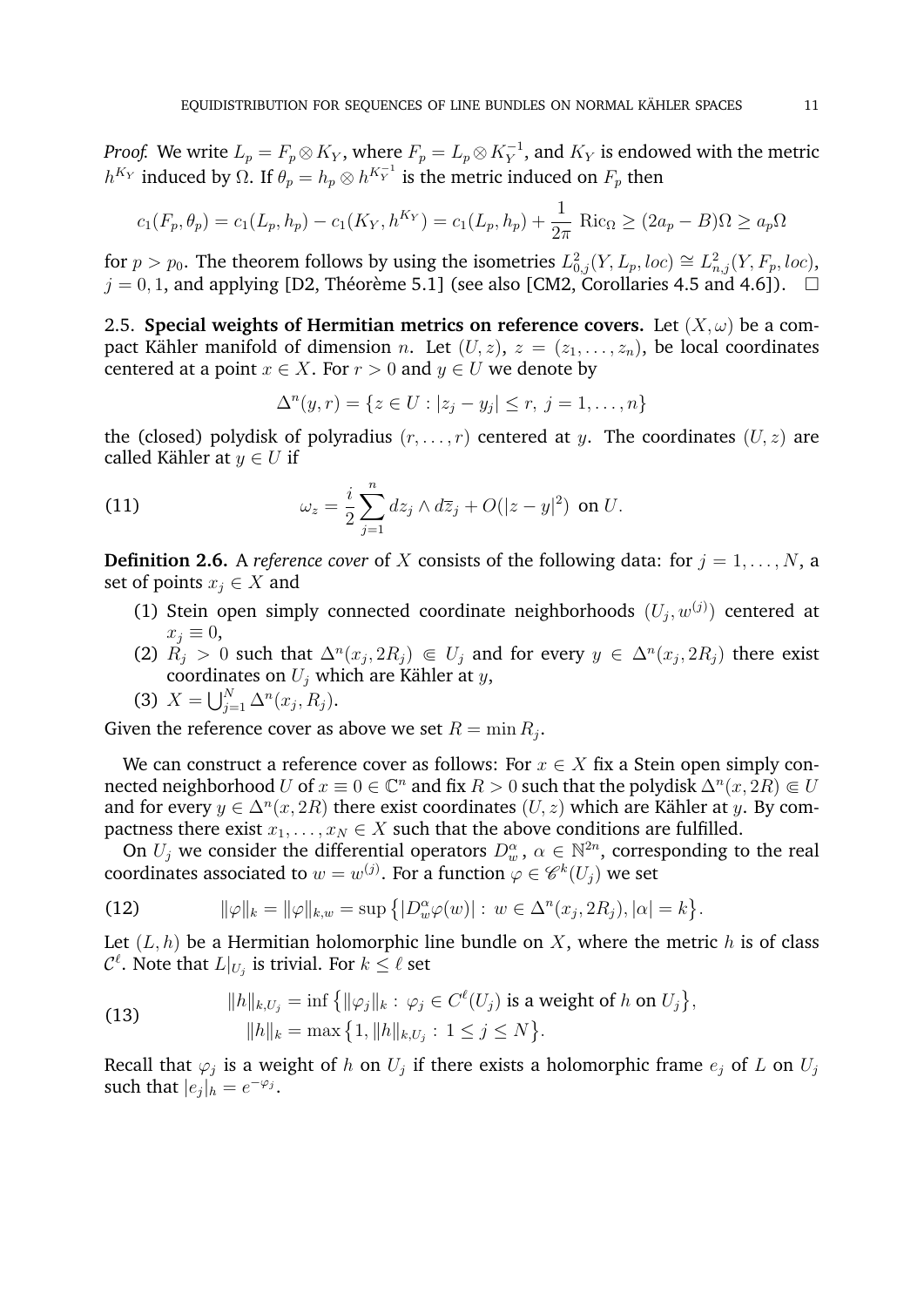**Lemma 2.7.** *There exists a constant* C > 1 *(depending on the reference cover) with the following property: Given any Hermitian line bundle*  $(L, h)$  *on* X, *any*  $j \in \{1, \ldots, N\}$  *and*  $\Delta^n(x_j,R_j)$  there exist coordinates  $z=(z_1,\ldots,z_n)$  on  $\Delta^n(x,R)$  which are centered *at*  $x \equiv 0$  *and Kähler coordinates for*  $x$  *such that* 

(*i*)  $n! dm \leq (1 + Cr^2)\omega^n$  and  $\omega^n \leq (1 + Cr^2)n! dm$  hold on  $\Delta^n(x,r)$  for  $r < R$  where  $dm = dm(z)$  *is the Euclidean volume relative to the coordinates*  $z$ ,

(*ii*)  $(L, h)$  *has a weight*  $\varphi$  *on*  $\Delta^n(x, R)$  *with*  $\varphi(z) = \sum_{j=1}^n \lambda_j |z_j|^2 + \widetilde{\varphi}(z)$ *, where*  $\lambda_j \in \mathbb{R}$ <br>d  $|\widetilde{\varphi}(x)| \le C ||h|| |z||^3$  for  $x \in \Delta^n(x, R)$ and  $|\widetilde{\varphi}(z)| \leq C ||h||_3 |z|^3$  for  $z \in \Delta^n(x,R)$ .

*Proof.* By the properties of a reference cover there exist coordinates  $z$  on  $U_j$  which are Kähler for  $x \in \Delta^n(x_j,R_j)$  so  $\omega = \frac{i}{2}$  $\frac{i}{2} \sum_{j=1}^{n} dz_j \wedge d\overline{z}_j + O(|z - x|^2)$  and  $(i)$  holds with a constant  $C_j$  uniform for  $x \in \Delta^n(x_j, R_j)$ . Let  $e_j$  be a frame of L on  $U_j$  and  $\varphi'$  be a weight of h on  $U_j$  with  $|e_j|_h = e^{-\varphi'}$  and  $\|\varphi'\|_{3,w} \le 2\|h\|_3$ , cf. (12)-(13). By translation we may assume  $x = 0$  and write  $\varphi'(z) = \text{Re } f(z) + \varphi'_2(z) + \varphi'_3(z)$ , where  $f(z)$  is a holomorphic polynomial of degree  $\leq 2$  in z,  $\varphi_2'(z) = \sum_{j,k=1}^n \mu_{jk} z_j \overline{z_k}$ , and  $\text{Re } f(z) + \varphi_2'(z)$  is the Taylor polynomial of order  $2$  of  $\varphi$  at  $0.$  Note that  $\|\varphi'\|_{3,z} \leq C'_j \|\varphi'\|_{3,w} \leq 2C'_j \|h\|_3,$  where  $\|\varphi'\|_{3,z}$  is the sup norm on  $\Delta^n(x,R)$  of the derivatives of order  $\mathring{3}$  of  $\varphi'$  in the coordinates  $z$  and  $C'_j$  is a constant uniform for  $x\in \Delta^n(x_j,R_j).$  This follows from the fact that  $z,w$  are coordinates on  $U_j \supseteq \Delta^n(x_j, 2R_j)$ . We conclude that  $|\varphi'_3(z)| \leq 2C'_j ||h||_3 |z|^3$  for  $z \in \Delta^n(x, R)$ .

Consider the frame  $\tilde{e}_j = e^f e_j$  of L on  $U_j$ . Then  $|\tilde{e}_j|_h = e^{\text{Re } f - \varphi'} = e^{-\varphi}$ , so  $\varphi(z) := \varphi_2'(z) + (z)$  is a weight of h on  $U_j$ . By a unitary change of coordinates we may assume that  $\varphi_3'(z)$  is a weight of h on  $U_j$ . By a unitary change of coordinates we may assume that  $\tilde{\varphi}(z) = \sum_{j=1}^n \lambda_j |z_j|^2 + \tilde{\varphi}(z)$ . In these new coordinates  $\omega^n/n!$  and  $\tilde{\varphi}(z)$  satisfy the desired estimates with a constant  $C$  uniform for  $x \in \Delta^n(x, B)$ . Finally we let  $C = \max_{\alpha} C$ estimates with a constant  $C_j$  uniform for  $x\in \Delta^n(x_j,R_j)$ . Finally we let  $C=\max\limits_{1\leq j\leq N}C_j.$ 

## 3. PROOFS OF THEOREMS 1.1, 1.2 AND 1.3

We use here the notations introduced in Section 2 and we start with two lemmas that will be needed in the proof of Theorem 1.1:

**Lemma 3.1.** *Let* D *be a divisor in a complex manifold* Y *and* θ *be a smooth Hermitian metric on O(−D) with weight*  $\varphi$  *over*  $Y \setminus D$ *. Then*  $\lim\limits_{y \to x, y \in Y \setminus D} \varphi(y) = -\infty$  *for every*  $x \in D$ *.* 

*Proof.* Let  $U_\alpha$  be a neighborhood of x where D has defining function  $f_\alpha \in \mathcal{O}(U_\alpha)$  and  $\theta$ has weight  $\varphi_\alpha\in C^\infty(U_\alpha).$  The transition function of  $\mathcal O(-D)$  on  $U_\alpha\cap (Y\setminus D)$  is  $g=1/f_\alpha,$ so  $\varphi_{\alpha} = \varphi + \log|g|$  and  $\varphi = \varphi_{\alpha} + \log|f_{\alpha}|$ .

**Lemma 3.2.** *Let*  $(X, \omega)$ ,  $(L_p, h_p)$  *verify assumptions (A)-(B), and let*  $F = \mathcal{O}_{\widetilde{X}}(-\Sigma)$ *,*  $\theta$ *,*  $\Omega =$  $C\pi^*\omega + c_1(F,\theta)$  be as in Lemma 2.2. Then there exist numbers  $\alpha \in (0,1)$ ,  $b_p \in \mathbb{N}$ , and  $s$ ingular Hermitian metrics  $\tilde{h}_p$  on  $\pi^\star L_p|_{\widetilde{X}\setminus\Sigma}$  such that  $a_p\geq Cb_p$  ,  $b_p\to\infty$  and  $b_p/A_p\to 0$  as  $p\to\infty$ ,  $h_p\geq \alpha^{b_p}\pi^\star h_p$  and  $c_1(\pi^\star L_p,h_p)\geq b_p\Omega$  on  $X\setminus\Sigma$ . Moreover, for every open relatively  $\emph{compact subset $\widetilde{U}$ of $\widetilde{X}\setminus \Sigma$ there exists a constant $\beta_{\widetilde{U}}>1$ such that $\widetilde{h}_p\leq \beta_{\widetilde{U}}^{b_p}$}$  $\overline{U}$  $\pi^* h_p$  on  $\widetilde{U}$ .

*Proof.* If  $h'$ ,  $h''$  are singular Hermitian metrics on some holomorphic line bundle  $G$  then by  $h' \ge ch''$  we mean that  $|e|^2_{h'} \ge c|e|^2_{h''}$  for any  $e \in G$ . Consider the line bundles  $E_p =$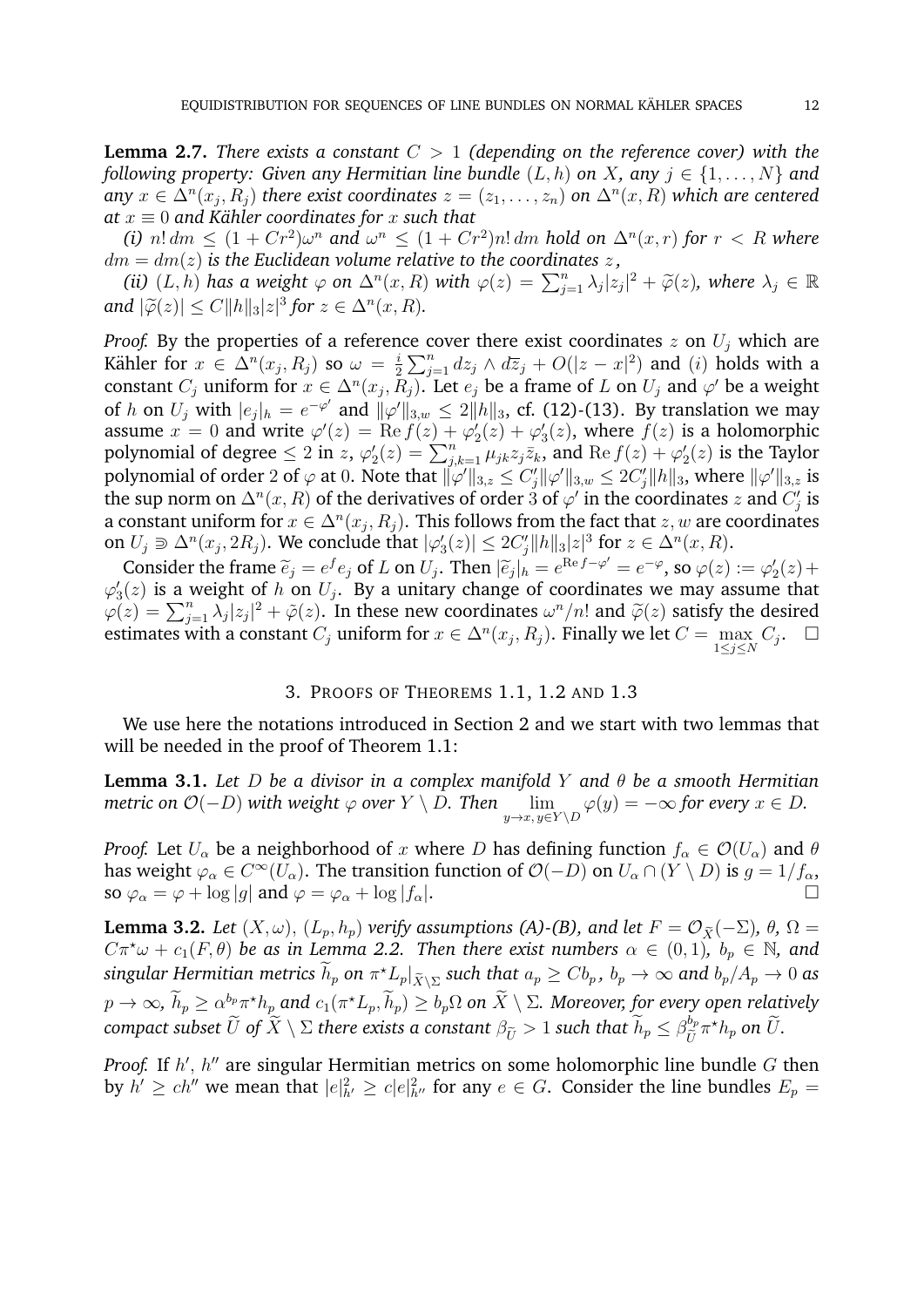$\pi^{\star}L_p \otimes F^{b_p}$  with metrics  $\theta_p = \pi^{\star}h_p \otimes \theta^{b_p}$ , where  $b_p \in \mathbb{N}$ . Then

$$
c_1(E_p, \theta_p) = \pi^* c_1(L_p, h_p) + b_p c_1(F, \theta) \ge a_p \pi^* \omega + b_p c_1(F, \theta) \ge b_p \Omega,
$$

provided that  $a_p \geq C b_p$ . Since F is trivial on  $\widetilde{X} \setminus \Sigma$  we have  $\pi^* L_p|_{\widetilde{X} \setminus \Sigma} \cong E_p|_{\widetilde{X} \setminus \Sigma}$  and we can find a smooth weight  $\varphi$  of  $\theta$  on  $\overline{X} \setminus \Sigma$  by setting  $|f|_{\theta}^2 = e^{-2\varphi}$ , where f is a holomorphic frame of F on  $\widetilde{X} \setminus \Sigma$ . Let  $\widetilde{h}_p$  be the metric of  $\pi^{\star} L_p|_{\widetilde{X} \setminus \Sigma}$  defined by  $\widetilde{h}_p = e^{-2b_p \varphi} \pi^{\star} h_p$ . Then  $c_1(\pi^* L_p, h_p) = c_1(E_p, \theta_p) \geq b_p \Omega$  on  $\widetilde{X} \setminus \Sigma$ . Since  $\varphi \in C^\infty(\widetilde{X} \setminus \Sigma)$  and by Lemma 3.1  $\varphi(y) \to -\infty$  as  $y \to \Sigma$ , it follows that there exists  $\alpha \in (0,1)$  such that  $e^{-2\varphi} \geq \alpha$  on  $\widetilde{X} \setminus \Sigma$ . Moreover, if  $\tilde{U}$  is an open relatively compact subset of  $\tilde{X}\setminus \Sigma$ , there exists  $\beta_{\tilde{U}}>1$  such that  $e^{-2\varphi} \leq \beta_{\widetilde{U}}$  on  $\widetilde{U}$ . These imply that  $\widetilde{h}_p \geq \alpha^{b_p} \pi^* h_p$  on  $\widetilde{X} \setminus \Sigma$  and  $\widetilde{h}_p \leq \beta_{\widetilde{U}}^{b_p} \pi^* h_p$  on  $\widetilde{U}$ . The lemma follows if we choose  $b_p \in \mathbb{N}$  such that  $a_p \ge Cb_p$ ,  $b_p \to \infty$  and  $b_p/A_p \to 0$  as  $p \rightarrow \infty$ .

*Proof of Theorem 1.1.* Note that (ii) follows at once from (i) by using (7). The proof of  $(i)$  will be done in two steps.

*Step 1.* We show here that  $\frac{1}{A_p} \log P_p \to 0$  as  $p \to \infty$  in  $L^1_{loc}(X_{reg}, \omega^n)$ . Fix  $x \in X_{reg}$ ,  $W \in X_{req}$  a contractible Stein coordinate neighborhood of  $x, r_0 > 0$  such that the (closed) ball  $V := B(x, 2r_0) \subset W$ , and set  $U := B(x, r_0)$ . Since W is contractible and Stein  $L_p|_W$ are trivial so there exist local holomorphic frames  $e'_p : W \longrightarrow L_p,$  for all  $p$ . Let  $\psi'_p$  be the corresponding psh weights of  $h_p$  on  $W$ ,  $|e_p'|_{h_p}^2 = e^{-2\psi_p'}$ . The sequence of currents  $\frac{1}{4}$  $\frac{1}{A_p} \, c_1(L_p,h_p) \}$  has uniformly bounded mass, so it follows from [DS2, Proposition A.16] (see also [DNS]) that there exist psh functions  $\psi_p$  on int V such that  $dd^c \psi_p = c_1(L_p, h_p)$ and the sequence  $\{\frac{1}{4}\}$  $\frac{1}{A_p}$   $\psi_p$ } is bounded, hence relatively compact [H, Theorem 3.2.12], in  $L^1_{loc}(\rm{int}\,V,\omega^n)$ . Since  $\psi'_p-\psi_p$  is pluriharmonic, we have  $\psi'_p-\psi_p={\bf Re}\,f_p$  for some function  $f_p \in \mathcal{O}(\text{int } V)$ . Considering the local frames  $e_p = e^{f_p} e'_p$  of  $L_p|_{\text{int } V}$ , we obtain

$$
|e_p|^2_{h_p} = e^{2\mathbf{Re}\,f_p}|e'_p|^2_{h_p} = e^{-2\psi_p},
$$

i.e.  $\psi_p$  is the psh weight of  $h_p$  relative to the frame  $e_p$ .

Let  $\{b_p\}$  be as in Lemma 3.2. We prove that there exist constants  $C'>1$  and  $p_0\in\mathbb{N}$ such that

(14) 
$$
-\frac{b_p \log C'}{A_p} \le \frac{\log P_p(z)}{A_p} \le \frac{\log (C'r^{-2n})}{A_p} + \frac{2}{A_p} \left( \max_{B(z,r)} \psi_p - \psi_p(z) \right)
$$

holds for all  $p > p_0$ ,  $0 < r < r_0$ , and  $z \in U$  with  $\psi_p(z) > -\infty$ . The upper bound in (14) is proved exactly as the corresponding upper bound from the proof of Theorem 5.1 in [CM1]. For the lower bound, we show that there exist  $c \in (0,1)$  and  $p_0 \in \mathbb{N}$  such that if  $p > p_0$  and  $z \in U$ ,  $\psi_p(z) > -\infty$ , then there exists a section  $S_{z,p} \in H^0_{(2)}(X, L_p)$  verifying  $S_{z,p}(z) \neq 0$  and

(15) 
$$
c^{b_p} \|S_{z,p}\|_p^2 \leq |S_{z,p}(z)|_{h_p}^2.
$$

 $\Box$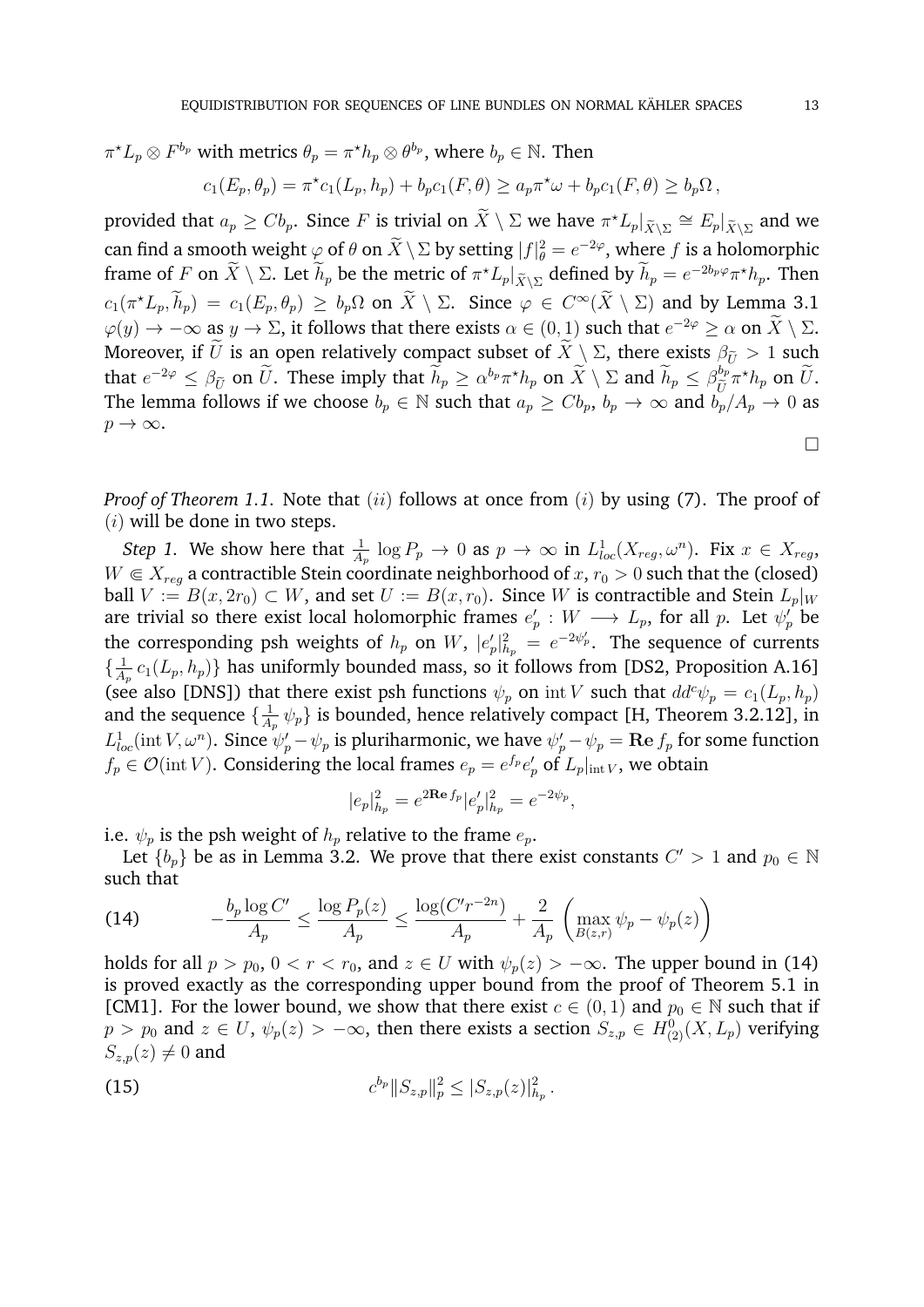This implies that

$$
\frac{1}{A_p} \log P_p(z) = \frac{1}{A_p} \max_{\|S\|_p = 1} \log |S(z)|_{h_p}^2 \ge \frac{b_p \log c}{A_p}.
$$

To prove (15) we work on  $\widetilde{X}\setminus \Sigma$  and recall that  $\pi : \widetilde{X}\setminus \Sigma \longrightarrow X_{reg}$  is a biholomorphism. Let  $\Omega \geq \pi^* \omega$  be the Kähler form on  $\overline{X}$  constructed in Lemma 2.2, and  $b_p$ ,  $\overline{h}_p$  be as in Lemma 3.2. Then  $b_p \to \infty$  and

$$
c_1(\pi^{\star}L_p|_{\widetilde{X}\setminus\Sigma},\widetilde{h}_p)\geq b_p\Omega \text{ on }\widetilde{X}\setminus\Sigma.
$$

Since  $\Omega$  is a Kähler form on  $\widetilde{X}$  we have  $\text{Ric}_{\Omega} \ge -2\pi B\Omega$  on  $\widetilde{X}$ , for some constant  $B > 0$ . Moreover, since  $\widetilde{X}$  is a compact Kähler manifold,  $\widetilde{X} \setminus \Sigma$  has a complete Kähler metric (see [D2], [O]). Repeating the argument in the proof of [CM1, Theorem 5.1] (see also Theorems 4.7 and 4.8 in [CM2]) one applies the Ohsawa-Takegoshi extension theorem [OT] and then solves a suitable  $\overline{\partial}$ -equation using Theorem 2.5, as in [D5, Proposition 3.1], [D7, Section 9], to show the following: there exist  $C'' > 1$ ,  $p_0 \in \mathbb{N}$ , such that if  $p > p_0$  and  $\widetilde{z} \in \pi^{-1}(U)$ ,  $\psi_p \circ \pi(\widetilde{z}) > -\infty$ , then there exists a section  $\widetilde{S} \in H^0(\widetilde{X} \setminus \Sigma, \pi^* L_p)$ verifying  $\widetilde{S}(\widetilde{z})\neq 0$  and

$$
\int_{\widetilde{X}\backslash\Sigma} |\widetilde{S}|_{\widetilde{h}_p}^2 \Omega^n \le C'' |\widetilde{S}(\widetilde{z})|_{\widetilde{h}_p}^2.
$$

It is important to recall here that the weight of  $\widetilde{h}_p$  near  $\widetilde{z}$  is the sum of  $\psi_p \circ \pi$  and a smooth function. By Lemma 3.2 we have for all p that  $h_p \ge \alpha^{b_p} \pi^* h_p$  on  $\overline{X} \setminus \Sigma$  and  $\overline{h}_p \le \beta^{b_p} \pi^* h_p$ on  $\pi^{-1}(U)$ , for some constant  $\beta > 1$ . Since  $\Omega \geq \pi^{\star}\omega$  these imply that

$$
\alpha^{b_p} \int_{\widetilde{X} \backslash \Sigma} |\widetilde{S}|^2_{\pi^* h_p} \pi^* \omega^n \leq C'' \beta^{b_p} |\widetilde{S}(\widetilde{z})|^2_{\pi^* h_p}.
$$

Fix a constant  $c \in (0,1)$  with  $C''c^{b_p} \leq (\alpha/\beta)^{b_p}$  for all p and let  $S_{z,p}$ , where  $z = \pi(\tilde{z})$ , be the section of  $L_p|_{X_{reg}}$  induced by S. Since X is normal it follows that  $S_{z,p}$  extends to a holomorphic section of  $L_p$  on X. Moreover,  $S_{z,p}(z) \neq 0$  and (15) holds for  $S_{z,p}$  and c. The proof of (14) is now complete.

To conclude Step 1, it suffices to show that every subsequence of  $\{\frac{1}{4}\}$  $\frac{1}{A_p}\log P_p\}$  has a subsequence convergent to 0 in  $L^1(U, \omega^n)$ . Without loss of generality, we prove that  $\frac{1}{4}$  $\frac{1}{A_p} \log P_p$ } has a subsequence convergent to 0 in  $L^1(U, \omega^n)$ . Since  $\{\frac{1}{A_p} \log P_p\}$  $\frac{1}{A_p} \psi_p$ } is locally uniformly upper bounded in  $\mathrm{int} V$  and relatively compact in  $L^1_{loc}(\mathrm{int} V, \omega^n)$ , there exists a subsequence  $\{\psi_{p_j}\}$  so that

$$
\frac{1}{A_{p_j}} \psi_{p_j} \to \psi = \left(\limsup \frac{1}{A_{p_j}} \psi_{p_j}\right)^{\star}
$$

in  $L^1_{loc}(\text{int }V,\omega^n)$  and a.e. on  $\text{int }V$ , where  $\psi \in PSH(\text{int }V)$ . Moreover, by the Hartogs lemma,

$$
\limsup \frac{1}{A_{p_j}} \max_{B(z,r)} \psi_{p_j} \le \max_{B(z,r)} \psi,
$$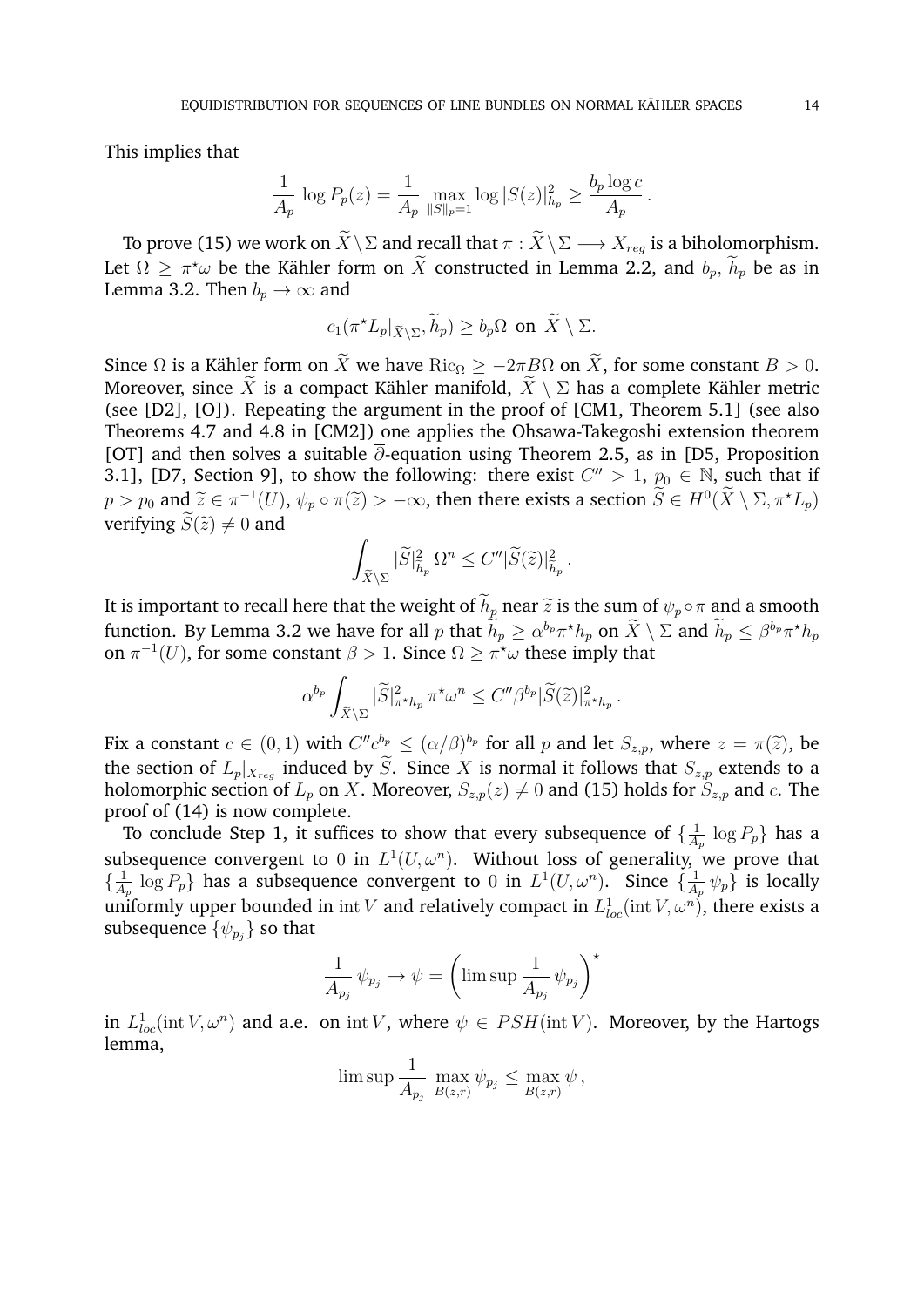for each  $z \in U$  and  $r < r_0$  (see e.g. [H, Theorem 3.2.13]). Letting  $p_i \to \infty$  in (14) we get, since  $b_p/A_p \to 0$ , that

$$
0 \le \liminf \frac{\log P_{p_j}(z)}{A_{p_j}} \le \limsup \frac{\log P_{p_j}(z)}{A_{p_j}} \le 2\left(\max_{B(z,r)} \psi - \psi(z)\right)
$$

for a.e.  $z \in U$  and every  $r < r_0$ . Letting  $r \searrow 0$  and using the upper semicontinuity of  $\psi$  we deduce that  $\frac{1}{A_{p_j}}\, \log P_{p_j} \, \rightarrow \, 0$  a.e. on  $U.$  Since  $\{\frac{1}{A_j}$  $\frac{1}{A_p}$   $\psi_p$ } is locally uniformly upper bounded in  $\mathrm{int}\,V$  it follows by (14) that there exists a constant  $C''>0$  such that

$$
\left|\frac{1}{A_{p_j}}\log P_{p_j}\right| \leq C'' - \frac{2}{A_{p_j}}\,\psi_{p_j} \text{ a.e. on } U.
$$

As  $\psi_{p_j},\,\psi\,\in\,L^1(U,\omega^n),\,\frac{1}{A_r}$  $\frac{1}{A_{p_j}}\psi_{p_j}\to\psi$  a.e. on  $U$  and in  $L^1(U,\omega^n)$ , and since  $\frac{1}{A_{p_j}}\log P_{p_j}\to\psi$ 0 a.e. on  $U$ , the generalized Lebesgue dominated convergence theorem implies that 1  $\frac{1}{A_{p_j}}\, \log P_{p_j} \to 0$  in  $L^1(U,\omega^n).$ 

*Step 2.* To complete the proof of (i) we show here that there exists a compact set  $K \subset X$  such that  $X_{sing} \subset \text{int } K$  and

$$
\frac{1}{A_p} \int_K |\log P_p| \, \omega^n \to 0 \text{ as } p \to \infty \, .
$$

Let  $H^0_{(2)}(\tilde{X}, \pi^{\star}L_p)$  be the Bergman spaces from Lemma 2.1. We note that there exists a constant  $M > 0$  such that

(16) 
$$
\int_{\tilde{X}} c_1(\pi^{\star}L_p, \pi^{\star}h_p) \wedge \Omega^{n-1} \le MA_p, \ \forall p \ge 1.
$$

Indeed, since  $c_1(L_p, h_p)$ ,  $T_0 \in \mathcal{T}(X)$  and  $c_1(L_p, h_p) \leq A_p T_0$ , we have  $c_1(\pi^{\star}L_p, \pi^{\star}h_p)$  $\pi^{\star}c_1(L_p, h_p) \leq A_p \pi^{\star}T_0$ . This yields (16) with  $M = \int_{\widetilde{X}} \pi^{\star}T_0 \wedge \Omega^{n-1}$ .

We fix now  $y \in \Sigma$  and  $\widetilde{W}$  an open neighborhood of y in  $\widetilde{X}$  biholomorphic to a ball in  $\mathbb{C}^n$ . Using (16) and repeating an argument from Step 1, we find holomorphic frames  $\widetilde{e}_p$  of  $\pi^* L_p|_{\widetilde{W}}$  for which the corresponding psh weights  $\widetilde{\psi}_p$  of  $\pi^* h_p$  are such that  $\{\frac{1}{A}$  $\frac{1}{A_p} \psi_p$ is bounded in  $L^1_{loc}(W, \Omega^n)$ , hence locally uniformly upper bounded on W and relatively compact in  $L^1_{loc}(\widetilde{W}, \Omega^n)$ . If  $\{\widetilde{S}^p_j : 1 \leq j \leq d_p\}$  is an orthonormal basis of  $H^0_{(2)}(\widetilde{X}, \pi^*L_p)$  we write  $\widetilde{S}_j^p = \widetilde{s}_j^p$  $\widetilde{v}_p^p$  and let  $\widetilde{v}_p = \frac{1}{2}$  $\frac{1}{2} \log \left( \sum_{j=1}^{d_p} \left| \widetilde{s}_j^p \right| \right)$  $\mathbb{P}^p_j|^2)\in PSH(\bar{W})$ . By Lemma 2.1,  $P_p\circ \pi$  is the Bergman kernel function of  $H^0_{(2)}(\widetilde{X},\pi^{\star}L_p),$  hence

$$
\frac{1}{A_p} \,\widetilde{v}_p - \frac{1}{A_p} \,\widetilde{\psi}_p = \frac{1}{2A_p} \, \log P_p \circ \pi \, .
$$

We claim that  $\frac{1}{A_p} \log P_p \circ \pi \to 0$  in  $L^1_{loc}(\tilde{W}, \Omega^n)$ . As in Step 1, it suffices to produce a subsequence with this property. Since  $\{\frac{1}{4}\}$  $\frac{1}{A_p} \psi_p$ } is relatively compact in  $L^1_{loc}(W, \Omega^n)$  there is a subsequence  $\{\frac{1}{4}\}$  $\frac{1}{A_{p_j}}\,\bar\psi_{p_j}\}$  convergent in  $L^1_{loc}({\bar W},\Omega^n)$  to a psh function  $\bar\psi$  on  ${\bar W}.$  By Step 1,  $\frac{1}{A_p} \log P_p \to 0$  as  $p \to \infty$  in  $L^1_{loc}(X_{reg}, \omega^n)$ , so as  $\pi : \tilde{X} \setminus \Sigma \longrightarrow X_{reg}$  is biholomorphic,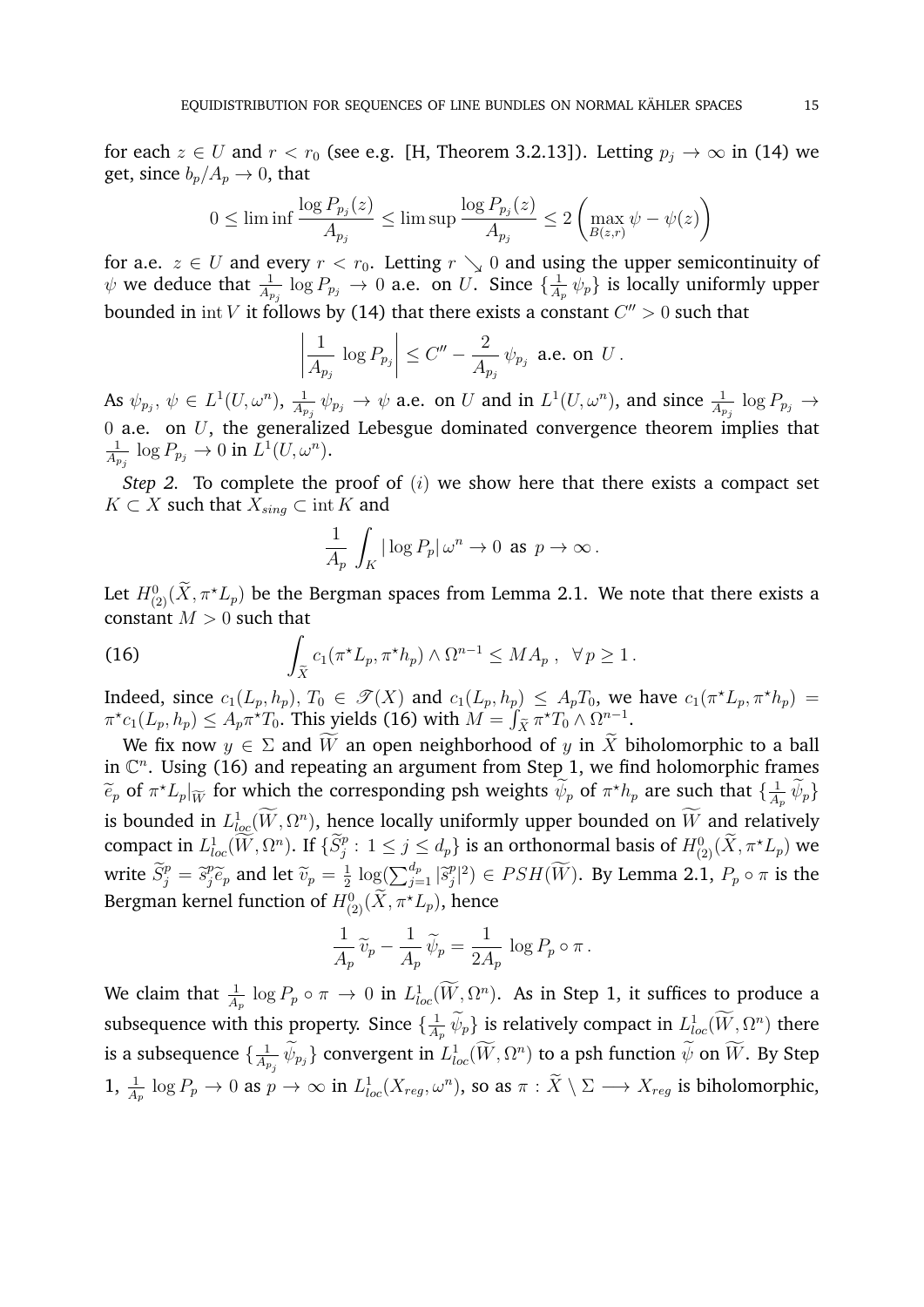1  $\frac{1}{A_p} \log P_p \circ \pi \to 0$  in  $L^1_{loc}(W \setminus \Sigma, \Omega^n)$ . Thus  $\frac{1}{A_{p_j}} \widetilde{v}_{p_j} \to \widetilde{\psi}$  in  $L^1_{loc}(W \setminus \Sigma, \Omega^n)$ . By the argument in the proof of Theorem 1.1 (i) from [CM2], we see that  $\{\frac{1}{4}\}$  $\frac{1}{A_{p_j}} \widetilde{v}_{p_j}$ } is locally uniformly upper bounded in  $\bar W$  and it converges to  $\bar\psi$  in  $L^1_{loc}(\bar W,\Omega^n).$  Hence  $\frac{1}{A_{p_j}}\log P_{p_j}\circ\pi\to 0$  in  $L_{loc}^1(W, \Omega^n)$ , which proves our claim.

Since  $y \in \Sigma$  was arbitrary and  $\Sigma$  is compact we can find an open set  $\widetilde{U} \supset \Sigma$  so that 1  $\frac{1}{A_p}\log P_p\circ\pi\to 0$  in  $L^1(\widetilde{U},\Omega^n)$ . Then we fix a compact set  $K\subset X$  such that  $X_{sing}\subset \operatorname{int} K$ and  $\pi^{-1}(K) \subset \bar{U}$ . As  $\pi : \bar{X} \setminus \Sigma \longrightarrow X_{reg}$  is biholomorphic and  $\pi^{\star}\omega \leq \Omega$  we have

$$
\frac{1}{A_p} \int_K |\log P_p| \, \omega^n = \frac{1}{A_p} \int_{K \cap X_{reg}} |\log P_p| \, \omega^n = \frac{1}{A_p} \int_{\pi^{-1}(K) \backslash \Sigma} |\log P_p \circ \pi| \, \pi^* \omega^n
$$
  

$$
\leq \frac{1}{A_p} \int_{\pi^{-1}(K)} |\log P_p \circ \pi| \, \Omega^n \to 0 \text{ as } p \to \infty.
$$

This concludes Step 2 and finishes the proof of Theorem 1.1.

Theorem 1.1 holds under the weaker hypotheses obtained by replacing the domination assumption (2) by (16), where  $\pi : \tilde{X} \to X$  is the resolution of singularities fixed in Section 2. The proof goes through without change. Due to the presence of singularities of  $X$ , it is not clear whether (16) holds true without the domination condition (2), i.e. if the mass of the pull-back currents  $\pi^* c_1(L_p, h_p)$  on  $\overline{X}$  is dominated by the mass of the currents  $c_1(L_p, h_p)$  on X, uniformly in p.

*Proof of Theorem 1.2.* We repeat the argument in Step 1 from the previous proof, working directly on  $(X, L_p, h_p)$  with the Kähler form  $\omega$ .

*Proof of Theorem 1.3.* We use methods from [Be, Sect. 2]. Let us consider a reference cover of X as in Definition 2.6. We fix  $x \in X$ , so  $x \in \Delta^n(x_j, R_j)$  for some j, and we pick coordinates  $z$  centered at  $x$  as in Lemma 2.7. Let

$$
\varphi_p(z) = \varphi_p'(z) + \widetilde{\varphi}_p(z) \,, \quad \varphi_p'(z) = \sum_{j=1}^n \lambda_j^p |z_j|^2 \,,
$$

be a weight of  $h_p$  on  $\Delta^n(x,R)$  so that  $\tilde{\varphi}_p$  verifies  $(ii)$  in Lemma 2.7 and let  $e_p$  be a frame of  $L_p$  on  $U_j$  with  $|e_p|_{h_p} = e^{-\varphi_p}$ . Finally, let  $r_p \in (0, R/2)$  be an arbitrary number which will be specified later.

We begin by estimating the norm of a section  $S \in H^0(X, L_p)$  at x. Writing  $S = s e_p$ , where  $s \in \mathcal{O}(\Delta^n(x,R))$ , we obtain by the sub-averaging inequality for psh functions

$$
|S(x)|_{h_p}^2 = |s(0)|^2 \le \frac{\int_{\Delta^n(0,r_p)} |s|^2 e^{-2\varphi'_p} \, dm}{\int_{\Delta^n(0,r_p)} e^{-2\varphi'_p} \, dm}.
$$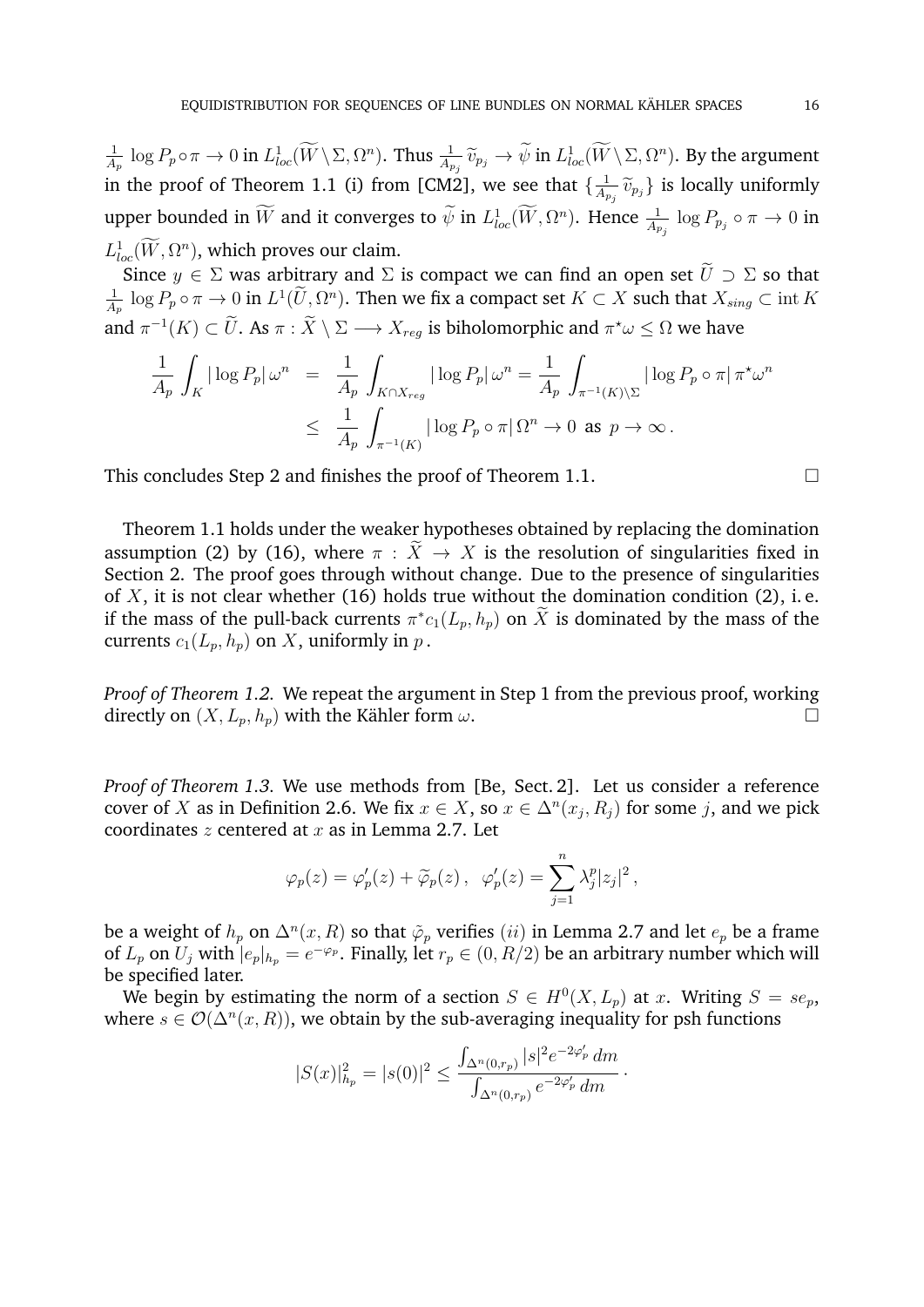If  $C > 1$  is the constant from Lemma 2.7, we have

$$
\int_{\Delta^n(0,r_p)} |s|^2 e^{-2\varphi'_p} dm \le (1 + Cr_p^2) \exp\left(2 \max_{\Delta^n(0,r_p)} \tilde{\varphi}_p\right) \int_{\Delta^n(0,r_p)} |s|^2 e^{-2\varphi_p} \frac{\omega^n}{n!}
$$
  

$$
\le (1 + Cr_p^2) \exp\left(2C \|h_p\|_3 r_p^3\right) \frac{1}{n!} \|S\|_p^2.
$$

Set

$$
E(r) := \int_{|\xi| \le r} e^{-2|\xi|^2} dm(\xi) = \frac{\pi}{2} \left( 1 - e^{-2r^2} \right),
$$

where  $dm$  is the Lebesgue measure on  $\mathbb{C}$ . Since  $\lambda_j^p \ge a_p$  we obtain

$$
\frac{E(r_p\sqrt{a_p})^n}{\lambda_1^p \dots \lambda_n^p} \le \int_{\Delta^n(0,r_p)} e^{-2\varphi'_p} dm \le \int_{\mathbb{C}^n} e^{-2\varphi'_p} dm = \frac{(\pi/2)^n}{\lambda_1^p \dots \lambda_n^p}.
$$

Combining these estimates it follows that

(17) 
$$
|S(x)|_{h_p}^2 \leq \frac{(1+Cr_p^2)\exp(2C||h_p||_3 r_p^3)}{n!E(r_p\sqrt{a_p})^n} \lambda_1^p \dots \lambda_n^p ||S||_p^2.
$$

By taking the supremum in (17) over all  $S\in H^0(X,L_p)$  with  $\|S\|_p=1$  we get

(18) 
$$
\frac{P_p(x)}{\lambda_1^p \dots \lambda_n^p} \le \frac{(1 + Cr_p^2) \exp(2C \|h_p\|_3 r_p^3)}{n! E(r_p \sqrt{a_p})^n}, \quad \forall r_p \in (0, R/2).
$$

For the lower estimate on  $P_p$ , let  $0 \leq \chi \leq 1$  be a cut-off function on  $\mathbb{C}^n$  with support in  $\Delta^n(0,2)$ ,  $\chi \equiv 1$  on  $\Delta^n(0,1)$ , and set  $\chi_p(z) = \chi(z/r_p)$ . Then  $F = \chi_p e_p$  is a section of  $L_p$ and  $|F(x)|_{h_p} = |e_p(x)|_{h_p} = e^{-\varphi_p(0)} = 1$ . We have

(19)  
\n
$$
||F||_p^2 \le \int_{\Delta^n(0,2r_p)} e^{-2\varphi_p} \omega^n
$$
\n
$$
\le n!(1+4Cr_p^2) \exp\left(16C||h_p||_3 r_p^3\right) \int_{\Delta^n(0,2r_p)} e^{-2\varphi'_p} dm
$$
\n
$$
\le \left(\frac{\pi}{2}\right)^n n! \frac{(1+4Cr_p^2) \exp\left(16C||h_p||_3 r_p^3\right)}{\lambda_1^p \dots \lambda_n^p}.
$$

Set  $\alpha=\overline{\partial}F.$  Since  $\|\overline{\partial}\chi_p\|^2=\|\overline{\partial}\chi\|^2/r_p^2$  we obtain as above

$$
\|\alpha\|_p^2 = \int_{\Delta^n(0,2r_p)} |\overline{\partial}\chi_p|^2 e^{-2\varphi_p} \omega^n \le \frac{\|\overline{\partial}\chi\|^2}{r_p^2} \left(\frac{\pi}{2}\right)^n n! \frac{(1+4Cr_p^2)\exp(16C\|h_p\|_3 r_p^3)}{\lambda_1^p \dots \lambda_n^p}.
$$

Since  $a_p \to \infty$  there exists  $p_0 \in \mathbb{N}$  such that for  $p > p_0$  we can solve the  $\overline{\partial}$ –equation by Theorem 2.5. We get a smooth section G of  $L_p$  with  $\overline{\partial}G = \alpha = \overline{\partial}F$  and

(20) 
$$
||G||_p^2 \leq \frac{1}{a_p} ||\alpha||_p^2 \leq \frac{||\overline{\partial}\chi||^2}{a_p r_p^2} \left(\frac{\pi}{2}\right)^n n! \frac{(1+4Cr_p^2) \exp(16C||h_p||_3 r_p^3)}{\lambda_1^p \dots \lambda_n^p}.
$$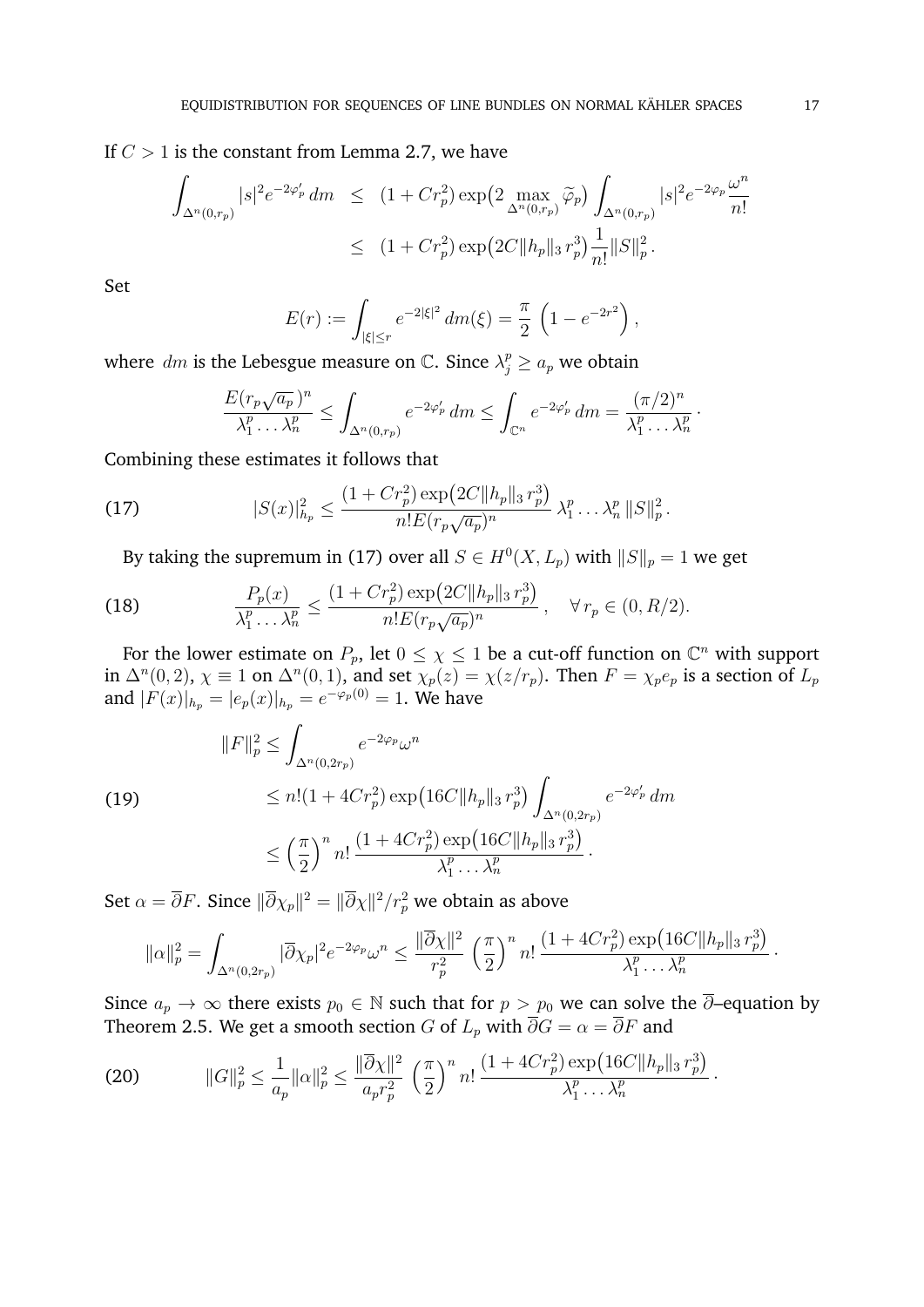Since  $F = e_p$  is holomorphic on  $\Delta^n(0, r_p)$ , G is holomorphic on  $\Delta^n(0, r_p)$  as  $\overline{\partial}G = \overline{\partial}F = 0$ there. So the estimate (17) applies to  $G$  on  $\Delta^n(0,r_p)$  and gives

$$
|G(x)|_{h_p}^2 \leq \frac{(1+Cr_p^2)\exp(2C||h_p||_3 r_p^3)}{n!E(r_p\sqrt{a_p})^n} \lambda_1^p \dots \lambda_n^p ||G||_p^2
$$
  

$$
\leq \frac{||\overline{\partial}\chi||^2}{a_p r_p^2 E(r_p\sqrt{a_p})^n} \left(\frac{\pi}{2}\right)^n (1+4Cr_p^2)^2 \exp(18C||h_p||_3 r_p^3).
$$

Let  $S = F - G \in H^0(X, L_p)$ . Then

$$
|S(x)|_{h_p}^2 \ge (|F(x)|_{h_p} - |G(x)|_{h_p})^2 = (1 - |G(x)|_{h_p})^2
$$
  
\n
$$
\ge \left[1 - \left(\frac{\pi}{2}\right)^{n/2} \frac{\|\overline{\partial}\chi\|(1 + 4Cr_p^2)}{r_p\sqrt{a_p}E(r_p\sqrt{a_p})^{n/2}} \exp(9C\|h_p\|_3 r_p^3)\right]^2 =: K_1(r_p).
$$

Moreover, by (19) and (20)

$$
||S||_p^2 \le (||F||_p + ||G||_p)^2 \le \left(\frac{\pi}{2}\right)^n n! \frac{K_2(r_p)}{\lambda_1^p \dots \lambda_n^p},
$$

where

$$
K_2(r_p) = (1 + 4Cr_p^2) \exp(16C||h_p||_3 r_p^3) \left(1 + \frac{||\overline{\partial}\chi||}{r_p\sqrt{a_p}}\right)^2.
$$

Therefore

(21) 
$$
P_p(x) \ge \frac{|S(x)|_{h_p}^2}{\|S\|_p^2} \ge \frac{\lambda_1^p \dots \lambda_n^p}{(\frac{\pi}{2})^n n!} \frac{K_1(r_p)}{K_2(r_p)}.
$$

Note that at  $x, \omega_x = \frac{i}{2}$  $\frac{i}{2}\sum_{j=1}^n dz_j\wedge d\bar{z}_j$  ,  $c_1(L_p,h_p)_x=dd^c\varphi_p(0)=\frac{i}{\pi}\sum_{j=1}^n\lambda_j^p$  $j^p_j dz_j \wedge d\bar{z}_j$  , thus  $c_1(L_p,h_p)_x^n$  $\omega^n_x$ =  $\sqrt{2}$  $\pi$  $\setminus^n$  $\lambda_1^p$  $n_1^p \ldots \lambda_n^p$ .

By (18) and (21) we conclude that

(22) 
$$
\frac{1}{n!} \frac{K_1(r_p)}{K_2(r_p)} \le P_p(x) \frac{\omega_x^n}{c_1(L_p, h_p)_x^n} \le \frac{1}{n!} K_3(r_p)
$$

holds for every  $x \in X$ ,  $r_p < R/2$  and  $p > p_0$ , where

$$
K_3(r_p) = \left(\frac{\pi/2}{E(r_p\sqrt{a_p})}\right)^n \left(1 + Cr_p^2\right) \exp\left(2C\|h_p\|_3 r_p^3\right).
$$

By (5) we have that  $\varepsilon_p = \|h_p\|_3^{1/3} a_p^{-1/2} \to 0.$  We set

$$
r_p := \varepsilon_p^{1/3} \|h_p\|_3^{-1/3} = \varepsilon_p^{-2/3} a_p^{-1/2} , \text{ so } \|h_p\|_3 r_p^3 = \varepsilon_p , r_p \sqrt{a_p} = \varepsilon_p^{-2/3} .
$$

As  $\|h_p\|_3\geq 1,$  we have  $r_p\leq \varepsilon_p^{1/3},$  thus  $r_p\to 0$  as  $p\to\infty.$  With this choice for  $r_p$  we obtain

$$
K_3(r_p) \le \left(\frac{\pi/2}{E(\varepsilon_p^{-2/3})}\right)^n \left(1 + C\varepsilon_p^{2/3}\right) \exp\left(2C\varepsilon_p\right) \le 1 + C'\varepsilon_p^{2/3}, \quad \frac{K_1(r_p)}{K_2(r_p)} \ge 1 - C'\varepsilon_p^{2/3},
$$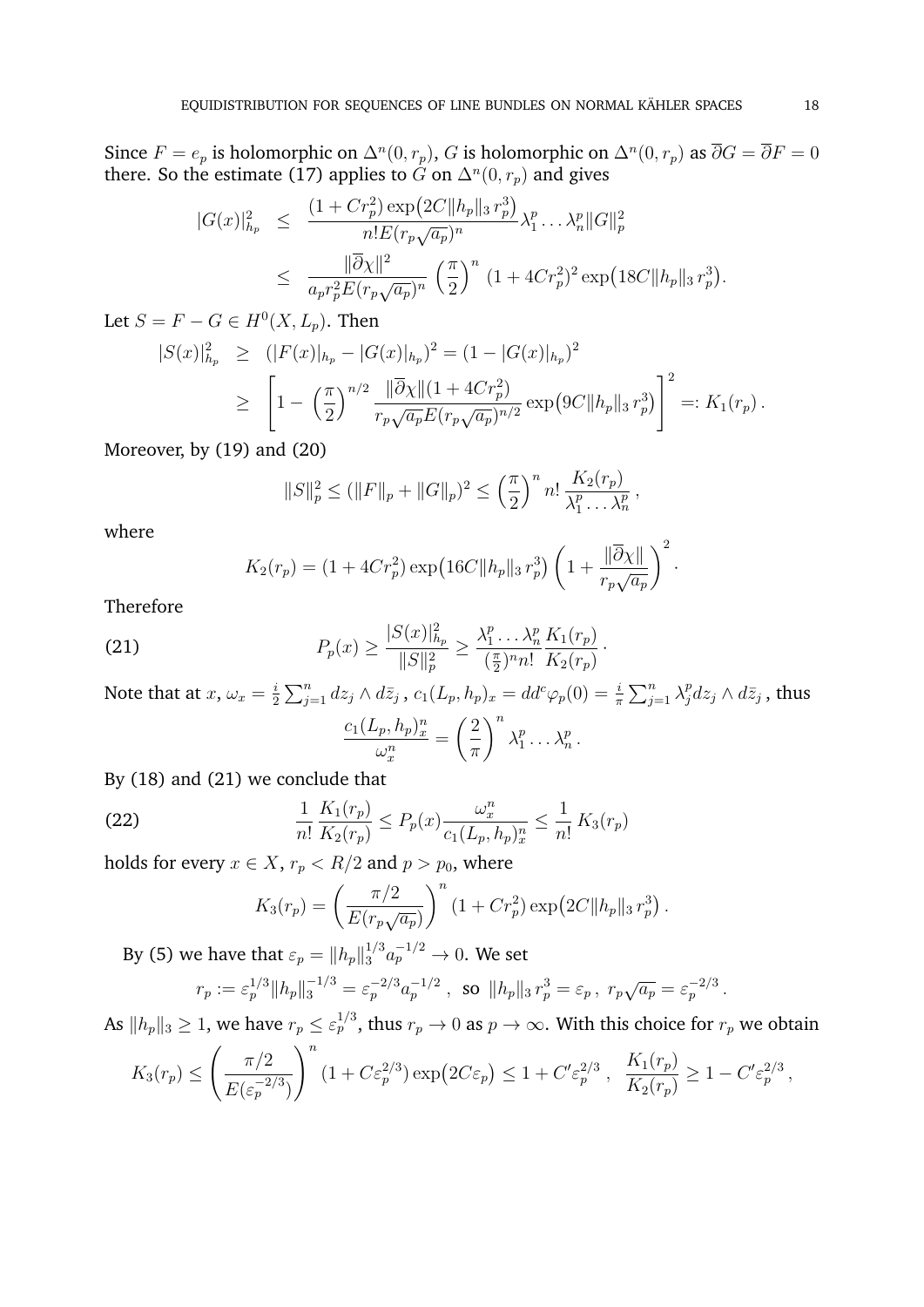where  $C' > 0$  is a constant depending only on the reference cover. Therefore (6) follows from  $(22)$  and the proof is complete.

**Remark 3.3.** Theorem 1.3 shows that

$$
\lim_{p \to \infty} P_p(x) \frac{\omega_x^n}{c_1(L_p, h_p)_x^n} = \frac{1}{n!}
$$
 uniformly on X.

This is a generalization of the asymptotic expansion of the Bergman kernel [Ca, DLM1, MM2, MM3, R, T, Z] for  $(L_p, h_p) = (L^p, h^p)$ , where  $(L, h)$  is a positive line bundle with smooth metric h. Indeed, if  $(L_p, h_p) = (L^p, h^p)$ , we have  $a_p = p$  and  $||h_p||_3 \le C_h p$ , where  $C_h$  is a constant depending only on h and the reference cover. Hence

$$
\varepsilon_p = \|h_p\|_3^{1/3} a_p^{-1/2} \le C_h^{1/3} p^{-1/6},
$$

so condition (5) is fulfilled. Estimate (6) yields

(23) 
$$
\left|\frac{P_p(x)}{p^n}\frac{\omega_x^n}{c_1(L,h)_x^n} - \frac{1}{n!}\right| \leq \frac{CC_h^{2/9}}{p^{1/9}},
$$

hence

(24) 
$$
|P_p(x) - b_0(x)p^n| \le C' p^{n-\frac{1}{9}}, \text{ where } b_0(x) := \frac{1}{n!} \frac{c_1(L, h)_x^n}{\omega_x^n}.
$$

By the above mentioned papers there exists  $C > 0$  such that  $\left| P_p(x) - b_0(x) p^n \right| \leq C p^{n-1}$ on X, which gives a sharper estimate of  $P_p(x)$  than (23)-(24). On the other hand, the method used here can handle the much more general case of sequences of line bundles  $(L_p, h_p)$  satisfying the minimal hypotheses of Theorem 1.3. Note also that our normalization for the leading term  $b_0$  of the asymptotics of  $P_p$  is different from the one in the papers above by a factor  $1/n!$ , since we use the volume form  $\omega^n$  instead of  $\omega^n/n!$ .

### 4. ZEROS OF HOLOMORPHIC SECTIONS AND APPROXIMATION RESULTS

We assume as before that  $(X, \omega)$ ,  $(L_p, h_p) \to X$  satisfy conditions (A) and (B). Consider the unit sphere  $\mathcal{S}^p\subset H^0_{(2)}(X,L_p),\,d_p=\dim H^0_{(2)}(X,L_p).$  We identify the unit sphere  $\mathcal{S}^p$  to the unit sphere  $S^{2d_p-1}$  in  $\mathbb{C}^{d_p}$  by

$$
a = (a_1, \dots, a_{d_p}) \in \mathbf{S}^{2d_p - 1} \longmapsto S_a = \sum_{j=1}^{d_p} a_j S_j^p \in \mathcal{S}^p,
$$

and we let  $\lambda_p$  be the probability measure on  $\mathcal{S}^p$  induced by the normalized surface measure on  ${\bf S}^{2d_p-1},$  denoted also by  $\lambda_p$  (i. e.  $\lambda_p({\bf S}^{2d_p-1})=1).$  Consider the probability space  $\mathcal{S}_{\infty} = \prod_{p=1}^{\infty} \mathcal{S}^p$  endowed with the probability measure  $\lambda_{\infty} = \prod_{p=1}^{\infty} \lambda_p$ . We denote by  $[\sigma = 0]$  the current of integration (with multiplicities) over the zero set of a nontrivial section  $\sigma \in H^0_{(2)}(X, L_p)$ .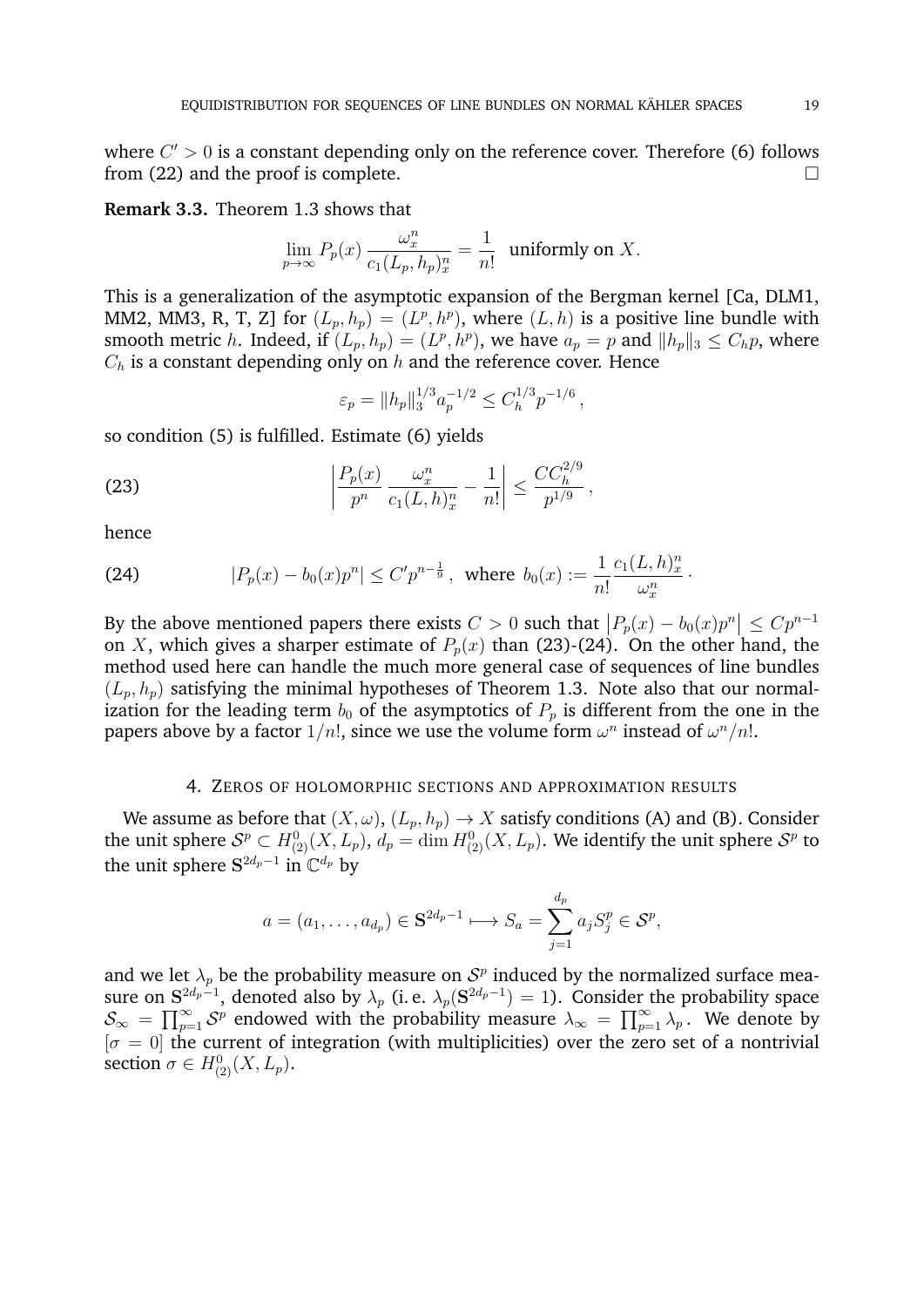$\sum_{n=1}^{\infty}$ **Theorem 4.1.** Let  $(X, \omega)$ ,  $(L_p, h_p)$ ,  $p \geq 1$ , verify assumptions (A)-(B) and assume that  $p=1$ 1  $\frac{1}{A_p^2}<\infty$ . Then for  $\lambda_\infty$ -a.e. sequence  $\{\sigma_p\}_{p\geq 1}\in\mathcal{S}_\infty$  we have in the weak sense of *currents on* X *that*

$$
\lim_{p \to \infty} \frac{1}{A_p} ([\sigma_p = 0] - c_1(L_p, h_p)) = 0.
$$

*Moreover, if*  $\lim_{p\to\infty} \frac{1}{A}$  $\frac{1}{A_p} \, c_1(L_p,h_p) \, = \, T$  for some positive closed current  $T$  of bidegree  $(1,1)$ *on X, then for*  $\lambda_{\infty}$ *-a.e. sequence*  $\{\sigma_p\}_{p\geq 1} \in S_{\infty}$ *,* 

$$
\lim_{p \to \infty} \frac{1}{A_p} [\sigma_p = 0] = T \text{ weakly on } X.
$$

*Proof.* The arguments in [SZ1, SZ2] (see also [CM2, Section 5.2]; in all these papers  $A_p = p$ ) imply that for  $\lambda_{\infty}$ -a.e. sequence  $\{\sigma_p\}_{p \geq 1} \in S_{\infty}$ ,

$$
\lim_{p \to \infty} \frac{1}{A_p} \left( [\sigma_p = 0] - \gamma_p \right) = 0
$$

weakly in the sense of currents on  $X$ . Indeed, by working with a countable set of test forms and since

$$
\int_X [\sigma_p = 0] \wedge \omega^{n-1} = \int_X \gamma_p \wedge \omega^{n-1} = \int_X c_1(L_p, h_p) \wedge \omega^{n-1} = A_p,
$$

it suffices to show that, for a fixed test form  $\theta$ , one has

(25) 
$$
\lim_{p \to \infty} \frac{1}{A_p} \langle [\sigma_p = 0] - \gamma_p, \theta \rangle = 0,
$$

for  $\lambda_{\infty}$ -a.e.  $\sigma = {\{\sigma_p\}}_{p>1} \in S_{\infty}$ . Let

$$
Y_p: \mathcal{S}_{\infty} \longrightarrow \mathbb{C}, \quad Y_p(\sigma) = \frac{1}{A_p} \langle [\sigma_p = 0] - \gamma_p, \theta \rangle.
$$

The calculations in [SZ1, Sec. 3.1-3.3] show that

$$
\int_{\mathcal{S}_{\infty}} Y_p \, d\lambda_{\infty} = 0 \,, \quad \int_{\mathcal{S}_{\infty}} |Y_p|^2 \, d\lambda_{\infty} \le \frac{AC_\theta}{A_p^2} \,, \quad \text{with } A = \frac{1}{\pi^2} \int_{\mathbb{C}^2} (\log |z_1|)^2 e^{-|z_1|^2 - |z_2|^2} \, dz \,,
$$

where  $dz$  is the Lebesgue measure on  $\mathbb{C}^2$ , and  $C_\theta$  is a constant depending only on  $\theta$ . Then (25) follows since

$$
\int_{\mathcal{S}_{\infty}} \left( \sum_{p=1}^{\infty} |Y_p|^2 \right) d\lambda_{\infty} \leq A C_{\theta} \sum_{p=1}^{\infty} \frac{1}{A_p^2} < +\infty.
$$

We now conclude by Theorem 1.1.

We show next that equidistribution results hold not only for the zeros of random sequences of holomorphic sections but also for the logarithms of their pointwise norms.

**Theorem 4.2.** *Let*  $(X, \omega)$ *,*  $(L_p, h_p)$ *,*  $p \ge 1$ *, verify assumptions (A)-(B) and assume that* 

(26) 
$$
\liminf_{p \to \infty} \frac{\log d_p}{A_p} = 0.
$$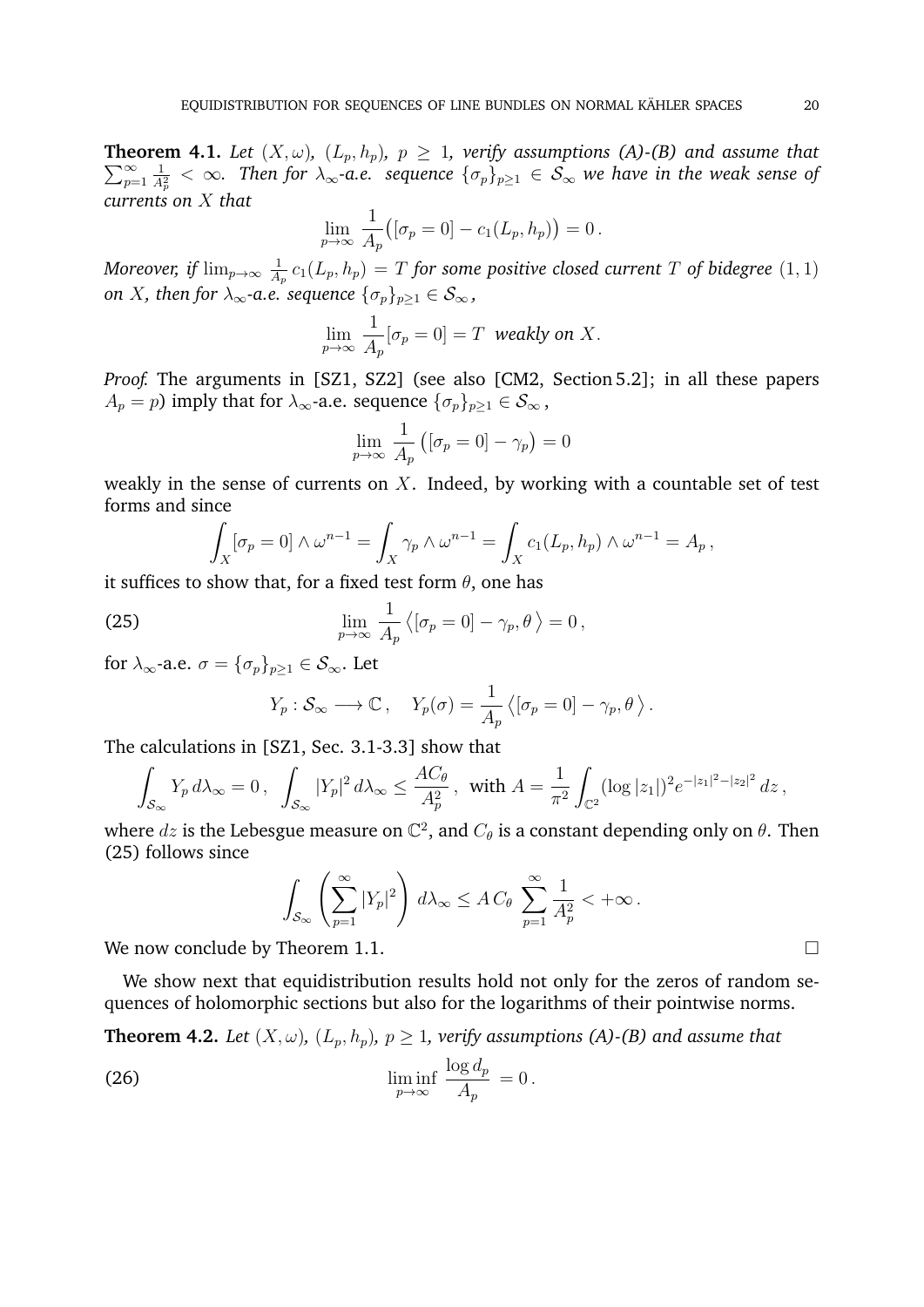*Then there exists an increasing sequence of natural numbers*  $\{p_j\}_{j\geq 1}$  *such that for*  $\lambda_\infty$ *-a.e. sequence*  $\{\sigma_p\}_{p\geq 1} \in \mathcal{S}_{\infty}$  *we have* 

$$
\lim_{j \to \infty} \frac{\log |\sigma_{p_j}|_{h_{p_j}}}{A_{p_j}} = 0 \quad \text{in } L^1(X, \omega^n).
$$

*Proof.* Using (26) we can find a sequence of integers  $p_j \nearrow \infty$  such that  $\sum_{j=1}^{\infty}$  $\log d_{p_j}$  $\frac{\partial g\, a_{p_j}}{A_{p_j}} < \infty.$ We define

$$
Y_p: \mathcal{S}_{\infty} \longrightarrow \mathbb{R}, Y_p(\sigma) = \frac{1}{A_p} \int_X \log \frac{|\sigma_p|_{h_p}}{\sqrt{P_p}} \omega^n
$$
, where  $\sigma = {\sigma_p}_{p \ge 1}$ .

By Theorem 1.1 we have  $\frac{1}{A_p} \log P_p \to 0$  as  $p \to \infty$ , in  $L^1(X, \omega^n)$ . Since  $\log \frac{|\sigma_p|_{h_p}}{\sqrt{P_n}}$  $\frac{\ln p}{P_p} \leq 0$  on  $X$ for  $\sigma=\{\sigma_p\}_{p\geq 1}\in\mathcal{S}_\infty$ , it suffices to show that  $Y_{p_j}(\sigma)\to 0$  as  $j\to\infty$  for  $\lambda_\infty$ -a.e.  $\sigma\in\mathcal{S}_\infty.$ By Tonelli's theorem we have

$$
\int_{\mathcal{S}_{\infty}} Y_p(\sigma) d\lambda_{\infty} = \frac{1}{A_p} \int_{\mathcal{S}^p} \left( \int_X \log \frac{|\sigma_p|_{h_p}}{\sqrt{P_p}} \, \omega^n \right) d\lambda_p = \frac{1}{A_p} \int_X \left( \int_{\mathcal{S}^p} \log \frac{|\sigma_p|_{h_p}}{\sqrt{P_p}} \, d\lambda_p \right) \omega^n.
$$

For a fixed  $x \in X$ , we write  $S_l^p = s_l^p$  $_{l}^{p}e_{p}$  for some holomorphic frame  $e_{p}$  of  $L_{p}$  near  $x$  and we set p

$$
u = (u_1, \ldots, u_{d_p}), \quad u_l = \frac{s_l^p}{\sqrt{|s_1^p|^2 + \ldots + |s_{d_p}^p|^2}}.
$$

Then the integral

$$
\int_{\mathcal{S}^p} \log \frac{|\sigma_p(x)|_{h_p}}{\sqrt{P_p(x)}} d\lambda_p = \int_{\mathbf{S}^{2d_p-1}} \log |a \cdot u(x)| d\lambda_p = -\mathbf{I}(d_p)
$$

is independent of x, where  $a \cdot u = a_1 u_1 + \ldots + a_{d_p} u_{d_p}$ . Here

$$
\mathbf{I}(k) := -\frac{1}{\operatorname{area}(\mathbf{S}^{2k-1})} \int_{\mathbf{S}^{2k-1}} \log |z_k| d\mathcal{A},
$$

 $S^{2k-1}$  is the unit sphere in  $\mathbb{C}^k$  with surface measure  $d\mathcal{A}$ , and  $z = (z_1, \ldots, z_k)$ . Evaluating this integral by means of spherical coordinates one can show that there exist numbers  $a, b > 1$  such that

$$
\mathbf{I}(k) \le a \log k + b \,, \ \ \forall \, k \ge 1 \,.
$$

It follows that

$$
\int_{\mathcal{S}_{\infty}} Y_p(\sigma) d\lambda_{\infty} \ge -\frac{a \log d_p + b}{A_p} \int_X \omega^n.
$$

The definition of the sequence  $\{p_j\}_{j\geq 1}$  shows that

$$
\sum_{j=1}^{\infty}\int_{\mathcal{S}_{\infty}}Y_{p_j}(\sigma)\,d\lambda_{\infty} > -\infty\,.
$$

Since  $Y_p \le 0$  this implies that  $\sum_{j=1}^{\infty} Y_{p_j}$  converges in  $L^1(\mathcal{S}_{\infty}, \lambda_{\infty})$ , hence  $Y_{p_j}(\sigma) \to 0$  as  $j \to \infty$  for  $\lambda_{\infty}$ -a.e.  $\sigma \in \mathcal{S}_{\infty}$ .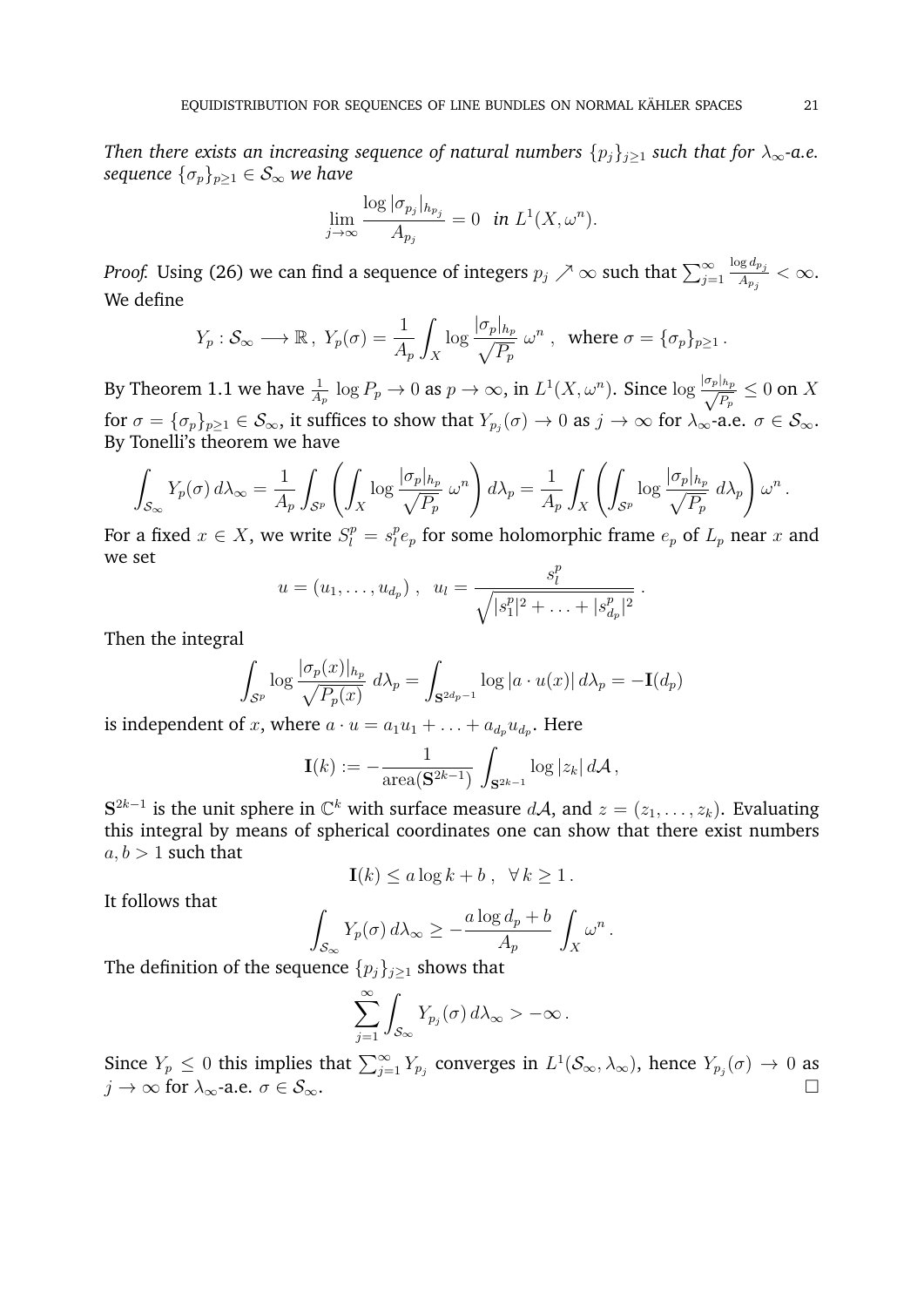Let us give two general examples in which condition (26) holds true.

**Proposition 4.3.** *Let*  $(X, \omega)$ *,*  $(L_p, h_p)$ *,*  $p \ge 1$ *, verify assumptions (A)-(B) and assume that*  $X$  is smooth and that each line bundle  $L_p$  has a continuous metric  $h_p^\prime$  with the following *property: every*  $x \in X$  *has a contractible Stein coordinate neighborhood*  $W_x$  *on which each* metric  $h'_p$  has a weight  $\psi'_p$  such that the family  $\{\psi'_p/A_p\}_{p\geq 1}$  is equicontinuous on  $W_x.$  Then

$$
\lim_{p \to \infty} \frac{\log \dim H^0(X, L_p)}{A_p} = 0.
$$

*Proof.* Let  $\varepsilon > 0$  and let  $P'_p$  be the Bergman kernel function of the space  $H^0(X, L_p)$  with respect to the metrics  $h'_p$  and  $\omega$ . For  $x \in X$  fix  $r_x > 0$  so that the (closed) ball  $B(x, 2r_x) \subset$  $W_x$  and let  $U_x = B(x, r_x)$ . The proof of the upper bound in (14) works for any metric on  $L_p$  (see also [CM1, (7)]) and shows that

$$
P_p'(z) \leq C_x r^{-2n} \exp\left(2 \max_{B(z,r)} \psi_p' - 2\psi_p'(z)\right),
$$

for any  $p \geq 1$ ,  $r \leq r_x$  and  $z \in U_x$ , where  $C_x$  is a constant depending only on x. The equicontinuity assumption implies that there exists  $r_1 = r_1(x, \varepsilon) < r_x$  such that  $2 \max_{B(z,r_1)} \psi'_p - 2\psi'_p(z) \leq A_p \varepsilon$  for all  $p \geq 1$  and  $z \in U_x$ , hence  $P'_p(z) \leq C_x r_1^{-2n} \exp(A_p \varepsilon)$ . A standard compactness argument now shows that there exists a constant  $C' = C'(\varepsilon) > 0$ such that  $P'_p \leq C' \exp(A_p \varepsilon)$  holds on X for all  $p \geq 1$ . It follows that

$$
\dim H^0(X, L_p) = \int_X P'_p \,\omega^n \le C' \exp(A_p \varepsilon) \int_X \omega^n \,, \quad p \ge 1 \,,
$$

which implies the conclusion of the proposition.

The second general example is provided by the class of semi-ample line bundles. Recall that a line bundle L on X is called semi-ample if  $L^k$  is globally generated for some  $k > 0$ , or, equivalently, the space  $H^0(X,L^k)$  has no base locus.

**Proposition 4.4.** *Let*  $(X, \omega)$ *,*  $(L_p, h_p)$ *,*  $p \geq 1$ *, verify assumptions (A)-(B) and assume that* X is smooth and that each line bundle  $L_p$  is semi-ample. Then there exist an integer  $N > 0$ *and a constant* C > 0 *depending only on* ω *such that*

$$
\dim H^0(X, L_p) \le C A_p^N, \quad \forall \, p \ge 1.
$$

*Proof.* Since  $L_p$  is big, X is Moishezon and hence projective since it is Kähler. By the main theorem in [KM], there exists a polynomial  $Q(y, z)$  depending only on dim X such that for any semi-ample line bundle  $L$  on  $X$  one has that

$$
\dim H^0(X,L) \le Q\left(\int_X c_1(L)^n, \int_X c_1(L)^{n-1} \wedge c_1(X)\right).
$$

Lemma 4.5 following this proof implies that there exists a constant  $C' > 0$  depending only on  $(X, \omega)$  such that

$$
\int_X c_1(L_p)^n \le C' A_p^n, \quad \int_X c_1(L_p)^{n-1} \wedge c_1(X) \le C' A_p^{n-1}.
$$

The conclusion now follows.

$$
\Box
$$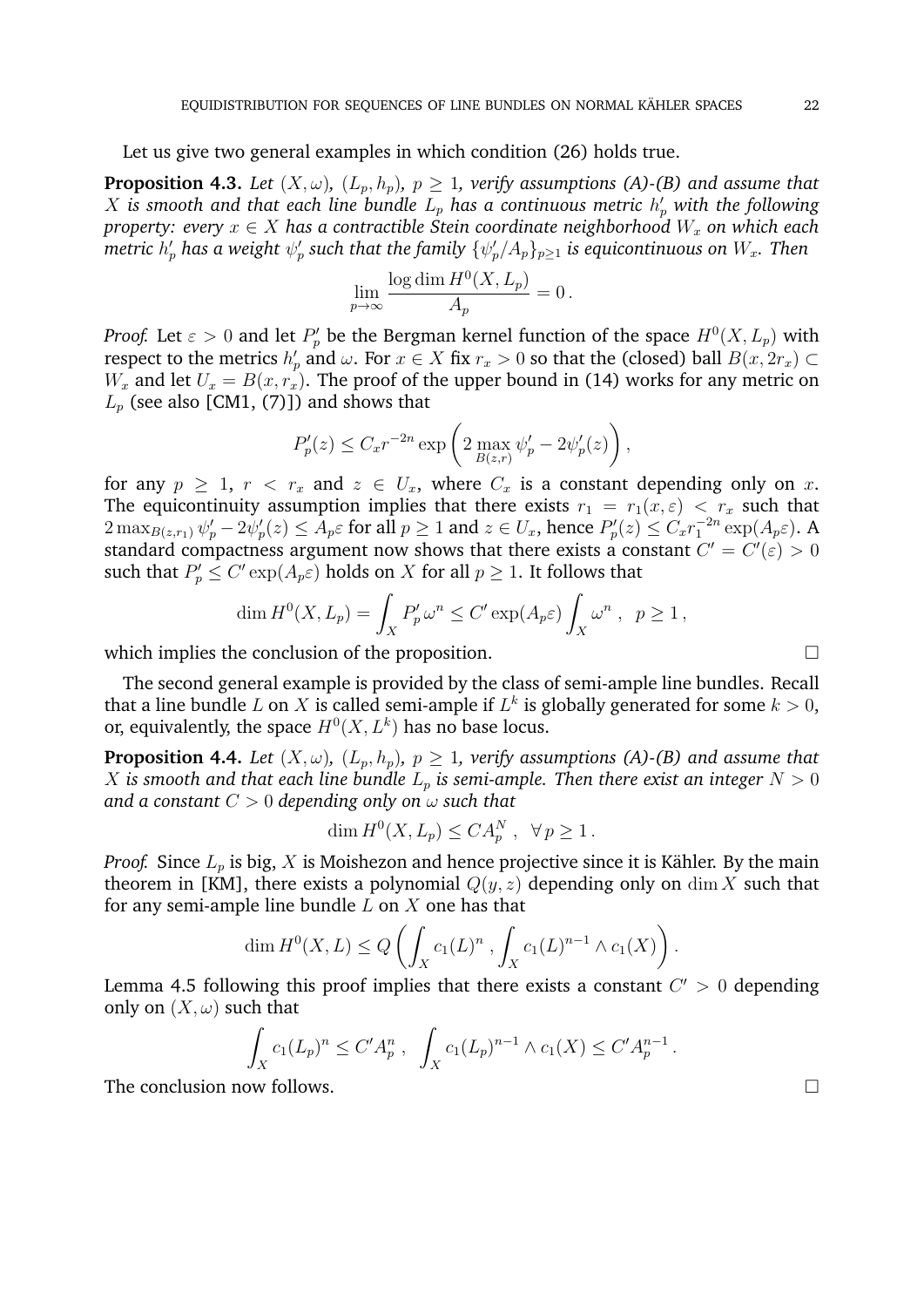**Lemma 4.5.** *Let*  $(X, \omega)$  *be a compact Kähler manifold of dimension n* and let  $\beta$  *be a real valued closed form of type* (1, 1) *on* X*. Then there exists a constant* C > 0 *depending only on*  $\omega$  and  $\beta$  such that for any pseudoeffective class  $\alpha \in H^{1,1}(X,\mathbb{R})$  we have

$$
\int_X \alpha^k \wedge \beta^{n-k} \leq C ||\alpha||^k \ , \ k=1,\ldots,n \ , \quad \text{where } ||\alpha|| = \int_X \alpha \wedge \omega^{n-1}.
$$

*Proof.* If  $\|\alpha\| = 0$  then  $\alpha = 0$  since  $\alpha$  is pseudoeffective, so we can assume  $\|\alpha\| > 0$ . Let  $\theta \in \alpha$  be a smooth form and  $T = \theta + dd^c \varphi$  be a positive closed current, where  $\varphi$  is a  $\theta$ psh function. The Lelong numbers  $\nu(T, x) < C_1 ||\alpha||$  for all  $x \in X$ , where  $C_1$  is a constant depending only on  $\omega$  (see e.g. [Bo, Lemma 2.5]). Demailly's regularization theorem [D5] shows that there exists a sequence of smooth functions  $\varphi_k \searrow \varphi$  such  $\theta + dd^c \varphi_k \geq -C_2 \lambda_k \omega$ , where  $\lambda_k$  are continuous functions on X,  $\lambda_k(x) \searrow \nu(T, x)$  as  $k \to \infty$  for every  $x \in X$ , and  $C_2$  is a constant depending only on  $\omega$ . We fix k so that  $\lambda_k(x) < C_1 ||\alpha||$  for every  $x \in X$ and let  $R = \theta + dd^c \varphi_k$  and  $R' = R + C_3 ||\alpha|| \omega$ , where  $C_3 = C_1 C_2$ , so  $R' \geq 0$ . Next we set  $\beta' = \beta + c\omega$ , where  $c > 0$  is chosen so that  $\beta' \geq 0$ . Since  $R', \beta' \geq 0$  we obtain

$$
\int_X \alpha^k \wedge \beta^{n-k} = \int_X R^k \wedge \beta^{n-k} = \int_X (R' - C_3 \|\alpha\|\omega)^k \wedge (\beta' - c\omega)^{n-k}
$$
  

$$
\leq \int_X (R' + C_3 \|\alpha\|\omega)^k \wedge (\beta' + c\omega)^{n-k} \leq C_4 \|R' + C_3 \|\alpha\|\omega\|^k,
$$

where  $C_4$  is a constant depending only on the Kähler form  $\beta'+c\omega$  (hence on  $\beta$  and  $\omega$ ). The lemma follows since

$$
||R' + C_3||\alpha||\omega|| = \int_X (R + 2C_3||\alpha||\omega) \wedge \omega^{n-1} = \left(1 + 2C_3 \int_X \omega^n\right) ||\alpha||.
$$

We conclude this section by discussing an application of the above results to the problem of approximation of positive closed currents of bidegree  $(1, 1)$  on X by currents of integration along analytic hypersurfaces of X. Let  $\mathscr{A}(X)$  be the space of positive closed currents  $T \in \mathcal{D}'_{n-1,n-1}(X)$  with the property that there exist a sequence of singular Hermitian holomorphic line bundles  $\{(F_p, h^{F_p})\}_{p>1}$  with  $c_1(F_p, h^{F_p}) \geq 0$  and a sequence of natural numbers  $N_p \to \infty$  such that

$$
\lim_{p \to \infty} \frac{1}{N_p} c_1(F_p, h^{F_p}) = T.
$$

If  $X_{sing} \neq \emptyset$  we require in addition that there exists a current  $T_0 \in \mathcal{T}(X)$  (depending on *T*) such that for all  $p \geq 1$  we have  $\frac{1}{N_p} c_1(F_p, h^{F_p}) \leq T_0$ .

When  $X$  is smooth the space  $\mathscr{A}(X)$  is the closure in  $\mathcal{D}'_{n-1,n-1}(X)$  of the convex cone generated by positive closed integral currents. Recall that a real closed current  $T \in$  $\widetilde{\mathcal D}_{n-1,n-1}'(X)$  is called integral if its de Rham cohomology class  $[T]$  belongs to  $H^{1,1}(X,\mathbb R)\cap$  $H^2(X,\mathbb{Z})$ . A current T is integral if and only if there exists a singular Hermitian holomorphic line bundle  $(L, h)$  on X with  $c_1(L, h) = T$  (see e.g. [MM2, Lemma 2.3.5]).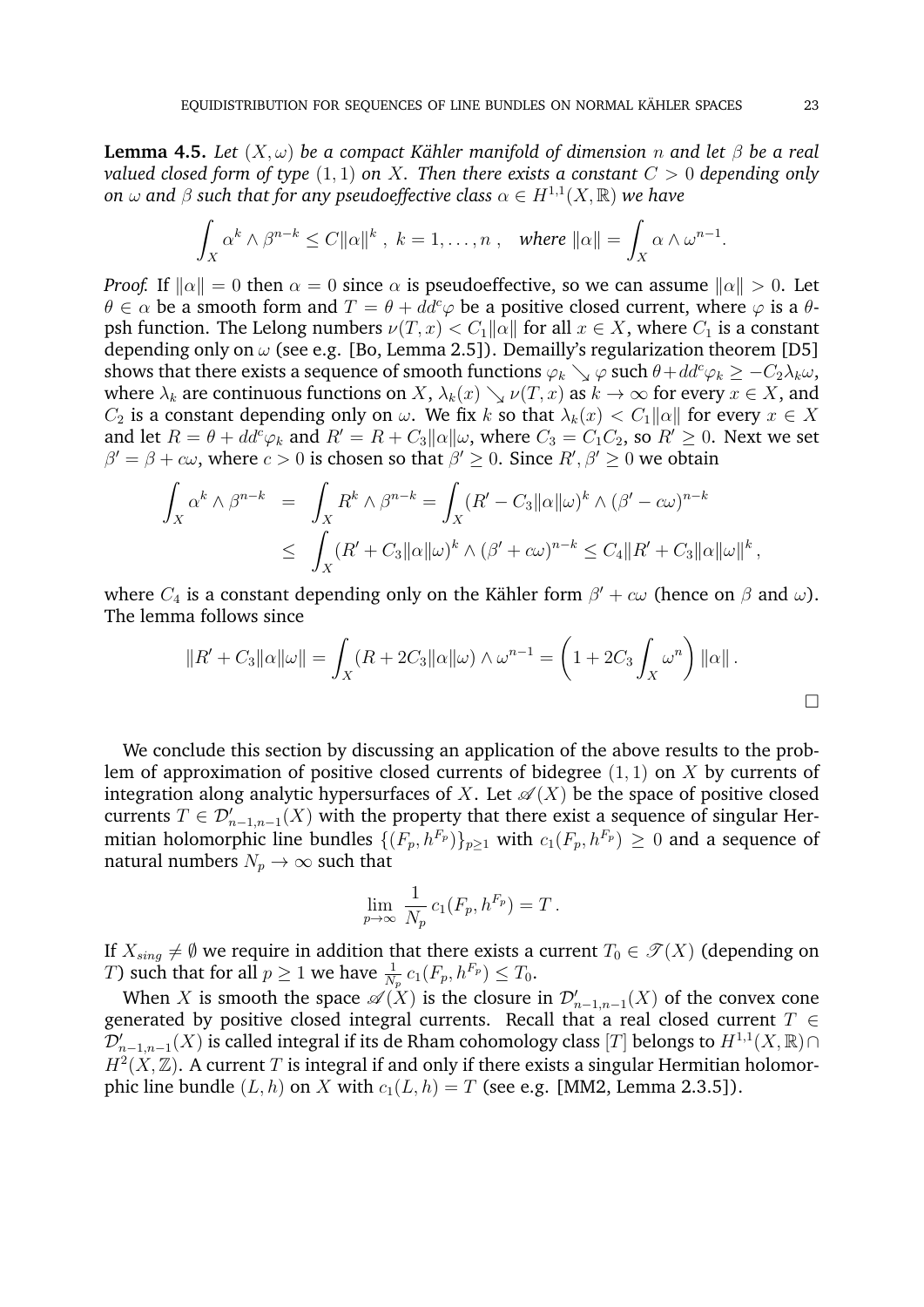**Theorem 4.6.** Let  $(X, \omega)$  be a compact normal Kähler space and  $(L, h)$  be a singular Her*mitian holomorphic line bundle on* X *sucht that*  $c_1(L, h) \geq \varepsilon \omega$  for some  $\varepsilon > 0$ . If  $T \in \mathscr{A}(X)$ *then there exist a sequence of singular Hermitian holomorphic line bundles*  $\{(L_p, h_p)\}_{p>1}$ *with*  $c_1(L_p, h_p) \geq 0$  and a sequence of natural numbers  $N_p \to \infty$  such that for  $\lambda_\infty$ -a.e. *sequence*  $\{\sigma_p\}_{p\geq 1} \in \mathcal{S}_{\infty}$ ,

$$
\lim_{p \to \infty} \frac{1}{N_p} [\sigma_p = 0] = T \text{ weakly on } X.
$$

*Here the probability space*  $(S_{\infty}, \lambda_{\infty})$  *is associated as above to the sequence*  $\{(L_p, h_p)\}_{p>1}$ .

*Proof.* Since  $T \in \mathscr{A}(X)$  there exist line bundles  $\{(F_p, h^{F_p})\}_{p \geq 1}$  with  $c_1(F_p, h^{F_p}) \geq 0$  and a sequence of natural numbers  $N_p \to \infty$ ,  $p \to \infty$ , such that  $\lim_{p \to \infty} \frac{1}{N}$  $\frac{1}{N_p}\,c_1(F_p,h^{F_p})\,=\,T.$ Moreover, if  $X_{sing} \neq \emptyset$  there exists a current  $T_0 \in \mathcal{T}(X)$  such that  $c_1(F_p, h^{F_p}) \leq N_pT_0$ for all  $p \ge 1$ . We can assume without loss of generality that  $N_p \ge p$ ; otherwise replace  $(F_p, h^{F_p})$  by  $(F_p^{m_p}, (h^{F_p})^{m_p})$  and  $N_p$  by  $m_pN_p$ , with a convenient  $m_p \in \mathbb{N}$ . We fix a sequence  $b_p \in \mathbb{N}$  such that  $b_p \le N_p$  for all  $p \ge 1$  and  $b_p \to \infty$ ,  $b_p/N_p \to 0$  as  $p \to \infty$ . Let

$$
L_p = F_p \otimes L^{b_p} , \quad h_p = h^{F_p} \otimes h^{b_p} .
$$

The conclusion follows from Theorem 4.1 since  $c_1(L_p, h_p) \geq b_p c_1(L, h) \geq b_p \epsilon \omega$  and

$$
c_1(L_p, h_p) \le N_p T_0 + b_p c_1(L, h) \le N_p (T_0 + c_1(L, h)),
$$
  

$$
\frac{c_1(L_p, h_p)}{N_p} \to T, \quad \frac{\|c_1(L_p, h_p)\|}{N_p} \to \|T\|, \text{ as } p \to \infty.
$$

#### 5. APPLICATIONS

5.1. **Powers of a line bundle.** Theorem 1.1 applies for the sequence  $(L_p, h_p) = (L^p, h^p)$ , where  $(L, h)$  is a a singular Hermitian holomorphic line bundle on X with strictly positive curvature current.

**Corollary 5.1.** Let  $(X, \omega)$  be a compact normal Kähler space and  $(L, h)$  be a singular Her*mitian holomorphic line bundle on* X *such that*  $c_1(L, h) \geq \varepsilon \omega$  *for some*  $\varepsilon > 0$ *. Then:* 

- (*i*)  $\frac{1}{p} \log P_p \to 0$  *as*  $p \to \infty$ *, in*  $L^1(X, \omega^n)$ *.*
- (*ii*)  $\frac{1}{p} \gamma_p \to c_1(L, h)$  as  $p \to \infty$ , in the weak sense of currents on X.

Indeed, assumptions (A) and (B) are satisfied with  $a_p = p \varepsilon$  and  $T_0 = c_1(L, h) / ||c_1(L, h)||$ , where  $||c_1(L, h)|| := \int_X c_1(L, h) \wedge \omega^{n-1}$ .

We consider now the case when the curvature current of the singular metric is not necessarily Kähler.

**Corollary 5.2.** *Let* (L, h) *be a singular Hermitian holomorphic line bundle on the compact normal Kähler space*  $(X, \omega)$  *such that*  $c_1(L, h) \geq 0$  *and assume that* L *has a singular metric*  $h_0$  with  $c_1(L, h_0) \geq \varepsilon \omega$  for some  $\varepsilon > 0$ . Let  $\{n_p\}_{p \geq 1}$  be a sequence of natural numbers such *that*  $n_p \rightarrow \infty$  *and*  $n_p/p \rightarrow 0$  *as*  $p \rightarrow \infty$ *. Let*  $h_p = h^{p-n_p} \otimes h_0^{n_p}$  *and*  $P_p$ *,*  $\gamma_p$ *,*  $S^p$  *be the Bergman kernel function, Fubini-Study current, and respectively the unit sphere, associated*

 $\Box$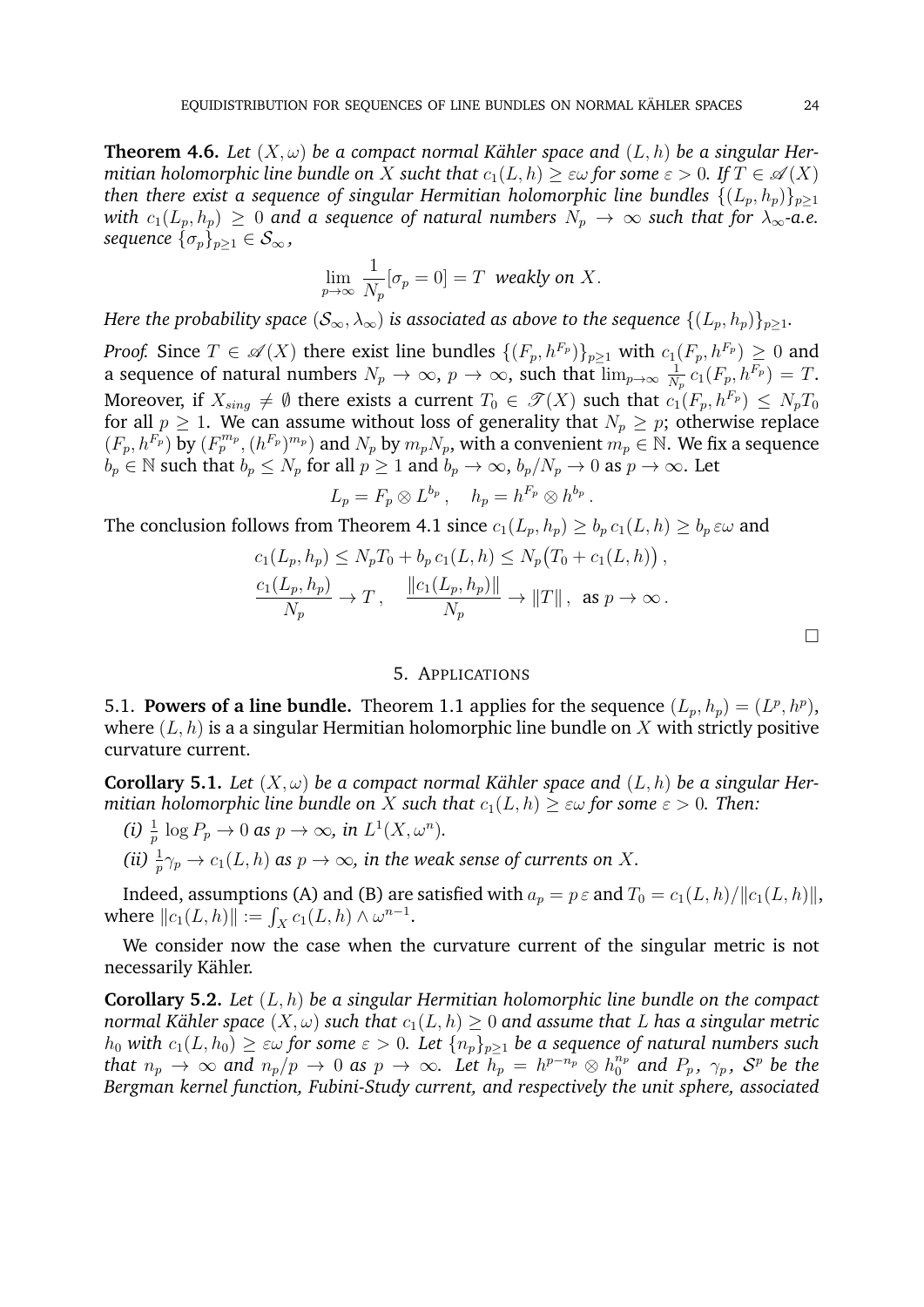to the spaces  $H^0_{(2)}(X,L_p)=H^0_{(2)}(X,L^p,h_p).$  Then, as  $p\,\to\,\infty,$  we have  $\frac{1}{p}\,\log P_p\,\to\,0$  in  $L^1(X, \omega^n)$ ,  $\frac{1}{n}$  $\frac{1}{p}\,\gamma_p\to c_1(L,h)$  and  $\frac{1}{p}\big[\sigma_p=0\big]\to c_1(L,h)$  in the weak sense of currents on  $X,$ *for*  $\lambda_{\infty}$ -a.e. sequence  $\{\sigma_p\}_{p>1} \in S_{\infty}$ .

## *Proof.* Note that

$$
c_1(L^p, h_p) = (p - n_p)c_1(L, h) + n_p c_1(L, h_0) \geq \varepsilon n_p \omega, \frac{A_p}{p} \to ||c_1(L, h)|| = ||c_1(L, h_0)|| > 0.
$$

Hence

$$
c_1(L^p, h_p) \le p(c_1(L, h) + c_1(L, h_0)) \le A_p T_0, \text{ with } T_0 = \frac{2}{\|c_1(L, h)\|} (c_1(L, h) + c_1(L, h_0)),
$$

and Theorems 1.1 and 4.1 apply in this setting and conclude the proof.  $\Box$ 

5.2. **Powers of ample line bundles.** We specialize in the sequel the results of the previous corollary to the case when  $(X, \omega)$  is a projective manifold with a polarization  $(L, h_0)$ , where L is a positive line bundle on X endowed with a smooth Hermitian metric  $h_0$ such that  $c_1(L, h_0) = \omega$ . The set of singular Hermitian metrics h on L with  $c_1(L, h) \geq 0$ is in one-to-one correspondence to the set  $PSH(X, \omega)$  of  $\omega$ -plurisubharmonic ( $\omega$ -psh) functions on X, by associating to  $\varphi \in PSH(X,\omega)$  the metric  $h_\varphi = e^{-2\varphi}h_0$ . Note that

$$
c_1(L, h_{\varphi}) = \omega + dd^c \varphi =: \omega_{\varphi}.
$$

**Corollary 5.3.** Let  $(X, \omega)$  be a compact Kähler manifold and  $(L, h_0)$  be a positive line bundle *on X with*  $c_1(L, h_0) = \omega$ *. Let*  $\varphi \in PSH(X, \omega)$  *and*  $h_p$  *be the metric on*  $L^p$  *constructed as in Corollary 5.2 using the metric*  $h = h_{\varphi}$  *on L. Let*  $\gamma_p$  *,*  $\bar{\mathcal{S}}^p$  *be the Fubini-Study current and the* unit sphere associated to the space  $H^0_{(2)}(X,L^p,h_p).$  Then  $\frac{1}{p}\big[\sigma_p=0\big]\to\omega_\varphi$  as  $p\to\infty$  weakly *on X, for*  $\lambda_{\infty}$ *-a.e. sequence*  $\{\sigma_p\}_{p\geq 1} \in S_{\infty}$ *. Moreover, if*  $\varphi$  *is continuous then* 

$$
\frac{1}{p^k}\,\gamma_p^k\to \omega_\varphi^k=(\omega+dd^c \varphi)^k\ \ \text{weakly on}\ X,\ \text{for}\ k\leq n\,.
$$

*Proof.* The first conclusion follows directly from Corollary 5.2. If  $\varphi$  is continuous and  $P_p$ is the Bergman kernel function of the space  $H^0_{(2)}(X, L^p, h_p)$  one can proceed as in the proof of [CM1, Theorem 5.3] to show that  $\frac{1}{p} \log P_p \to 0$  uniformly on  $X.$  This implies the second conclusion of the corollary, as in [CM1, Theorem 5.4].

Note that since  $h_0$  is smooth we have that  $H^0_{(2)}(X,L^p,h^p)\subset H^0_{(2)}(X,L^p,h_p).$  Moreover, if the metric  $h = h_{\varphi}$  is bounded (i.e.  $\varphi$  is bounded) then equality holds,  $H^0_{(2)}(X, L^p, h^p) =$  $H_{(2)}^{0}(X, L^{p}, h_{p}) = H^{0}(X, L^{p}).$ 

We remark now that, instead of working with random sections of spheres, one can identify  $H^0_{(2)}(X,L_p)$  to  $\mathbb{C}^{d_p}$  by

$$
a = (a_1, ..., a_{d_p}) \in \mathbb{C}^{d_p} \longrightarrow S_a = \sum_{j=1}^{d_p} a_j S_j^p \in H^0_{(2)}(X, L_p),
$$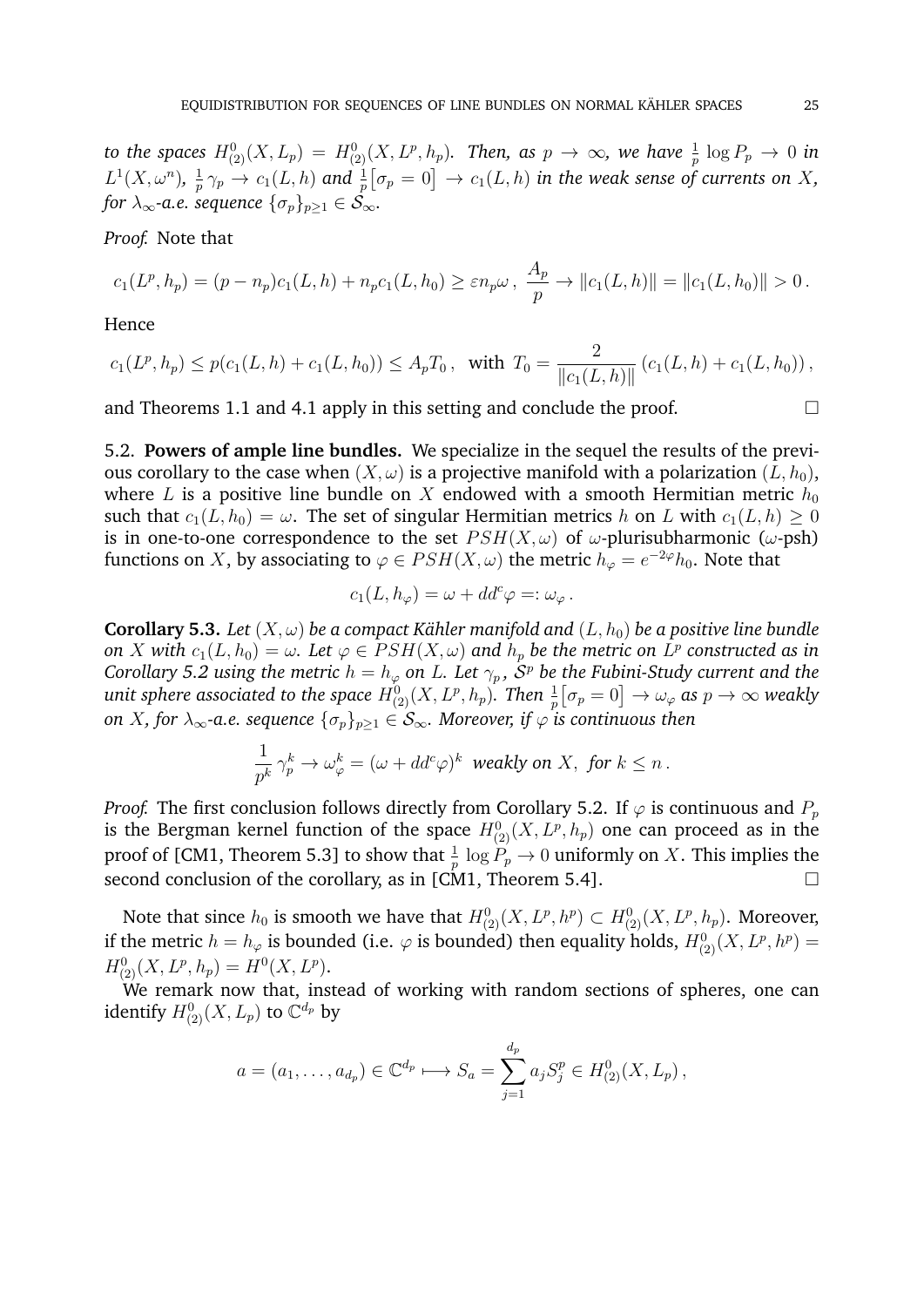and one can consider  $a_j,$   $1\leq j\leq d_p,$  as independent identically distributed Gaussian random variables on C. Thus the probability space  $(S^p, \lambda_p)$  is replaced by  $(H^0_{(2)}(X, L_p), \mu_p)$ , where

$$
d\mu_p(z) = \pi^{-d_p} e^{-(|z_1|^2 + \ldots + |z_{d_p}|^2)} dm(z) ,
$$

and  $dm(z)$  is the Lebesgue measure on  $\mathbb{C}^{d_p}.$  Let  $\mu_\infty=\prod_{p=1}^\infty \mu_p$  be the product measure on the space  $\mathcal{H} = \prod_{p=1}^{\infty} H_{(2)}^{0}(X, L_p)$ . Then Theorems 4.1 and 4.2 hold for  $\mu_{\infty}$ -a.e. sequence  ${\{\sigma_p\}}_{p\geq1}\in\mathcal{H}$  with similar proofs. Hence Corollary 5.3 can be seen as a generalization of Theorem 5.2 in [BL] which deals with the special case when  $\varphi = \mathcal{V}_{K,q}^{\star}$  is the weighted  $ω$ -psh global extremal function of a compact  $K \subset X$ . Using different methods and a different inner product on  $H^0(X, L^p)$  (note that  $\mathcal{V}^\star_{K,q}$  is bounded) it is shown in [BL, Theorem 5.2] that

$$
\frac{1}{p} \big[ \sigma_p = 0 \big] \to \omega + dd^c \mathcal{V}_{K,q}^{\star} \text{ for } \mu_{\infty} \text{-a.e. sequences } \{\sigma_p\}_{p \geq 1} \in \prod_{p=1}^{\infty} H^0(X, L^p).
$$

On the other hand [BL, Theorem 5.2] holds for more general probability measures than  $\mu_{\infty}$  (see [BL, (2.1) and (2.2)]).

A particularly interesting case is when  $X = \mathbb{P}^n$ ,  $L = \mathcal{O}(1)$  and  $\omega = \omega_{\text{FS}}$  is the Fubini-Study metric in Corollary 5.3. In this case the class  $PSH(\mathbb{P}^n, \omega_{\text{FS}})$  is in one-to-one correspondence with the Lelong class of psh functions on  $\mathbb{C}^n$  of logarithmic growth, and the sections in  $H^0(\mathbb{P}^n, \mathcal{O}(p))$  can be identified to polynomials of degree  $\leq p$  on  $\mathbb{C}^n$  (see e.g. [BL, Sect. 5]). Therefore Corollary 5.3 yields a general equidistribution result for the zeros of a random sequence of polynomials on  $\mathbb{C}^n$ . For related results see [Ba], [BL] and references therein.

5.3. **Tensor products of powers of several line bundles.** Another typical application of Theorem 1.1 is the following.

**Corollary 5.4.** Let  $(X, \omega)$  be a compact normal Kähler space. Assume that  $(F_j, h^{F_j}),\, 1\leq j\leq n$  $k$ , are singular Hermitian holomorphic line bundles with  $c_1(F_j, h^{F_j}) \geq 0$  and  $c_1(F_1, h^{F_1}) \geq 0$  $\varepsilon\omega$ , for some  $\varepsilon>0.$  Let  $T=\sum_{j=1}^kr_j\,c_1(F_j,h^{F_j}),$  where  $r_j\geq0,$  and let  $\{m_{j,p}\}_p,~1\leq j\leq k,$ *be sequences of natural numbers such that*

$$
m_{1,p} \to \infty
$$
,  $\frac{m_{j,p}}{p} \to r_j$ ,  $1 \le j \le k$ , as  $p \to \infty$ .

Let  $P_p$ ,  $\gamma_p$ ,  $\mathcal{S}^p$  be the Bergman kernel function, Fubini-Study current, and respectively the unit sphere, associated to  $H^0_{(2)}(X, L_p)$ , where

$$
L_p = F_1^{m_{1,p}} \otimes \ldots \otimes F_k^{m_{k,p}}, \ \ h_p = (h^{F_1})^{m_{1,p}} \otimes \ldots \otimes (h^{F_k})^{m_{k,p}}.
$$

Then, as  $p\to\infty$ , we have  $\frac{1}{p}\log P_p\to 0$  in  $L^1(X,\omega^n)$ ,  $\frac{1}{p}$  $\frac{1}{p} \, \gamma_p \to T$  and  $\frac{1}{p} \big[ \sigma_p = 0 \big] \to T$  in the *weak sense of currents on*  $\overline{X}$ *, for*  $\lambda_{\infty}$ *-a.e. sequence*  $\{\sigma_p\}_{p>1} \in \mathcal{S}_{\infty}$ *.*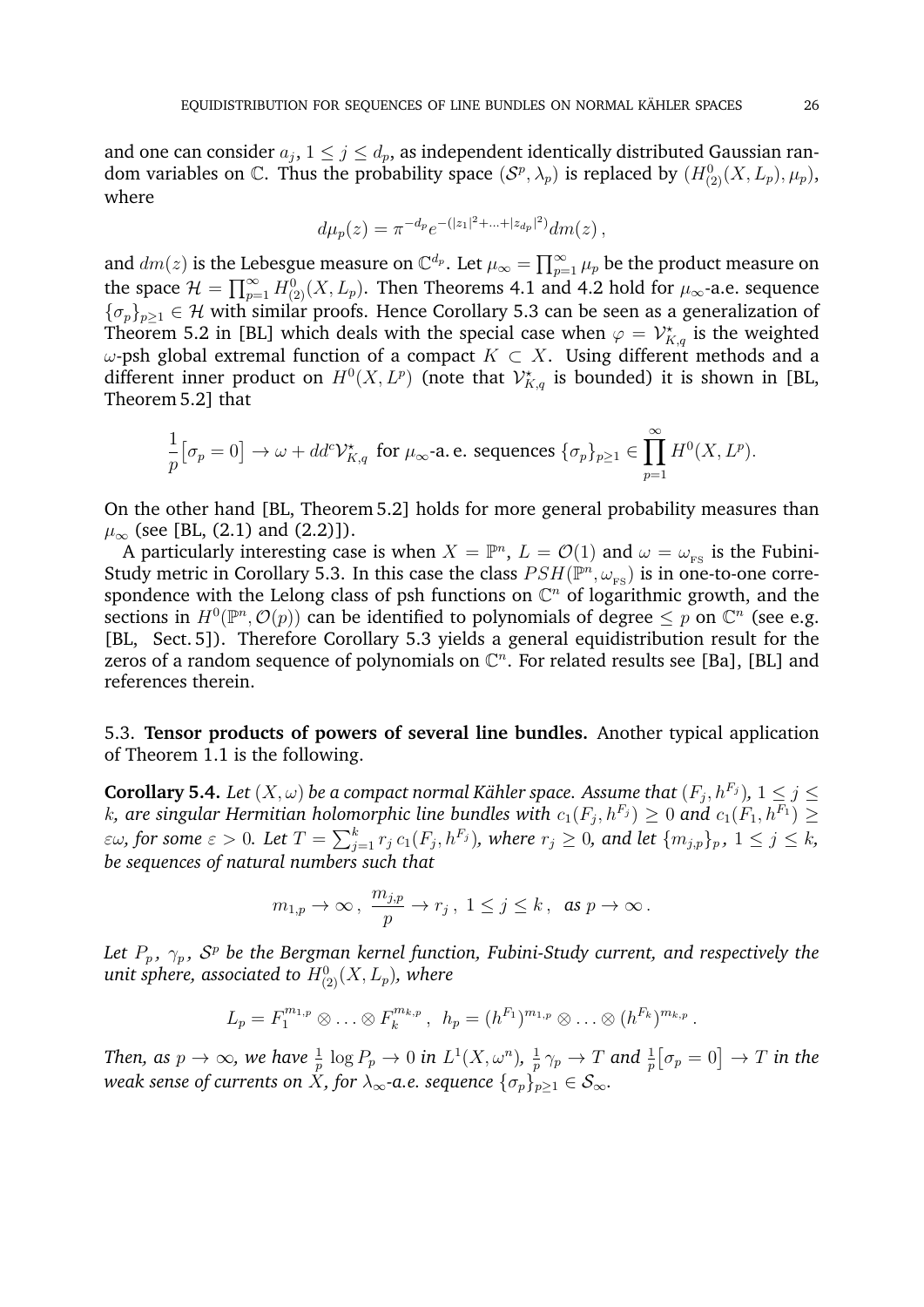*Proof.* We may assume that  $m_{j,p}/p < r_j + 1$  for all  $1 \le j \le k, p \ge 1$ , so

$$
c_1(L_p, h_p) = \sum_{j=1}^k m_{j,p} c_1(F_j, h^{F_j}) \ge \varepsilon m_{1,p} \omega,
$$
  

$$
c_1(L_p, h_p) \le p T_0, \text{ where } T_0 = \sum_{j=1}^k (r_j + 1) c_1(F_j, h^{F_j}).
$$

Moreover  $c_1(L_p, h_p)/p \to T$  as  $p \to \infty$ . Note that

$$
\frac{A_p}{p} = \frac{1}{p} \sum_{j=1}^k m_{j,p} ||c_1(F_j, h^{F_j})|| \to \sum_{j=1}^k r_j ||c_1(F_j, h^{F_j})||.
$$

The conclusion follows from Theorems 1.1 and 4.1, since

$$
\frac{\gamma_p}{p} = \frac{A_p}{p} \frac{1}{A_p} (\gamma_p - c_1(L_p, h_p)) + \frac{1}{p} c_1(L_p, h_p).
$$

We conclude this section by noting that Theorem 4.2 holds in the context of Corollaries 5.1, 5.2, 5.3, 5.4, since the condition (26) holds in all of these situations.

## 6. SOME EXAMPLES

**(1) Satake-Baily-Borel compactifications of arithmetic quotients.** Let D be a bounded symmetric domain in  $\mathbb{C}^n$  and let  $\Gamma$  be a torsion-free arithmetic lattice. Then  $U := D/\Gamma$ is a smooth quasi-projective variety, called an arithmetic variety. Moreover, the Satake-Borel-Baily compactications (Satake [Sa], Borel-Baily [BB]) give in general highly singular compactications  $U \subset X$ , which are minimal in the sense that, given any normal compactication  $U \subset X'$ , the identity map on U extends to a holomorphic map  $X' \to X$ .

Assume that  $\Gamma$  is neat (see [Mu, p. 253]). By [AMRT], U admits a smooth toroidal compactification  $\widetilde{X}$ . In particular,  $\Sigma := \widetilde{X} \setminus U$  is a divisor with normal crossings. The Bergman metric  $\omega_D^\mathcal{B}$  on  $D$  descends to a complete Kähler metric  $\omega:=\omega_U^\mathcal{B}$  on  $U.$  Moreover,  $\omega$  is Kähler-Einstein with  $\text{Ric}_{\omega}=-\omega.$  We denote by  $h^{K_U}$  the Hermitian metric induced by  $\omega$  on  $K_U$ . Then the metric  $h^{K_U}$  defines a singular metric  $h^L$  on  $L$  such that  $c_1(L, h^L)$ is a positive current on  $\widetilde{X}$  which extends  $\frac{1}{2\pi}\omega$ . Moreover,  $L|_U = \tau^*(F)$ , where F is an ample line bundle on X and  $\tau: U \to X$  is the inclusion [Mu, Proposition 3.4(b)]. Then the metric  $h^{K_U}$  extends to a metric  $h^{F}$  on  $F$  over  $X$  and  $\omega$  extends to a current  $c_1(F, h^F) = \pi_* c_1(L, h^L)$ , where  $\pi : \tilde{X} \to X$ . Theorems 1.1-1.2 and their corollaries apply to  $X$ ,  $(F, h^F)$ . In particular, zeros of random sequences of cusp forms are equidistributed on  $X$ .

**(2) Gromov-Hausforff limits of Kähler-Einstein manifolds.** In [DoSu, Theorem 1.2] it is proved that the Gromov-Hausdorff limit of any sequence  $(X_j,\omega_j)$  of Kähler-Einstein Fano manifolds with fixed volume  $\int_{X_j} c_1(X_j)^n = V$  is a  $\bar {\mathbb Q}$ -Fano normal variety  $X$  (with log terminal singularities), equipped with a Kähler form  $\omega$  having continuous local potentials, with  $\int_X c_1(X)^n = V$ . This metric  $\omega$  is Kähler-Einstein in the sense that  $\mathrm{Ric}_{\omega} = \omega$  on  $X_{reg}$ .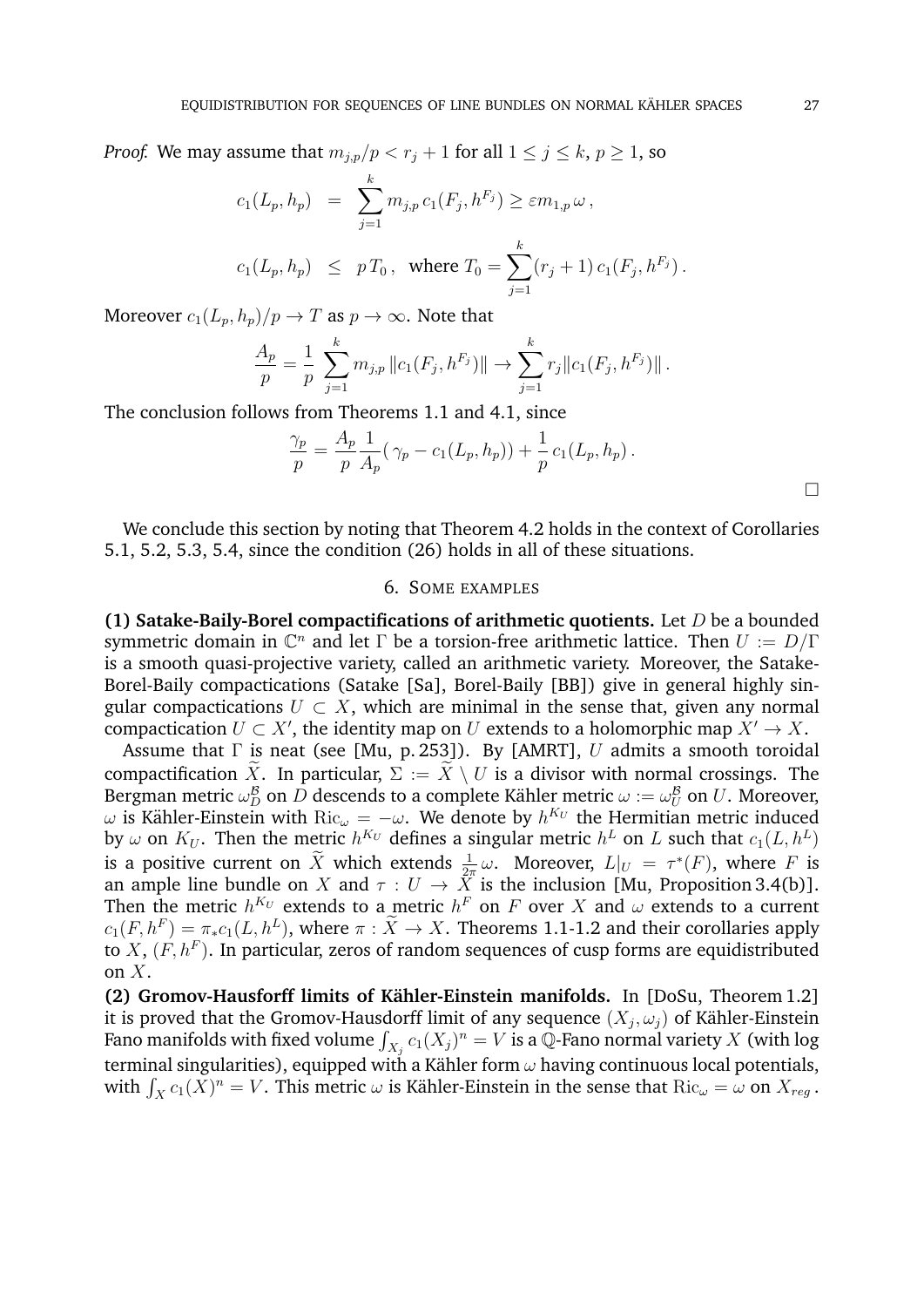Moreover,  $\omega$  lies in  $c_1(X)$  and  $K_X^{-1}$  is ample.

**(3) Log Fano pairs. (?)** A pair  $(X, \Sigma)$  is the data of a normal compact complex space X and an effective  $\mathbb Q$ -divisor  $\Sigma$  such that  $K_X \otimes \Sigma$  is  $\mathbb Q$ -Cartier. A log Fano pair is a klt pair  $(X, D)$  such that X is projective and  $(K_X \otimes [\Sigma])^{-1}$  is ample.

**(4) Coverings.** Let  $(X, \omega)$  be a compact Kähler manifold of dimension n and  $(L_p, h_p)$ ,  $p \geq 1$ , be a sequence of singular Hermitian holomorphic line bundles on X satisfying condition (1). Let  $q : \tilde{X} \to X$  be a (paracompact) Galois covering of X, where q is the canonical projection. Let us denote by  $\tilde{\omega} = q^* \omega$ ,  $\tilde{L}_p = q^*(L_p)$  and by  $h_p$  the metric on  $\tilde{L}$ , which is the pull heck of the metric  $k$ . We let  $U^0$  ( $\tilde{V}$ ,  $\tilde{L}$ ) he the Person space on  $\tilde{L}_p$  which is the pull-back of the metric  $h_p$ . We let  $H^0_{(2)}(\tilde{X}, \tilde{L}_p)$  be the Bergman space of  $L^2$ -holomorphic sections of  $\tilde{L}_p$  relative to the metric  $\tilde{h}_p$  and the volume form  $\tilde{\omega}^n$  of  $\tilde{\chi}$  defined as in (2), and suitable the obvious inner nucleat. We define the Bergman  $\widetilde{X}$ , defined as in (3), endowed with the obvious inner product. We define the Bergman kernel function  $\widetilde{P}_p$  and Fubini-Study currents  $\widetilde{\gamma}_p$  associated to  $H^0_{(2)}(\widetilde{X}, \widetilde{L}_p)$  as in (4). In this content of  $\widetilde{E}$  and these objects are viall defined even for density  $\widetilde{E}$  and  $\widetilde{E}$  this context,  $d_p \in \mathbb{N} \cup \{\infty\}$ , and these objects are well defined even for  $d_p = \infty$ , see [CM1, Lemmas 3.1-3.2].

Note that  $\tilde{\omega}$  is a complete Hermitian metric on  $\tilde{X}$  and  $c_1(\tilde{L}_p, h_p) = q^* c_1(L_p, h_p)$  so  $(\tilde{L}_p, \tilde{L}_p) > \tilde{\omega}$ .  $c_1(\widetilde{L}_p, \widetilde{h}_p) \ge a_p \widetilde{\omega}$ . A straightforward adaptation of the proofs given above yield:

(27) 
$$
\frac{1}{A_p} \log \widetilde{P}_p \to 0 \text{ in } L^1_{loc}(\widetilde{X}, \widetilde{\omega}^n),
$$

$$
\frac{1}{A_p} (\widetilde{\gamma}_p - c_1(\widetilde{L}_p, \widetilde{h}_p)) \to 0 \text{ weakly on } \widetilde{X}.
$$

Assume moreover that the metrics  $h_p$  are of class  $\mathscr C^3$  and condition (5) is fulfilled, that is,  $\varepsilon_p:=\|h_p\|_3^{1/3}a_p^{-1/2}\to 0$  as  $p\to\infty$  . Then there exists  $p_0\in\mathbb N$  such that for all  $p>p_0$ 

(28) 
$$
\left|\widetilde{P}_p \frac{\widetilde{\omega}^n}{c_1(\widetilde{L}_p, \widetilde{h}_p)^n} - \frac{1}{n!}\right| \leq C \varepsilon_p^{2/3} \text{ on } \widetilde{X},
$$

where  $C > 0$  is a constant depending only on  $(X, \omega)$ . Estimates (6) and (28) show that the asymptotics of the Bergman kernels  $\widetilde{P}_p(\widetilde{x})$  and  $P_p(x)$ ,  $x = q(\widetilde{x})$ , are the same. For  $(L_p, h_p) = (L^p, h^p)$  with a smooth metric h satisfying  $c_1(L, h) \geq a\omega$  this follows from [MM2, Theorem 6.1.4].

#### **REFERENCES**

- [A] A. Andreotti, *Théorèmes de dépendance algébrique sur les espaces complexes pseudo-concaves*, Bull. Soc. Math. France **91** (1963), 1–38.
- [AMRT] A. Ash, D. Mumford, M. Rapoport and Y. S. Tai, *Smooth compactifications of locally symmetric varieties*, 2nd ed. With the collaboration of Peter Scholze. Cambridge Mathematical Library. Cambridge University Press, Cambridge, 2010.
- [BB] W. L. Baily and A. Borel, *Compactifcation of arithmetic quotients of bounded symmetric domains*, Ann. Math. **84** (1966), 442–528.
- [Ba] T. Bayraktar, *Equidistribution of zeros of random holomorphic sections*, arXiv:1312.0933.
- [BT1] E. Bedford and B. A. Taylor, *The Dirichlet problem for a complex Monge-Ampère equation*, Invent. Math. **37** (1976), 1–44.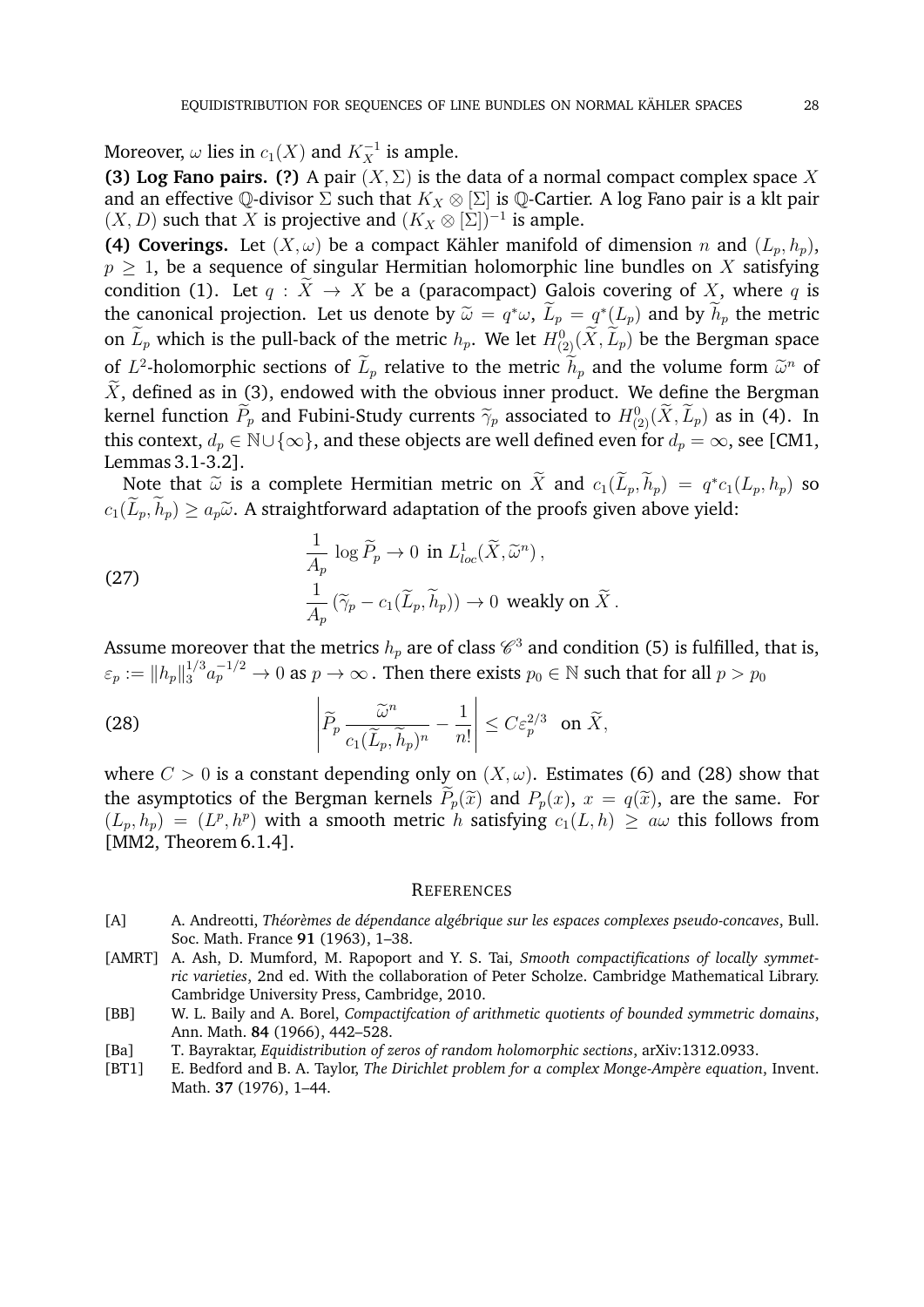- [BT2] E. Bedford and B. A. Taylor, *A new capacity for plurisubharmonic functions*, Acta Math. **149** (1982), 1–40.
- [Be] B. Berndtsson, *Bergman kernels related to Hermitian line bundles over compact complex manifolds*, Explorations in complex and Riemannian geometry, Contemp. Math. **332** 2003, 1–17.
- [BM] E. Bierstone and P. Milman, *Canonical desingularization in characteristic zero by blowing up the maximum strata of a local invariant*, Invent. Math. **128** (1997), 207–302.
- [Bl1] Z. Błocki, On the definition of the Monge-Ampère operator in  $\mathbb{C}^2$ , Math. Ann. **328** (2004), 415–423.
- [Bl2] Z. Błocki, *The domain of definition of the complex Monge-Amp`ere operator*, Amer. J. Math. **128** (2006), 519–530.
- [BK] Z. Błocki and S. Kołodziej, *On regularization of plurisubharmonic functions on manifolds*, Proc. Amer. Math. Soc. **135** (2007), 2089–2093.
- [BL] T. Bloom and N. Levenberg, *Random polynomials and pluripotential-theoretic extremal functions*, arXiv:1304.4529.
- [Bo] S. Boucksom, *On the volume of a line bundle*, Internat. J. Math. **13** (2002), 1043–1063.
- [Ca] D. Catlin, *The Bergman kernel and a theorem of Tian*, in *Analysis and geometry in several complex* variables (Katata, 1997), 1–23, Trends Math., Birkhäuser, Boston, 1999.
- [Ce] U. Cegrell, *The general definition of the complex Monge-Ampère operator*, Ann. Inst. Fourier (Grenoble) **54** (2004), 159–179.
- [CGZ] D. Coman, V. Guedj, and A. Zeriahi, *Domains of definition of Monge-Amp`ere operators on compact Kahler manifolds ¨* , Math. Z. **259** (2008), 393–418.
- [CM1] D. Coman and G. Marinescu, *Equidistribution results for singular metrics on line bundles*, 2011, preprint available at arXiv:1108.5163.
- [CM2] D. Coman and G. Marinescu, *Convergence of Fubini-Study currents for orbifold line bundles*, Internat. J. Math. **24** (2013), 1350051, 27 pp.
- [CM3] D. Coman and G. Marinescu, *On the approximation of positive closed currents on compact Kähler manifolds*, 2013, preprint available at arXiv:1302.0292.
- [DLM1] X. Dai, K. Liu, and X. Ma, *On the asymptotic expansion of Bergman kernel*, J. Differential Geom. **72** (2006), 1–41; announced in C. R. Math. Acad. Sci. Paris **339** (2004), 193–198.
- [DLM2] X. Dai, K. Liu, and X. Ma, *A remark on weighted Bergman kernels on orbifolds*, Math. Res. Lett. **19** (2012), 143–148.
- [D1] J.-P. Demailly, *Courants positifs extrˆemaux et conjecture de Hodge*, Invent. Math. **69** (1982), 347– 374.
- [D2] J. P. Demailly, *Estimations* L <sup>2</sup> *pour l'op´erateur* ∂ *d'un fibr´e holomorphe semipositif au–dessus d'une vari´et´e kahl ¨ ´erienne compl`ete*, Ann. Sci. Ecole Norm. Sup. ´ **15** (1982), 457–511.
- [D3] J. P. Demailly, *Mesures de Monge-Ampère et caractérisation géométrique des variétés algébriques affines*, M´em. Soc. Math. France (N.S.) No. 19 (1985), 1–125.
- [D4] J.-P. Demailly, *Singular Hermitian metrics on positive line bundles*, in *Complex algebraic varieties (Bayreuth, 1990)*, Lecture Notes in Math. 1507, Springer, Berlin, 1992, 87–104.
- [D5] J.-P. Demailly, *Regularization of closed positive currents and intersection theory*, J. Algebraic Geom. **1** (1992), 361–409.
- [D6] J.-P. Demailly, *Monge-Ampère operators, Lelong numbers and intersection theory*, in *Complex analysis and geometry*, Plenum, New York, 1993, 115–193.
- [D7] J. P. Demailly, *A numerical criterion for very ample line bundles*, J. Differential Geom. **37** (1993), 323–374.
- [DP] J. P. Demailly and M. Paun, *Numerical characterization of the Kähler cone of a compact Kähler manifold*, Ann. of Math. (2) **159** (2004), 1247–1274.
- [DMS] T.-C. Dinh, G. Marinescu and V. Schmidt, *Asymptotic distribution of zeros of holomorphic sections in the non compact setting*, J. Stat. Phys. **148** (2012), 113–136.
- [DS1] T.-C. Dinh and N. Sibony, *Distribution des valeurs de transformations m´eromorphes et applications*, Comment. Math. Helv. **81** (2006), 221–258.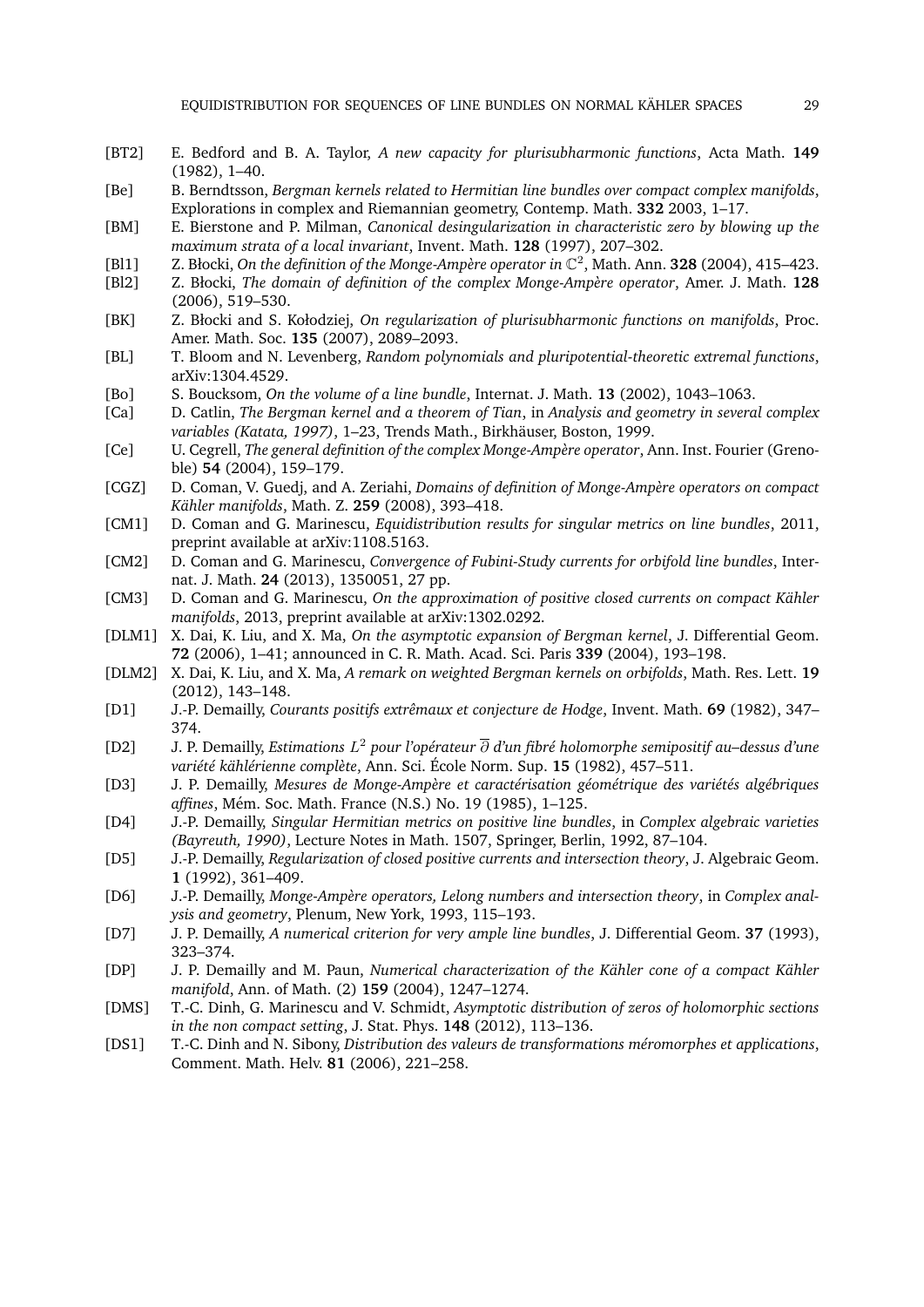- [DS2] T.-C. Dinh and N. Sibony, *Dynamics in several complex variables: endomorphisms of projective spaces and polynomial-like mappings*, *Holomorphic dynamical systems*, 165–294, Lecture Notes in Math. **1998**, Springer, Berlin, 2010.
- [DNS] T.-C. Dinh, V.-A. Nguyˆen, and N. Sibony, *Dynamics of horizontal-like maps in higher dimension*, Adv. Math. **219** (2008), 1689–1721.
- [DoSu] S. K. Donaldson and S. Sun, *Gromov-Hausdorff limits of Kahler manifolds and lagebraic geometry*, 2012, preprint available at arXiv:1206.2609.
- [DuS] J. Duval and N. Sibony, *Polynomial convexity, rational convexity, and currents*, Duke Math. J. **79** (1995), 487–513.
- [EGZ] P. Eyssidieux, V. Guedj and A. Zeriahi, *Singular Kähler-Einstein metrics*, J. Amer. Math. Soc. 22 (2009), 607–639.
- [FN] J. E. Fornæss and R. Narasimhan, *The Levi problem on complex spaces with singularities*, Math. Ann. **248** (1980), 47–72.
- [FS] J. E. Fornæss and N. Sibony, *Oka's inequality for currents and applications*, Math. Ann. **301** (1995), 399–419.
- [GW] D. Gayet and J.-Y. Welschinger, *What is the total Betti number of a random real hypersurface?*, J. Reine Angew. Math. **689** (2014), 137–168.
- [GM] C. Grant Melles and P. Milman, *Classical Poincaré metric pulled back off singularities using a Chowtype theorem and desingularization* Ann. Fac. Sci. Toulouse Math. (6) **15** (2006), 689–771.
- [Gr] H. Grauert, *Über Modifikationen und exzeptionelle analytische Mengen*, Math. Ann. 146 (1962), 331–368.
- [GR1] H. Grauert and R. Remmert, *Plurisubharmonische Funktionen in komplexen Raumen ¨* , Math. Z. **65** (1956), 175–194.
- [GR2] H. Grauert and R. Remmert, *Coherent Analytic Sheaves*, Springer, Berlin, 1984. Grundlehren der Mathematischen Wissenschaften, 265, Springer-Verlag, Berlin, 249 pp., 1984.
- [G] V. Guedj, *Approximation of currents on complex manifolds*, Math. Ann. **313** (1999), 437–474.
- [GZ1] V. Guedj and A. Zeriahi, *Intrinsic capacities on compact Kähler manifolds*, J. Geom. Anal. 15 (2005), 607–639.
- [GZ2] V. Guedj and A. Zeriahi, *The weighted Monge-Ampère energy of quasiplurisubharmonic functions*, J. Func. Anal. **250** (2007), 442–482.
- [H] L. Hörmander, *Notions of Convexity*, Reprint of the 1994 edition, Modern Birkhäuser Classics, Basel, Birkhäuser, 2007, viii, 414 pp.
- [HsM] C.-Y. Hsiao and G. Marinescu, *The asymptotics for Bergman kernels for lower energy forms and the multiplier ideal Bergman kernel asymptotics*, preprint available at arXiv:1112.5464, to appear in Comm. Anal. Geom.
- [JS] S. Ji and B. Shiffman, *Properties of compact complex manifolds carrying closed positive currents*, J. Geom. Anal. **3** (1993), 37–61.
- [KM] J. Kollár and T. Matsusaka, Riemann-Roch type inequalities, Amer. J. Math. **105** (1983), 229–252.
- [MM1] X. Ma and G. Marinescu, *Generalized Bergman kernels on symplectic manifolds*, C. R. Math. Acad. Sci. Paris **339** (2004), 493–498.
- [MM2] X. Ma and G. Marinescu, *Holomorphic Morse Inequalities and Bergman Kernels*, Progress in Math., vol. 254, Birkhäuser, Basel, 2007, xiii, 422 pp.
- [MM3] X. Ma and G. Marinescu, *Generalized Bergman kernels on symplectic manifolds*, Adv. Math. **217** (2008), 1756–1815.
- [M] G. Marinescu, *A criterion for Moishezon spaces with isolated singularities*, Ann. Mat. Pura Appl. (4) **185** (2005), no. 1, 1-16.
- [Moi] B. G. Moishezon, *Reduction theorems for compact complex spaces with a sufficiently large field of meromorphic functions. (Russian)*, Izv. Akad. Nauk SSSR Ser. Mat. **31** 1967, 1385–1414. English translation: *Resolution theorems for compact complex spaces with a sufficiently large field of meromorphic functions*, Math. USSR - Izvestija **1** 1967, no. 6, 1331–1356.